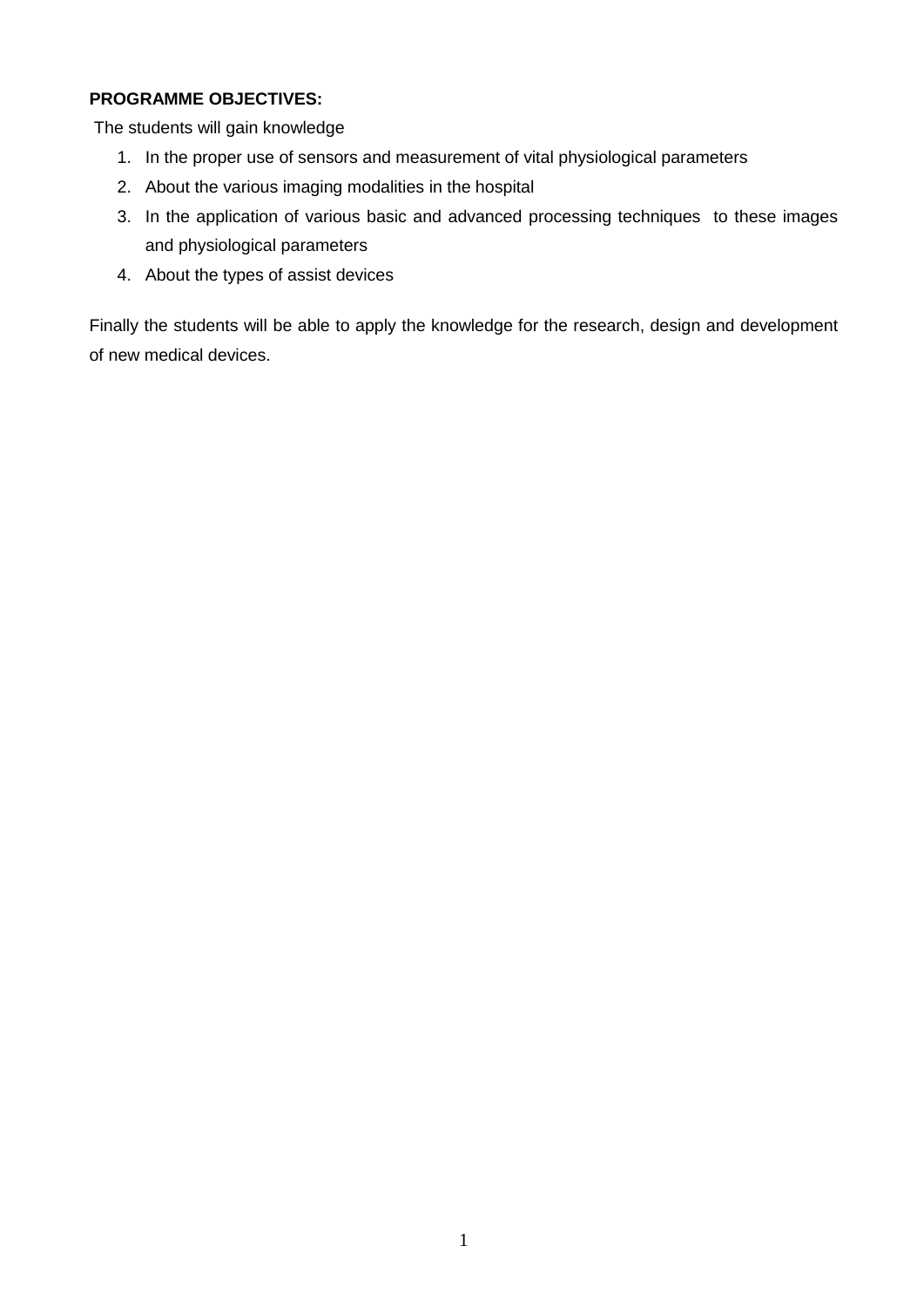#### **AFFILIATED INSTITUTIONS**

### **ANNA UNIVERSITY, CHENNAI**

#### **REGULATIONS - 2013**

### **M.E. MEDICAL ELECTRONICS**

### **I TO IV SEMESTERS CURRICULA AND SYLLABI (FULL TIME)**

#### **SEMESTER I**

| SL.<br><b>NO</b> | <b>COURS</b><br><b>E CODE</b> | <b>COURSE TITLE</b>                                     |          |   | Р | С             |
|------------------|-------------------------------|---------------------------------------------------------|----------|---|---|---------------|
| <b>THEORY</b>    |                               |                                                         |          |   |   |               |
|                  | MA7157                        | <b>Applied Mathematics for Electronics</b><br>Engineers | 3        |   | 0 | 4             |
| 2                | MX7101                        | Human Anatomy and Physiology                            | 3        | 0 | 0 | 3             |
| 3                | <b>DS7002</b>                 | <b>Bio Signal Processing</b>                            | 3        | 0 |   | 3             |
| 4                | MX7102                        | <b>Biomedical Instrumentation</b>                       | 3        | 0 | 0 | 3             |
| 5                | MX7103                        | <b>Biomedical Equipment</b>                             | 3        | ი | 0 | 3             |
| 6                |                               | Elective I                                              | 3        |   | O | 3             |
|                  | <b>PRACTICAL</b>              |                                                         |          |   |   |               |
|                  | MX7111                        | Bio Medical Instrumentation Laboratory                  | $\Omega$ |   |   | $\mathcal{P}$ |
|                  |                               | TOTAL                                                   | 18       |   |   | 21            |

#### **SEMESTER II**

| SL.<br><b>NO</b> | <b>COURSE</b><br><b>CODE</b> | <b>COURSE TITLE</b>                        |    | P | C             |
|------------------|------------------------------|--------------------------------------------|----|---|---------------|
| <b>THEORY</b>    |                              |                                            |    |   |               |
|                  | <b>BM7201</b>                | Applied Medical Image Processing           | 3  |   | 3             |
| $\overline{2}$   | MX7201                       | Medical Imaging and Radio Therapy          | 3  |   | 3             |
| 3                | MX7202                       | <b>Medical Informatics</b>                 | 3  |   | 3             |
| 4                |                              | Elective II                                | 3  |   | 3             |
| 5                |                              | Elective III                               | 3  |   | 3             |
| 6                |                              | Elective IV                                | 3  |   | 3             |
| <b>PRACTICAL</b> |                              |                                            |    |   |               |
|                  | MX7211                       | Data Acquisition and Processing Laboratory | 0  |   | $\mathcal{P}$ |
|                  |                              | TOTAL                                      | 18 |   | 20            |

#### **SEMESTER III**

| SL.<br><b>NO</b> | <b>COURSE</b><br><b>CODE</b> | <b>COURSE TITLE</b>         |   | D  | C  |
|------------------|------------------------------|-----------------------------|---|----|----|
| <b>THEORY</b>    |                              |                             |   |    |    |
|                  | MX7301                       | <b>Human Assist Devices</b> | 3 |    | 3  |
| 2                |                              | Elective V                  | 3 |    | 3  |
| 3                |                              | Elective VI                 | 3 |    | 3  |
|                  | <b>PRACTICAL</b>             |                             |   |    |    |
| 4                | MX7311                       | Project Work (Phase I)      | O | 12 | 6  |
|                  |                              | TOTAL                       | 9 |    | 15 |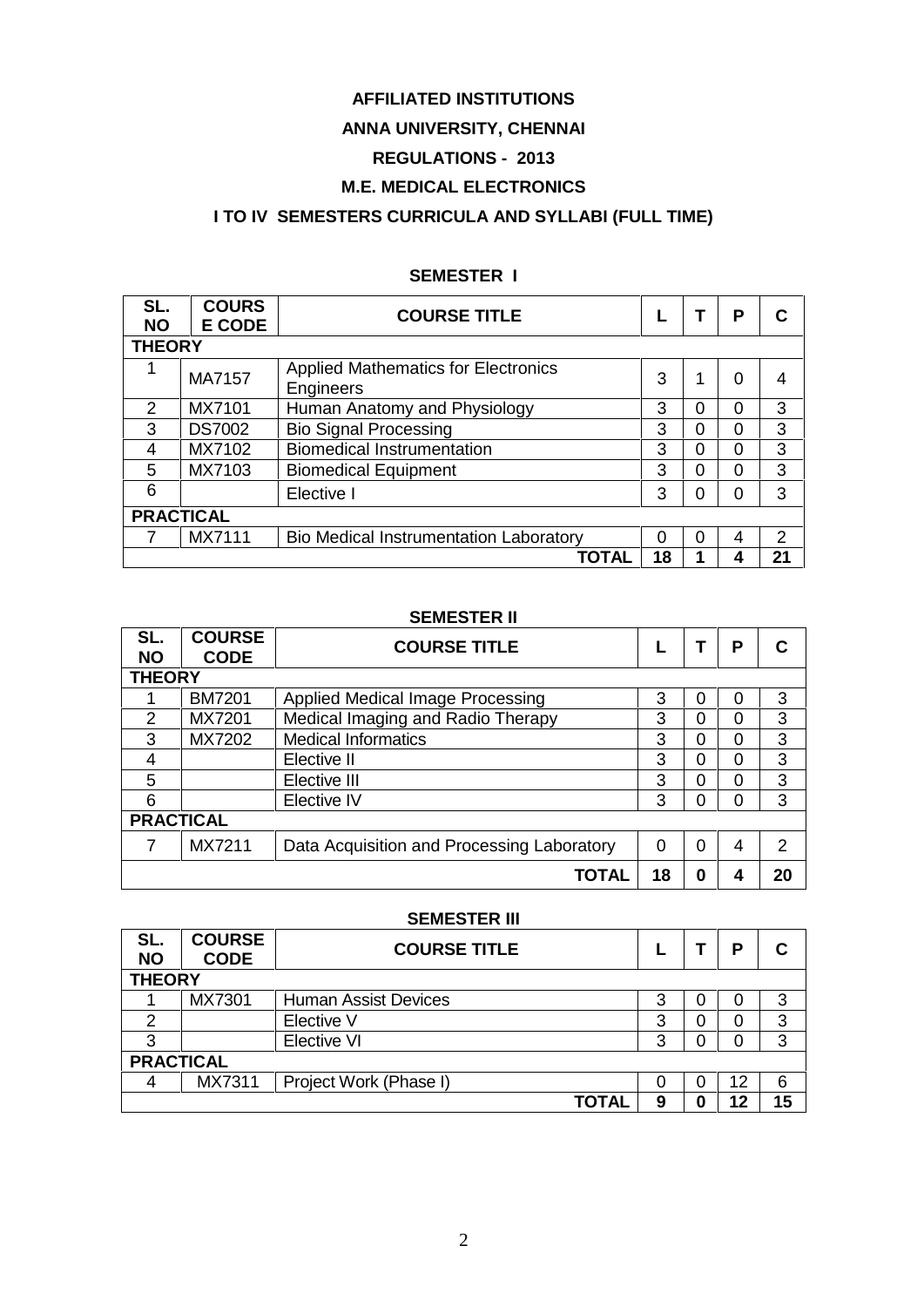#### **SEMESTER IV**

| SL. NO.          | <b>COURSE</b><br><b>CODE</b> | <b>COURSE TITLE</b>     |   | D  | С  |
|------------------|------------------------------|-------------------------|---|----|----|
| <b>PRACTICAL</b> |                              |                         |   |    |    |
|                  | MX7411                       | Project Work (Phase II) |   | 24 | 12 |
|                  |                              | <b>TOTAL</b>            | Λ | 24 | 12 |

#### **TOTAL NO. OF CREDITS TO BE EARNED FOR THE AWARD OF DEGREE : 68**

### **ELECTIVES LIST ELECTIVE I**

| SL.<br>NO. | <b>COURSE</b><br><b>CODE</b> | <b>COURSE TITLE</b>                   |        | D | C |
|------------|------------------------------|---------------------------------------|--------|---|---|
|            | MX7001                       | <b>Tissue Engineering</b>             | 3      |   | 3 |
| 2.         | <b>BM7001</b>                | <b>Principles of Genetic Analysis</b> | ◠<br>J |   | 3 |
| 3.         | <b>BM7003</b>                | <b>Bio Materials</b>                  | 3      |   | 3 |
| 4.         | MX7002                       | Medical Ethics and Standards          | ⌒<br>ت |   | 3 |

### **ELECTIVE II**

| SL.<br>NO. | <b>COURSE</b><br><b>CODE</b> | <b>COURSE TITLE</b>                       |   |   | D | C |
|------------|------------------------------|-------------------------------------------|---|---|---|---|
| 5.         | <b>BM7011</b>                | <b>Biomedical Optics</b>                  | 3 | 0 | 0 | 3 |
| 6.         | MX7003                       | <b>Bio MEMS</b>                           | 3 | 0 |   | 3 |
|            | <b>BM7005</b>                | Nanotechnology and Applications           | 3 | 0 | 0 | 3 |
| 8.         | <b>BM7010</b>                | Finite Element Methods for Bio Mechanical | 3 | 0 |   | 3 |
|            |                              | Analysis                                  |   |   |   |   |
| 9.         | <b>VL7102</b>                | <b>VLSI Design Techniques</b>             | 3 | 0 |   | 3 |

#### **ELECTIVE III**

| SL.<br>NO. | <b>COURSE</b><br><b>CODE</b> | <b>COURSE TITLE</b>                     |        | D | C |
|------------|------------------------------|-----------------------------------------|--------|---|---|
| 10.        | MX7004                       | Computer Based Medical Instrumentation. | ⌒      |   |   |
| 11.        | <b>BM7203</b>                | <b>Bio Mechanics</b>                    | ◠      |   | 3 |
| 12.        | <b>CU7001</b>                | <b>Real Time Embedded Systems</b>       | ⌒<br>ື |   | 3 |
| 13.        | <b>BM7301</b>                | <b>Rehabilitation Engineering</b>       | ົ      |   | 3 |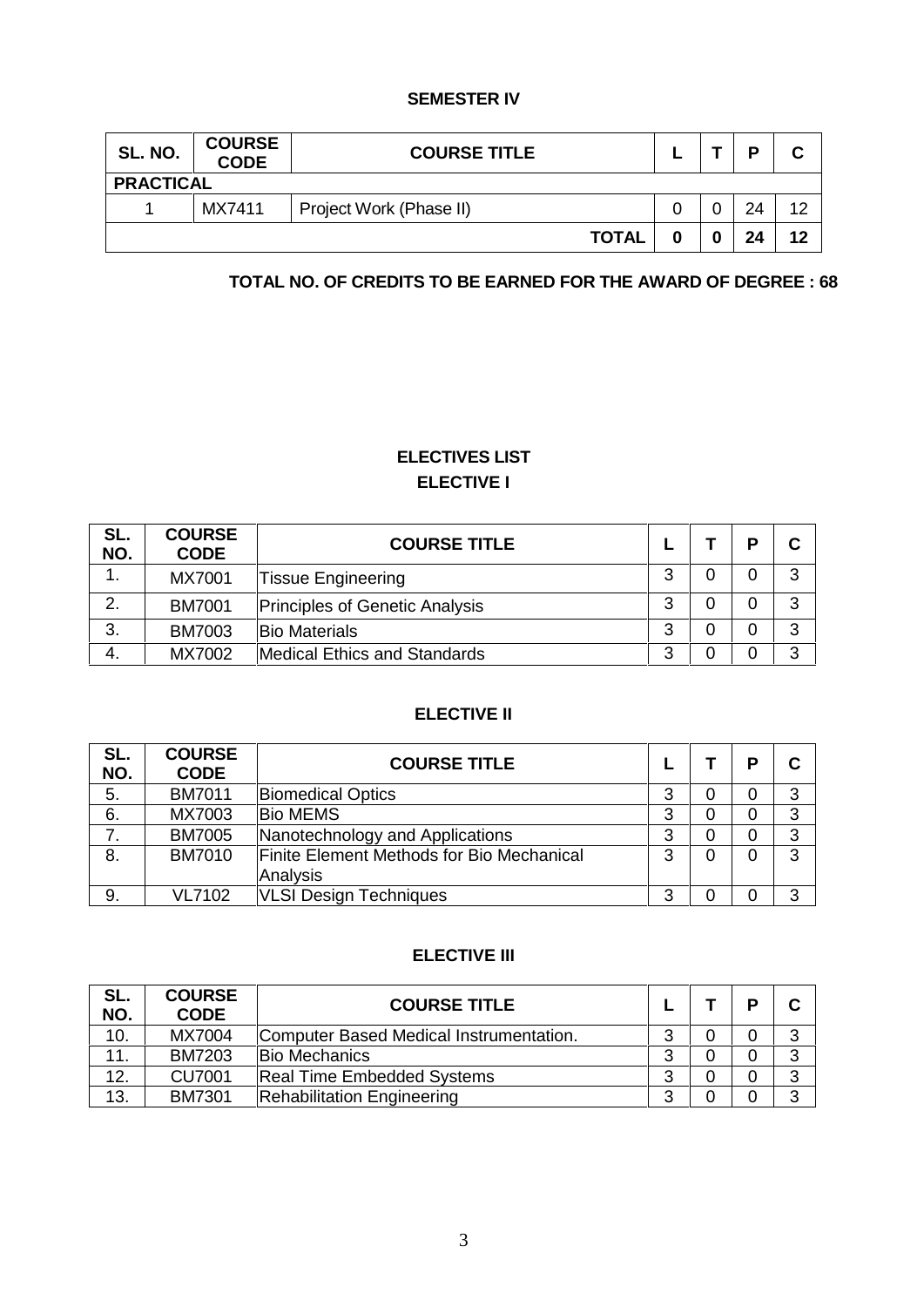### **ELECTIVE IV**

| SL.<br>NO. | <b>COURSE</b><br><b>CODE</b> | <b>COURSE TITLE</b>                        |        |   | D | C |
|------------|------------------------------|--------------------------------------------|--------|---|---|---|
| 14.        | MX7005                       | Advanced Neural Computing.                 | ◠      |   |   | 3 |
| 15.        | <b>CU7006</b>                | <b>Wavelet Transforms and Applications</b> | ◠<br>J | U |   | 3 |
| 16.        | MX7006                       | Physiological Modeling                     | ົ<br>J |   |   | 3 |
| 17         | <b>BM7004</b>                | <b>Bio Statistics</b>                      | ົ      |   |   | 3 |

### **ELECTIVE V**

| SL.<br>NO. | <b>COURSE</b><br><b>CODE</b> | <b>COURSE TITLE</b>             |        | D | C |
|------------|------------------------------|---------------------------------|--------|---|---|
| 18.        | MX7007                       | <b>Brain Control Interfaces</b> | ⌒<br>J |   | 3 |
| 19.        | AP7013                       | Pattern Recognition             | ◠      |   | 3 |
| 20.        | <b>MX7008</b>                | <b>Tele Health Technology</b>   | າ      |   | 3 |
| 21.        | AP7008                       | <b>DSP Integrated Circuits</b>  | ົ<br>J |   | 3 |

### **ELECTIVE VI**

| SL.<br>NO. | <b>COURSE</b><br><b>CODE</b> | <b>COURSE TITLE</b>                                        |   | D | C |
|------------|------------------------------|------------------------------------------------------------|---|---|---|
| 22.        | MX7009                       | Advances in Electronics Applied to Hospital<br>Engineering | າ |   | 3 |
| 23.        | MX7010                       | Health Hospital and Equipment Management.                  | 3 | 0 | 3 |
| 24.        | <b>BM7014</b>                | Quality Assurance and Safety in Hospitals                  | 3 | 0 | 3 |
| 25.        | AP7301                       | Electromagnetic Interference and Compatibility             | 3 |   | 3 |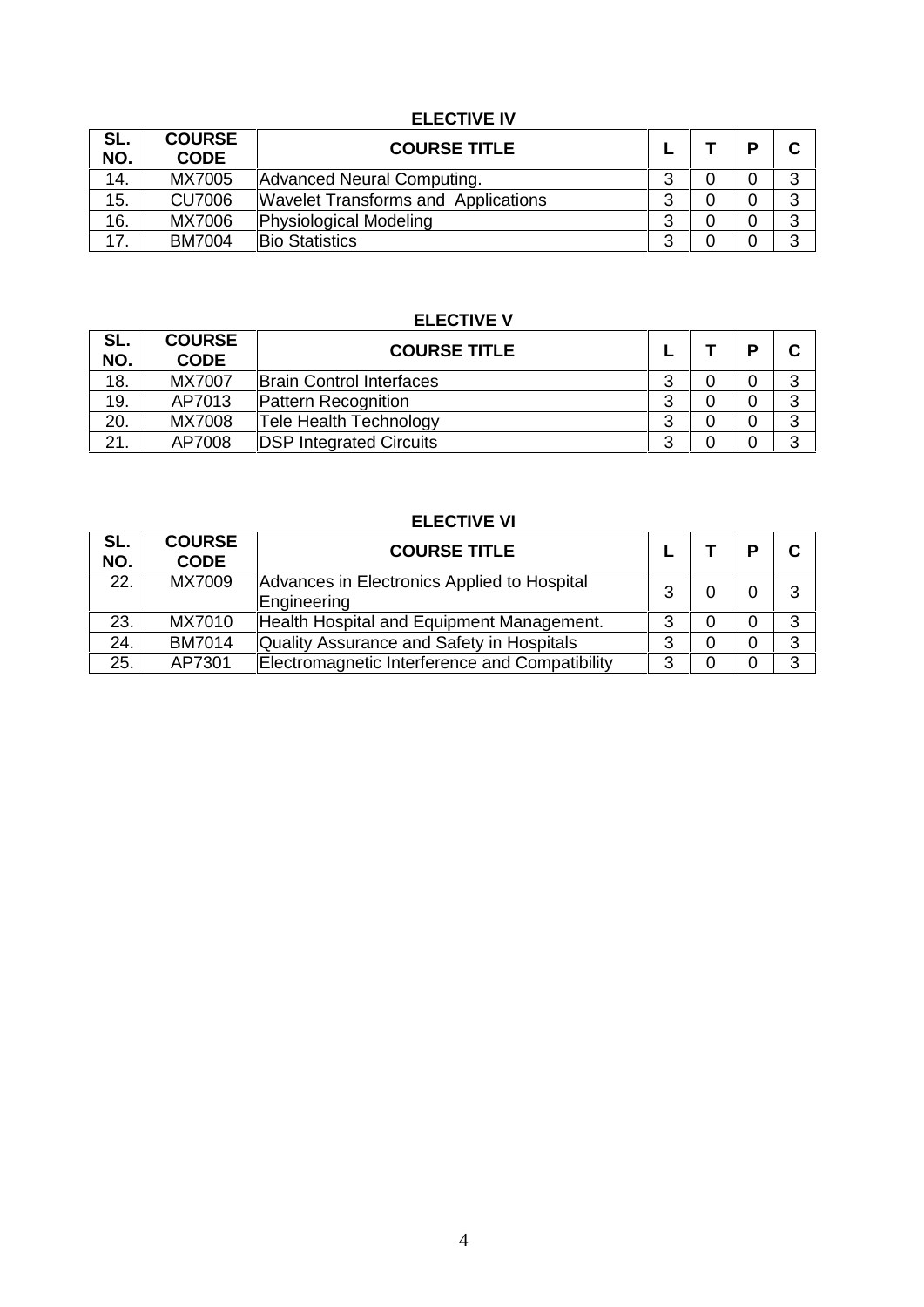### **MA7157 APPLIED MATHEMATICS FOR ELECTRONICS ENGINEERS L T P C**

#### **UNIT I FUZZY LOGIC 12**

Classical logic – Multivalued logics – Fuzzy propositions – Fuzzy quantifiers.

#### **UNIT II MATRIX THEORY 12**

Some important matrix factorizations – The Cholesky decomposition – QR factorization – Least squares method – Singular value decomposition - Toeplitz matrices and some applications.

#### **UNIT III ONE DIMENSIONAL RANDOM VARIABLES 12**

Random variables - Probability function – moments – moment generating functions and their properties – Binomial, Poisson, Geometric, Uniform, Exponential, Gamma and Normal distributions – Function of a Random Variable.

#### **UNIT IV DYNAMIC PROGRAMMING 12**

Dynamic programming – Principle of optimality – Forward and backward recursion – Applications of dynamic programming – Problem of dimensionality.

#### **UNIT V QUEUEING MODELS 12**

Poisson Process – Markovian queues – Single and Multi-server Models – Little's formula - Machine Interference Model – Steady State analysis – Self Service queue.

#### **REFERENCES:**

- 1. George J. Klir and Yuan, B., Fuzzy sets and fuzzy logic, Theory and applications, Prentice Hall of India Pvt. Ltd., 1997.
- 2. Moon, T.K., Sterling, W.C., Mathematical methods and algorithms for signal processing, Pearson Education, 2000.
- 3. Richard Johnson, Miller & Freund's Probability and Statistics for Engineers, 7 th Edition, Prentice – Hall of India, Private Ltd., New Delhi (2007).
- 4. Taha, H.A., Operations Research, An introduction, 7<sup>th</sup> edition, Pearson education editions, Asia, New Delhi, 2002.
- 5. Donald Gross and Carl M. Harris, Fundamentals of Queuing theory, 2<sup>nd</sup> edition, John Wiley and Sons, New York (1985).

**MX7101 HUMAN ANATOMY AND PHYSIOLOGY L T P C**

- **OBJECTIVES** To understand basics of Human Anatomy and Physiology.
	- To study the organs and systems involved in body functions.
	- To apply this knowledge into biomedical engineering field.

#### **UNIT I INTRODUCTION TO HUMAN ANATOMY & PHYSIOLOGY 8**

Organization of human body, tissues and cavities – Anatomical planes, positions and sections - Cell: Structure and organelles structure – Functions of Each components in the cell. Cell membrane Transport, Resting membrane potential and ionic basis of potentials, Recording of Action potentials, - Homeostasis.

#### **UNIT II BUILDING BLOCKS OF HUMAN BODY 8**

Muscular System: Types of Muscle – Structure & Functions of Skeletal Muscle - Skin and Appendages. Skeletal System: Structure, Type and Functions of Bone - Axial and Appendicular Skeleton. Joints: Definition, Types and functions. Cartilage: An overview - types and functions.

#### **L = 45: T=15; TOTAL: 60 PERIODS**

**3 0 0 3**

**3 1 0 4**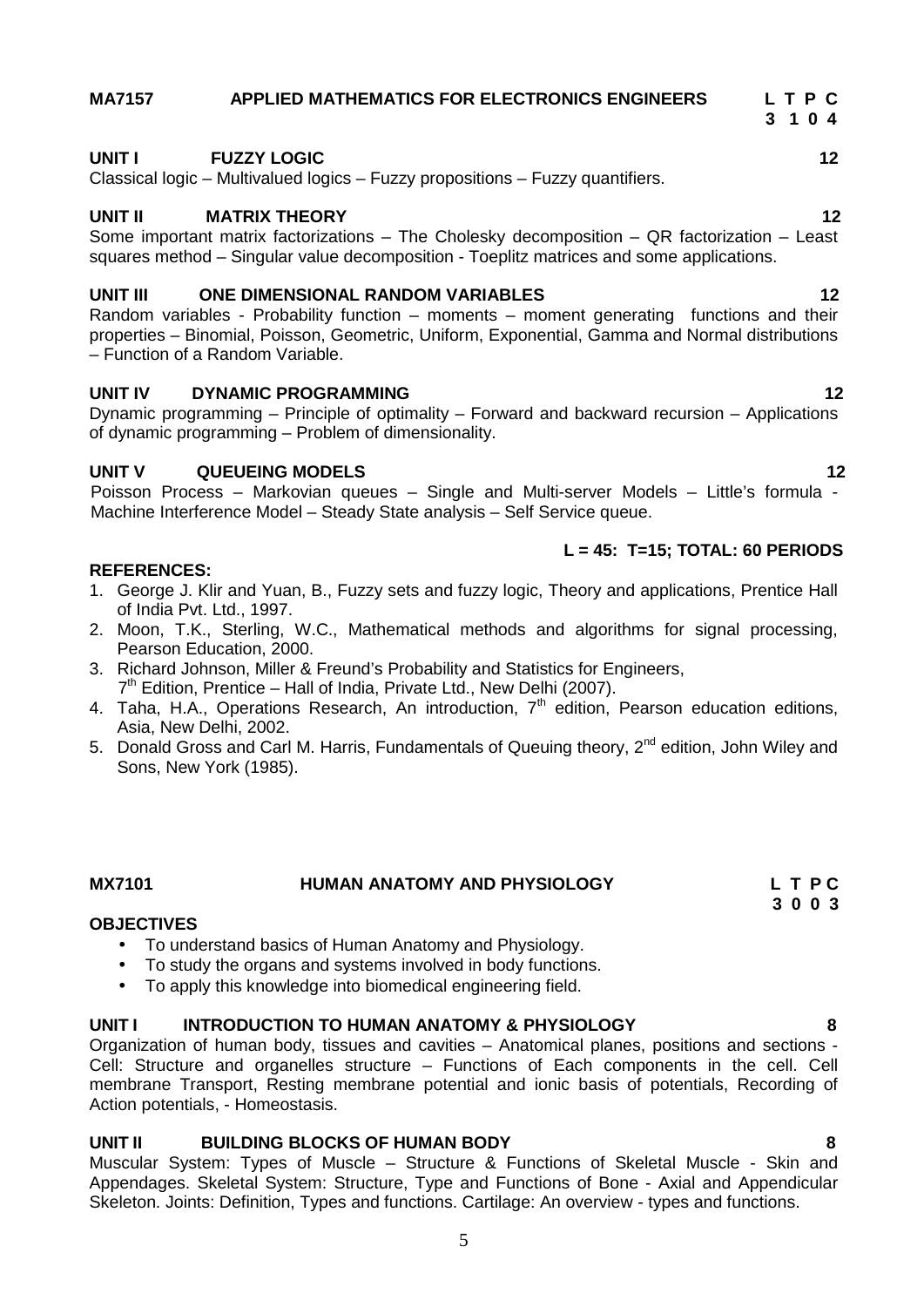**UNIT II TIME SERIES ANALYSIS AND SPECTRAL**

**UNIT I SIGNAL, SYSTEM AND SPECTRUM 9**

**ESTIMATION 9** Time series analysis – linear prediction models, process order estimation, lattice representation, non stationary process, fixed segmentation, adaptive segmentation, application in EEG, PCG signals, Time varying analysis of Heart-rate variability, model based ECG simulator. Spectral estimation – Blackman Tukey method, periodogram, and model based estimation. Application in Heart rate variability, PCG signals.

noises. Filters- IIR and FIR filters. Spectrum – power spectral density function, cross-spectral density and coherence function, cepstrum and homomorphic filtering. Estimation of mean of finite

### **UNIT III ADAPTIVE FILTERING AND WAVELET DETECTION 9**

Filtering – LMS adaptive filter, adaptive noise canceling in ECG, improved adaptive filtering in FECG, Wavelet detection in ECG – structural features, matched filtering, adaptive wavelet detection, detection of overlapping wavelets.

# **OUTCOME:**

The student will be in a position to specify the anatomy of organs and the physiology of various systems of the body.

#### **REFERENCES:**

time signals.

- 1. Anatomy & Physiology, Gary A.Thibodeau, Kevin T.Patton 7<sup>th</sup> Edition, Mosby Publisher 2009.
- 2. The Human Body, Gillian Pocock & Christopher D.Richards, Oxford University Press, 2009.
- 3. Guyton 'Text book of Medical Physiology WB Jaunder company Philadelphia  $\cdot$  10<sup>th</sup> edition 2002.
- 4. Tobin C.E., "Basic Human Anatomy", McGraw Hill Publishing Co., Ltd., Delhi 1997.
- 5. Gibson.J., "Modern Physiology & Anatomy for Nurses", Blackwell SC Publishing 1981.
- 6. Essential of Human Anatomy and Physiology, Elaine.N.Marieb Eight Edition, Pearson Education, New Delhi, 2007.

# **UNIT III ENERGY PRODUCING SYSTEMS IN HUMAN BODY 10**

GI Tract: Organization of structures and functions of GI tract - Accessory Organs of GI Tract: Salivary glands, Liver, Pancreas, Gall bladder, Teeth and Tongue. Ingestion, Digestion and Absorption – Factors regulating Movements and Digestion in GI tracts. Respiratory System: Organization structures and functions of respiratory system – Mechanism of Breathing – Respiratory Volumes, Measurements and Artificial Respiration.

### **UNIT IV TRANSPORTER AND EXCRETORY SYSTEM 9**

Cardiovascular System: Blood vessel - internal structure - Cardiac Muscle: Structure and functions – Structure and Components of Heart - Conducting System of Heart – Heart Sounds – Blood Pressure – Regulation of Blood Pressure and Measurements. Urinary System: Structure of Kidney, Nephron, Ureter and Urinary bladder. Urine formation and Micturition reflex.

### **UNIT V CONTROLLING AND COORDINATING SYSTEMS IN HUMAN BODY 10**

Nervous system: Organization of Nervous system. Structure, Types and Properties of Neurons - Action potential of Neuron - Neuroglial Cells - Brain, Lobes and Cortical Areas – Spinal cord arrangement and Plexus formation. Autonomic Nervous System: Divisions and control on each system - Reflex Mechanism. Endocrine System: Hormone – General Action – Second Messenger – Anterior and Posterior Pituitary Gland Hormones. Special Senses: Structure of Eye and Ear - Functions and clinical conditions of Eye & Ear.

### **L = 45 TOTAL: 45 PERIODS**

### **DS7002 BIO SIGNAL PROCESSING L T P C 3 0 0 3** Characteristics of some dynamic biomedical signals, Noises- random, structured and physiological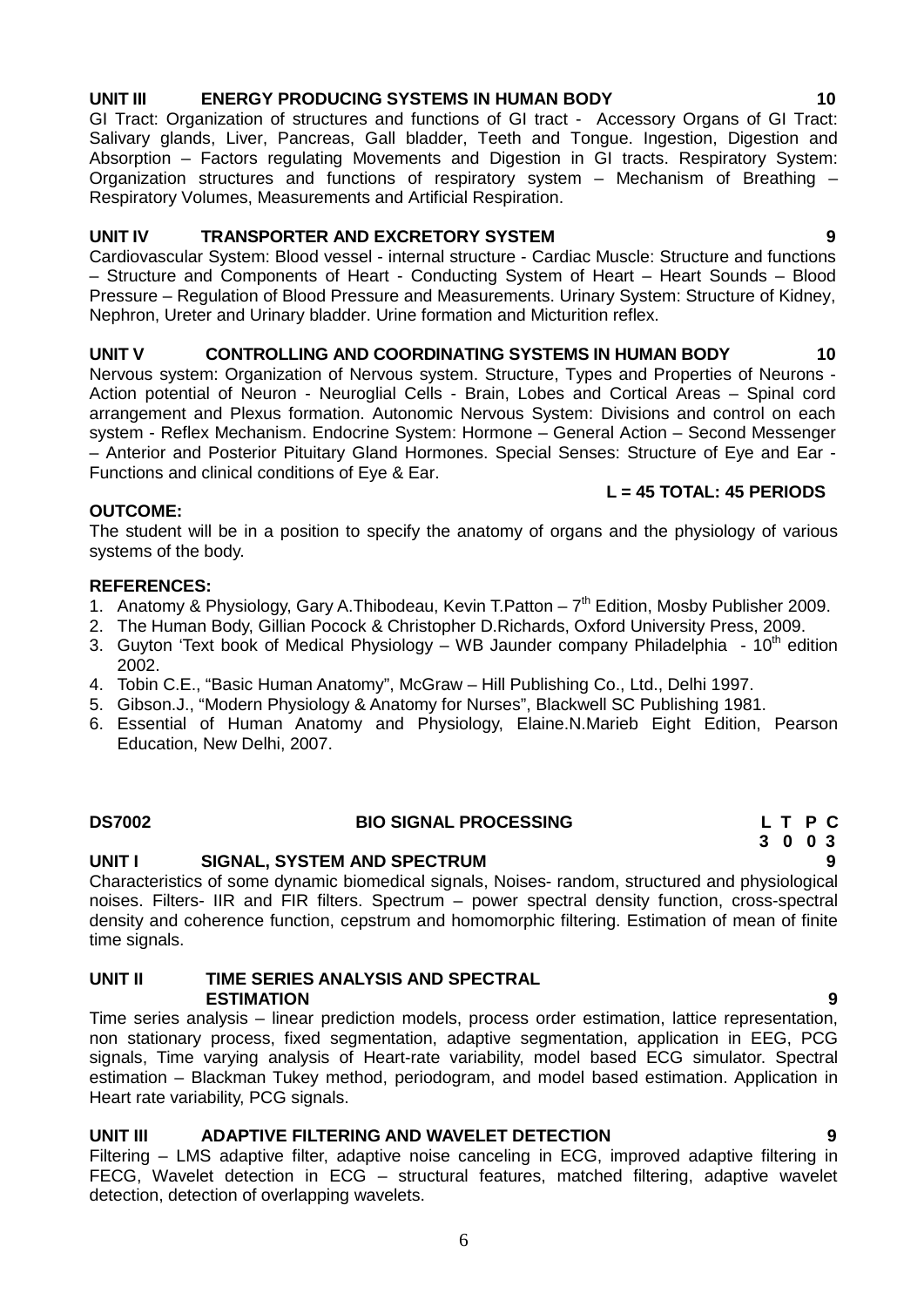#### **UNIT IV BIOSIGNAL CLASSIFICATION AND RECOGNITION 9**

Signal classification and recognition – Statistical signal classification, linear discriminate function, direct feature selection and ordering, Back propagation neural network based classification. Application in Normal versus Ectopic ECG beats.

### **UNIT V TIME FREQUENCY AND MULTIVARIATE ANALYSIS 9**

Time frequency representation, spectrogram, Wigner distribution, Time-scale representation, scalogram, wavelet analysis – Data reduction techniques, ECG data compression, ECG characterization, Feature extraction- Wavelet packets, Multivariate component analysis-PCA, ICA

### **TOTAL: 45 PERIODS**

- 1. Arnon Cohen, Bio-Medical Signal Processing Vol I and Vol II, CRC Press Inc., Boca Rato, Florida 1999.
- 2. Rangaraj M. Rangayyan, 'Biomedical Signal Analysis-A case study approach', Wiley-Interscience/IEEE Press, 2002
- 3. Willis J. Tompkins, Biomedical Digital Signal Processing, Prentice Hall of India, New Delhi, 2003.
- 4. Emmanuel C. Ifeachor, Barrie W.Jervis, 'Digital Signal processing- A Practical Approach' Pearson education Ltd., 2002
- 5. Raghuveer M. Rao and Ajith S.Bopardikar, Wavelets transform Introduction to theory and its applications, Pearson Education, India 2000.

#### **MX7102 BIOMEDICAL INSTRUMENTATION L T P C**

#### **OBJECTIVES:**

**REFERNCES:**

- 1. To know the various functional blocks present in biosignal acquisition system
- 2. To understand the different biopotential characteristics and recording methods
- 3. To develop an understanding of the nonelectrical parameters measurements
- 4. To study the biochemical measurements so as to create confidence in students to do biochemical measurement.

#### **UNIT I BIOMEDICAL TRANSDUCERS AND AMPLIFIERS 9**

Categories and Characteristics of Transducer, Signal conditioning units, Multichannel data acquisition system, various types recorders, necessity for low noise pre amplifiers, Difference amplifier, Chopper amplifier, Different types of electrode and its equivalent circuits.

#### **UNIT II BIOPOTENTIAL RECORDING 9**

ECG, EEG, EMG, EOG, ERG lead system and recording methods, typical waveform, frequency spectrum, abnormal waveform, block schematic of ECG recorder and other Bio potential recorder

#### **UNIT III NON ELECTRICAL PARAMETER MEASUREMENTS 9**

Respiration rate, Pulse rate, Temperature, Blood Pressure-Characteristics of blood flow-Heart sounds, Measurement of blood pressure-Direct and indirect method $O<sub>2</sub>$ ,  $CO<sub>2</sub>$  measurements, Respiratory volume measurement, BMR measurement, Plethysmography technique, Impedance technique- Bipolar and Tetra polar circuits, Detection of various physiological parameters using impedance technique,

#### **UNIT IV BLOOD FLOW METER AND BLOOD CELL COUNTER 9**

EM and ultrasonic blood flow meters, indicator dilution method, Thermodilution method, Manual and Automatic Counting of RBC, WBC and Platelets.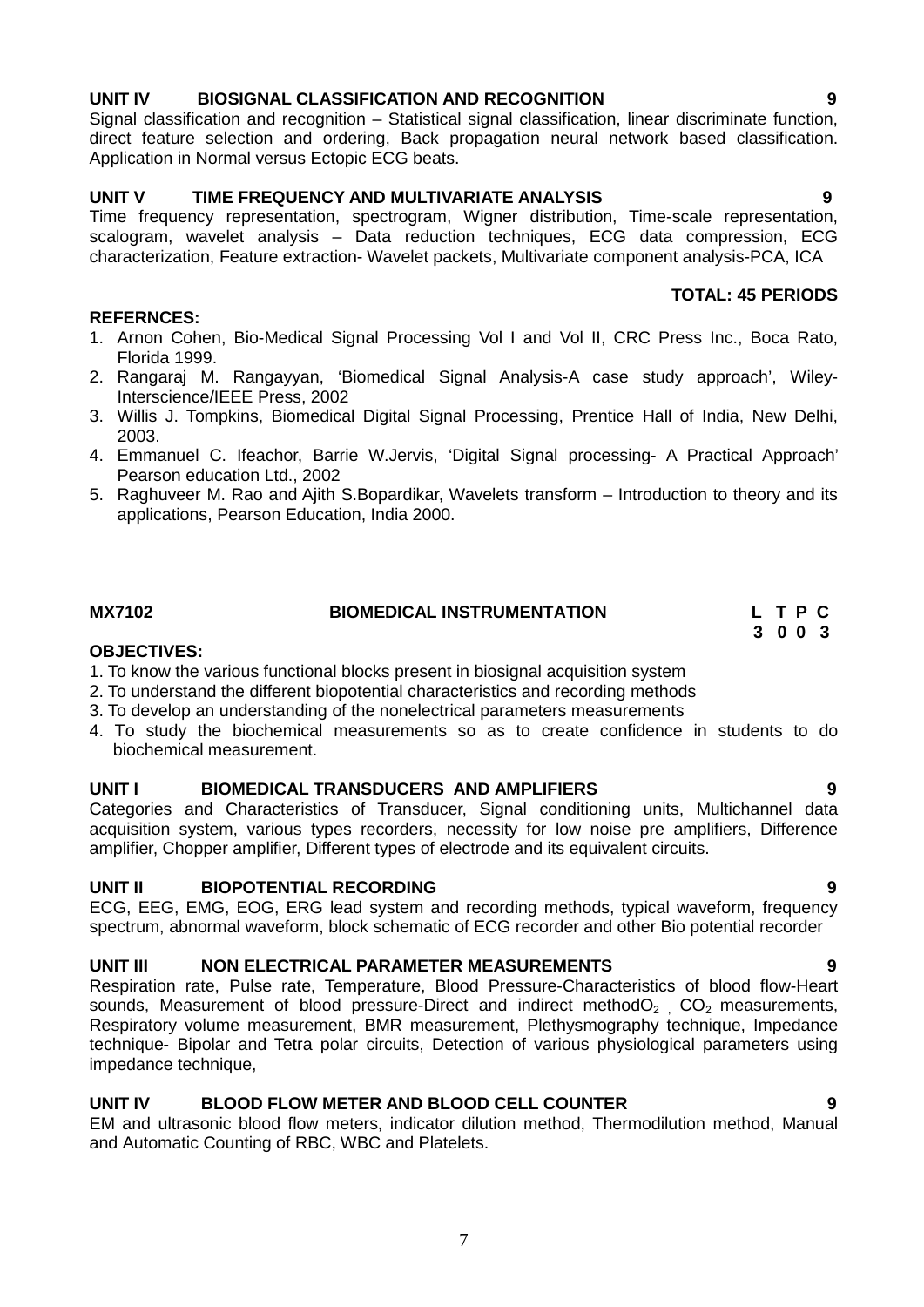#### **UNIT V BIO-CHEMICAL MEASUREMENTS& BIOSENSORS 9**

pH, pC02, p02, pHCO3 and electrophoresis, colorimeter, spectrophotometer, flame photometer, autoanalyser, Biosensors.

#### **OUTCOME:**

The student will be capable of designing biosignal (both electrical and non electrical) data acquisition system.

#### **REFERENCES:**

- 1. Geddes LA and Baker L.E Principals of Applied Biomedical Instrumentation , John Wiley and sons Newyork 1975
- 2. Webster J.G Medical Instrumentation application and design John Wiley and sons New York 3 rd edition 1999
- 3. Khandpur R.S Hand Book of Biomedical Instrumentation Tata Mc Graw Hill publication , New Delhi 2<sup>nd</sup> edition 2003
- 4. Joseph J Carr and John m Brown Introduction to Biomedical equipment Technology Pearson Education 4<sup>th</sup> edition New Delhi 2001 Cromwell Leslie, Fred Erich A.Pfeiffer -Biomedical Instrumentation Prentice Hall New Delhi 2000
- 5. John Webster. Medical Instrumentation.- Application and Design. John Wiley and Sons. Inc., New York. Thirdedition 2003.

#### **MX7103 BIOMEDICAL EQUIPMENT L T P C**

#### **OBJECTIVES:**

- 1. To know the various functional blocks present and the function of various equipment used in hospitals
- 2. To enrich students' knowledge with laser and ultrasonic applications.
- 3. To introduce the recent trends in field of diagnostic and therapeutic equipments.

#### **UNIT I CARDIAC CARE UNITS 9**

Pacemakers – Need for pacemaker, different types and their comparison, batteries for pacemakers. Defibrillator- Need, AC defibrillators and demerits, DC Defibrillator, asynchronous and synchronous DC defibrillators, Hazards and safety issues, patient monitoring system.

#### **UNIT II NEUROLOGY EQUIPMENT 9**

Evoked response - Need, Auditory, Visual and Somato sensory, Depth recording, Stereotaxy unit and its advancement , EEG controlled Anesthetic monitor, Biofeedback equipment, Spinal reflex Measurement, Transcutaneous nerve stimulator

#### **UNIT III PHYSIOTHERAPY AND DIATHERMY EQUIPMENT 9**

Physiological effects of HF radiation, Depth of Penetration, short wave, Ultrasonic and microwave diathermy, Surgical diathermy, Galvanic, Faradic Stimulators, Interferential therapy, Electrical safety- Leakage current, Micro and macro electric shock, GFI units, Earthing Scheme, Electrical safety Analyser

#### **UNIT IV LASER AND ULTRASONIC APPLICATION 9**

Principles of Laser action, Different types and clinical applications of laser, ultrasonic frequency for medical application, different modes of Display A, B and M, ultrasonic probes, Real time echo and 2D scanner, Application of Ultrasonic for diagnosis- ophthalmology, brain, abdomen, obstetrics and gynaecology, cardiology

**L = 45 TOTAL: 45 PERIODS**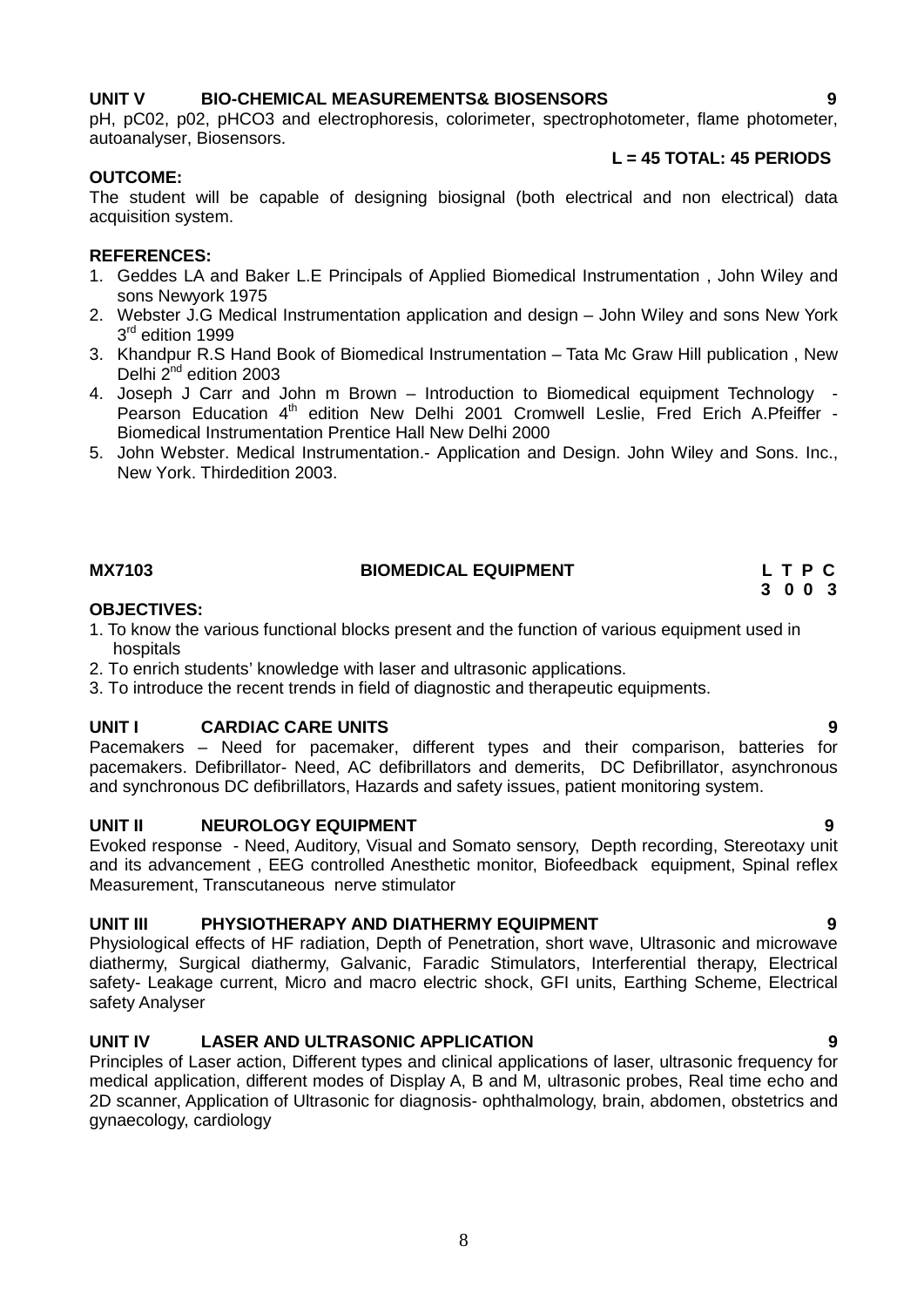#### **UNIT V RECENT TRENDS 9**

Principles and application of thermography, Detection circuits, Principles of cryogenic Technique and application, principles of Fibre optics cables, Endoscopy, Laparoscopy, ophthalmic equipments - slit Lamp, Tonometer, Retinal response Plotter, principles of Bio telemetry, principles of Lithotripsy.

#### **L = 45 TOTAL: 45 PERIODS**

#### **OUTCOME:**

The student will be in a position to use any essential equipment in the hospital

#### **REFERENCES:**

- 1. Albert M Cook and Webster J G Therapeutic medical devices Prentice Hall Nee York 1982
- 2. Khandpur R.S Hand Book of Biomedical Instrumentation Tata Mc Graw Hill publication , New Delhi 2<sup>nd</sup> edition 2003 J. Weibell and
- 3. Cromwell Leslie, Fred Erich A.Pfeiffer Biomedical Instrumentation Prentice Hall New Delhi 2000
- 4. Wolbasrsht . M. L, Laser Application in Medicine and Biology plenum press New York 1989.
- 5. John Webster. Medical Instrumentation.- Application and Design. John Wiley and Sons. Inc., New York. Thirdedition 2003.
- 6. Bronzino, Joseph; Handbook of Biomedical Engineering. 2nd edition, CRC Press, 2000.
- 7. Welkowitz, Walter & Others Bio-Medical Instruments Theory & Design., 2nd Edition, Academic Press, 1991

### **MX7111 BIO MEDICAL INSTRUMENTATION LABORATORY L T P C**

**0 0 4 2**

#### **OBJECTIVES:**

- To design and build any biosignal acquisition system
- To study the methods of physiological parameter measurement

#### **LIST OF EXPERIMENTS:**

- 1. Construction and testing of pre amplifier to acquire bio signal
- 2. Recording of ECG in bipolar configuration and computation of heart rate
- 3. Study of Pacemaker with simulator circuit
- 4. Study of EEG system and Characterization of Amplifier with simulator
- 4. Measurement of Blood Flow Velocity using Ultrasonic blood flow Monitor
- 5. Characteristics of EMG Amplifier
- 6. Study of PCG (Phonocardiograph) for Measurement of Heart Sound
- 7. Study of EMG /ECG amplifier Isolation of Bio-signal using analog circuit
- 8. Study of Galvanic Skin Resistance using GSR System
- 9. Determination of Pulmonary Function Using Spirometer
- 10. Measurement of physiological parameters using patient monitoring system
- 11 Study of Ultrasound diathermy, Short wave Diathermy

#### **TOTAL: 60 PERIODS**

#### **OUTCOMES:**

The student will be in a position to design and test any physiological parameter measurement system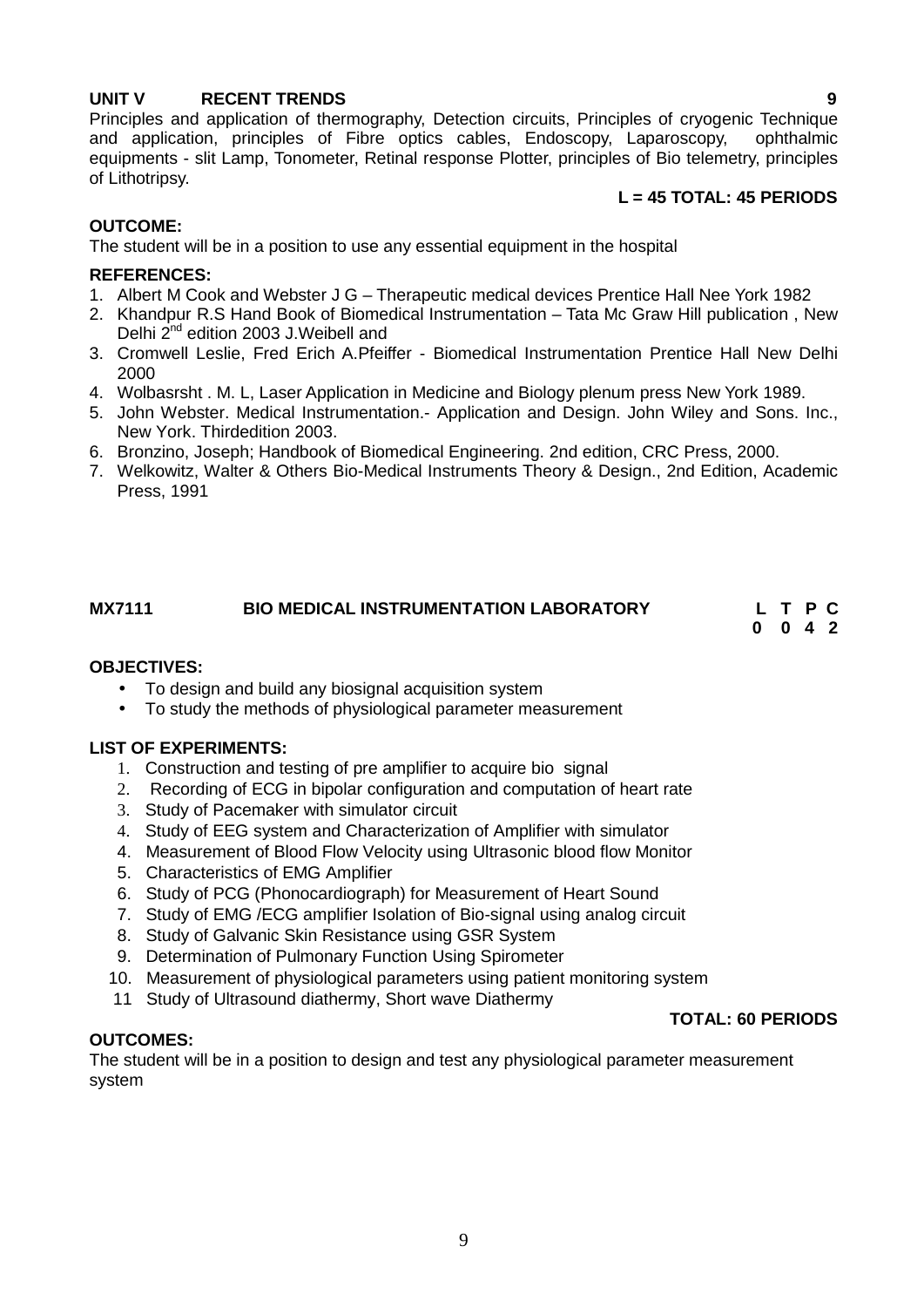#### **BM7201 APPLIED MEDICAL IMAGE PROCESSING L T P C**

#### **OBJECTIVES:**

- To understand the fundamentals of medical image processing techniques.
- To develop computational methods and algorithms to analyze and quantify biomedical data

#### **UNIT I IMAGE FUNDAMENTALS AND PRE-PROCESSING 9**

Image perception, MTF of the visual system, Image fidelity criteria, Image model, Image sampling and quantization – two dimensional sampling theory, Image quantization, Optimum mean square quantizer, Image transforms – 2D-DFT and other transforms. Image enhancement – point operation, Histogram modeling, spatial operations, Transform operations,

#### **UNIT II BASICS OF MEDICAL IMAGE SOURCES 9**

Radiology- The electromagnetic spectrum-Computed Tomography-Magnetic Resonance Tomography –ultrasound-nuclear medicine and molecular imaging-other imaging techniquesradiation protection and dosimetry.

#### **UNIT III MEDICAL IMAGE REPRESENTATION 9**

Pixels and voxels – algebraic image operations - gray scale and color representation- depth-color and look up tables - image file formats- DICOM- other formats- Analyze 7.5, NifTI and Interfile, Image quality and the signal to noise ratio- MATLAB based simple operations.

#### **UNIT IV MEDICAL IMAGE ANALYSIS AND CLASSIFICATION 9**

Image segmentation- pixel based, edge based, region based segmentation. Image representation and analysis, Feature extraction and representation, Statistical, Shape, Texture, feature and image classification – Statistical, Rule based, Neural Network approaches

#### **UNIT V IMAGE REGISTRATIONS AND VISUALIZATION 9**

Rigid body visualization, Principal axis registration, Interactive principal axis registration, Feature based registration, Elastic deformation based registration, Image visualization – 2D display methods, 3D display methods, virtual reality based interactive visualization.

#### **TOTAL: 45 PERIODS**

#### **OUTCOMES:**

- Students will be able to apply image processing concepts for medical images.
- Will be able to analyze Morphology, Segmentation techniques and implement these in images.
- Enables quantitative analysis and visualization of medical images of numerous modalities such as PET, MRI, CT, or microscopy.

#### **REFERENCES:**

- 1. Wolfgang Birkfellner, 'Applied Medical Image Processing A Basic course', CRC Press, 2011.
- 2. Atam P.Dhawan, 'Medical Image Analysis', Wiley Interscience Publication, NJ, USA 2003.
- 3. R.C.Gonzalez and R.E.Woods, 'Digital Image Processing', Second Edition, Pearson Education, 2002.
- 4. Anil. K. Jain, 'Fundamentals of Digital Image Processing', Pearson education, Indian Reprint 2003.
- 5. Alfred Horowitz, 'MRI Physics for Radiologists A Visual Approach', Second edition Springer Verlag Network, 1991.
- 6. Kavyan Najarian and Robert Splerstor," Biomedical signals and Image processing",CRC Taylor and Francis,New York,2006
- 7. John L.Semmlow,"Biosignal and Biomedical Image Processing Matlab Based applications" Marcel Dekker Inc.,New York,2004
- 8. Jerry L.Prince and Jnathan M.Links," Medical Imaging Signals and Systems"- Pearson Education Inc. 2006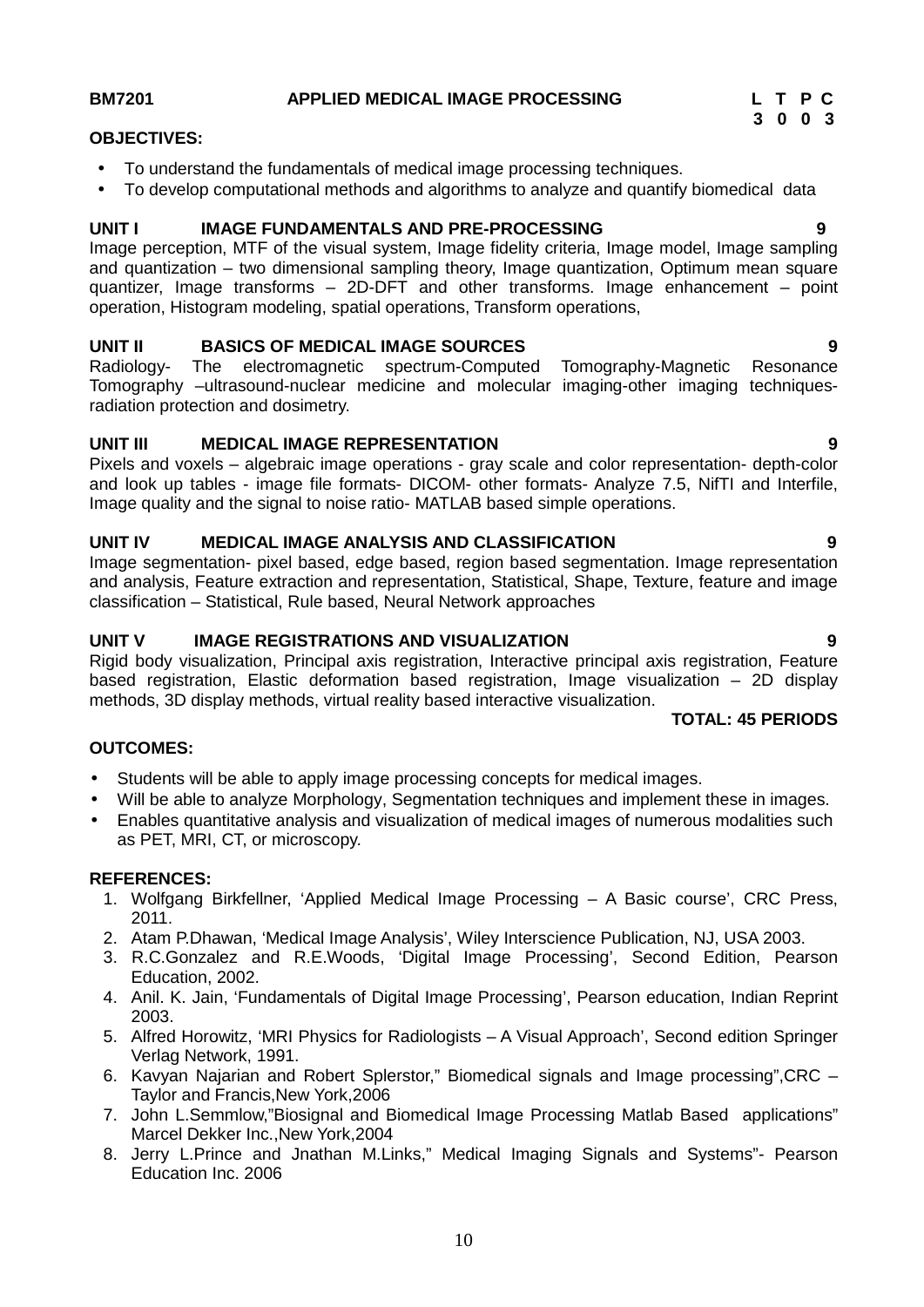#### **MX7201 MEDICAL IMAGING AND RADIO THERAPY L T P C**

#### **OBJECTIVES:**

- To study the production of x-rays and its application in medical imaging.
- To study the different types of Radio diagnostic techniques.
- To study the special imaging techniques used for visualizing the cross sections of the body.
- To understand the Radiation therapy techniques and also Radiation safety.

#### **UNIT I X –RAYS 9**

Principle and production of soft X – Rays, Selection of anodes, heel pattern, Scattered Radiation, Porter-Bucky systems, Cooling System, Testing for various parameters of the unit, principles of Angiography and Fluoroscopic Techniques, Image Intensifiers, Single plane and bi plane recording units, digital subtraction angiography,mammography,dental X- ray units.

#### **UNIT II TOMOGRAPHY 9**

Principle, Plane of Movement, Multisection Radiography, Computerised Axial Tomography, Type of Detection, image reconstruction, Spiral CT, Transverse Tomography,3D Imaging.

#### **UNIT III EMISSION IMAGING 9**

Alpha, Beta, Gamma Emission, different types of Radiation Detectors, G.M. & Proportional Counters, Pulse Height Analysers, Isotopic, Scanners, Isotopic Diagnosis of RBC Destruction Rate, GI Bleedings Iron Concentration, Liver Functions, Functions of Gamma Camera, PET, SPECT,PET/CT.

#### **UNIT IV MAGNETIC RESONANCE IMAGING 9**

Principle of MRI, MRI instrumentation, Imaging Different Sections of the Body, Tissue Characterization, MR Spectroscopy, Functional MRI.

#### **UNIT V THERAPY USING X –RAYS AND ISOTOPES 9**

Direct and Indirect effects of high energy radiation, Units for radiation Exposure, Depth Dose curves, Linear Accelerator Betatron, Cobalt and Cesium Therapy, Computation of Absorbed Dose Level, Automatic Treatment Planning, Hazardous Effects of Radiation, Radiation measuring units, Allowed Levels, ICRP regulation Protection Methods.

#### **OUTCOME:**

 Will obtain domain knowledge in understanding various Medical Imaging techniques and Therapeutic applications of Radiation.

#### **REFERENCES:**

- 1. Chesney D.N~ and Chesney M.O., X-Ray Equipments for Students Radiographer, Blackwell Scientific Publications, Oxford, 1971
- 2. Alexander, Kalender and Linke, Computer Tomography, John Wiley, Chich~ster, 1986.
- 3. Steve Webb, The Physics of Medical Imaging, Adam Hilger, Philadelpia,1988.
- 4. Peggy. W, Roger.D.Ferimarch, MRI for Technologists, Mc Graw Hill Publications, New York,1995.
- 5. Donald Graham, Paul Cloke, Martin Vosper -Principles of Radiological physics, Churchill Livingston, 5<sup>th</sup> Edition.
- 6. Donald W.McRobbice, Elizabeth A.Moore, Martin J.Grave and Martin R.Prince MRI from picture to proton ,Cambridge University press, New York 2006.
- 7. Jerry L.Prince and Jnathan M.Links," Medical Imaging Signals and Systems"- Pearson Education Inc. 2006

**3 0 0 3**

**TOTAL : 45 PERIODS**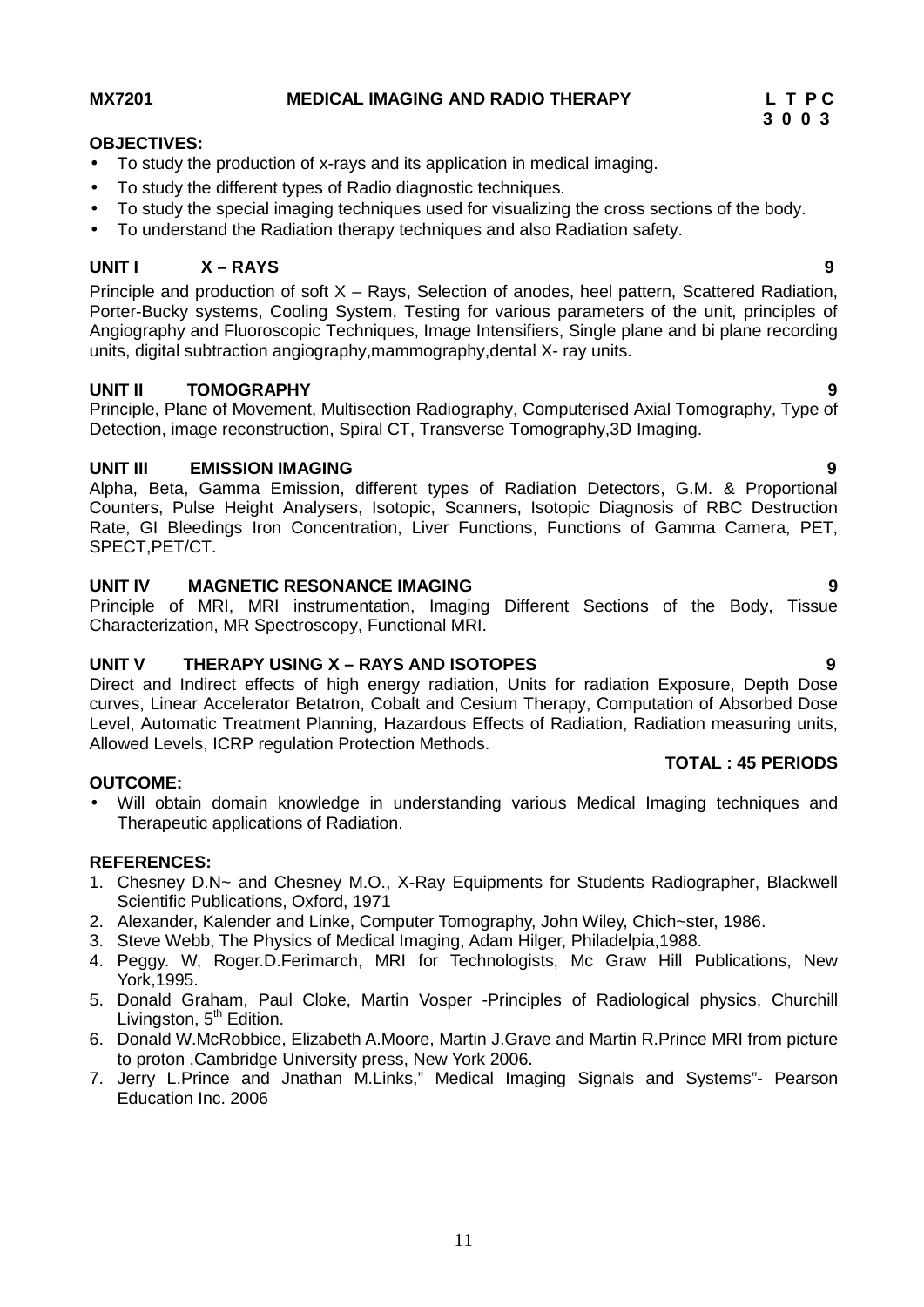#### **MX7202 MEDICAL INFORMATICS L T P C**

#### **UNIT I HEALTH INFORMATICS 9**

Historical highlights and Evolution, Hospital Information System – its characteristics and functional online and offline modules, e – health services, Medical Standards – HL7 – DICOM – PACS, Medical data formats – Bioethics.

#### **UNIT II MEDICAL INFORMATICS 9**

Medical Informatics and its six levels of interfaces, Electronic Patient Record (EPR), Medical data storage and retrieval techniques – Steganography, Evidence based Medicine- Virtual Hospital

#### **UNIT III SOFT COMPUTING 9**

Fuzzy logic – its applications in Medicine, Physiological System Modeling and Simulation, Virtual Reality and Multimedia Applications in Medicine, Surgical Simulation, Clinical Expert Systems, Issues related to Web based Health Care Systems design, development and implementation.

#### **UNIT IV JAVA PROGRAMMING 9**

Genesis of JAVA, Data types, Operators, Control statements, Classes – Inheritance – packages and interfaces – I/O applets, String handling Applet Classes – AWT and Swing classes - Java applets, Java servelets, Java script programming, Creating events, interactive forms, frames, documents, spread sheets and windows- Client – Server programming

#### **UNIT V INTERNET AND WEB 9**

Web Design and programming, HTTP protocol, Web browsers Netscape, Internet explorer, Web site and web page design, HTML,XHTML, XML, CSS, Dynamic HTML, CGI. Data base design and programming, SQL introduction – Queries – Tables – RDBMS, Macromedia Dream Weaver, Web Servers, Databases – SQL, MYSQL, DBI and ADO.NET, Web based Medical Information Systems.

#### **REFERENCES:**

- 1. Ramachandra Lele, Computers in Medicine Progress in Medical Informatics, Tata McGraw Hill Publishing Company, New Delhi, 2005
- 2. Herbert Schildt, The Complete Reference JAVA, Tata McGraw Hill Publishing Company, New Delhi, 2005
- 3. Mohan Bansal M S, Medical Informatics, Tata McGraw Hill Publishing Company, New Delhi, 2005
- 4. H M Dietel, Internet and World Wide Web, AB Goldberg publishers, New Delhi, 2007
- 5. Ranjan Parekh, Principles of Multimedia, Tata McGraw Hill Publishing Company, New Delhi, 2006
- 6. Tay Vaughan, Multimedia Making it Work, Tata McGraw Hill Publishing Company, New Delhi, 2006
- 7. Raif Steinmetz, Multimedia Computing, Communications and Applications, Pearson Education, New Delhi, 2007
- 8. Deitel, "Java How to Program", Pearson Education / PHI, 2006.
- 9. A S Godbole A Kahate, "Web Technologies, TCP/IP to Internet Application Architectures", TMH 2007

#### **MX7211 DATA ACQUISITION AND PROCESSING LABORATORY L T P C**

#### **OBJECTIVES :**

- To acquire and analyse biosignals
- To test the electrical safety aspect of medical devices
- To analyse medical images and to compress them

#### **TOTAL : 45 PERIODS**

**3 0 0 3**

# **0 0 4 2**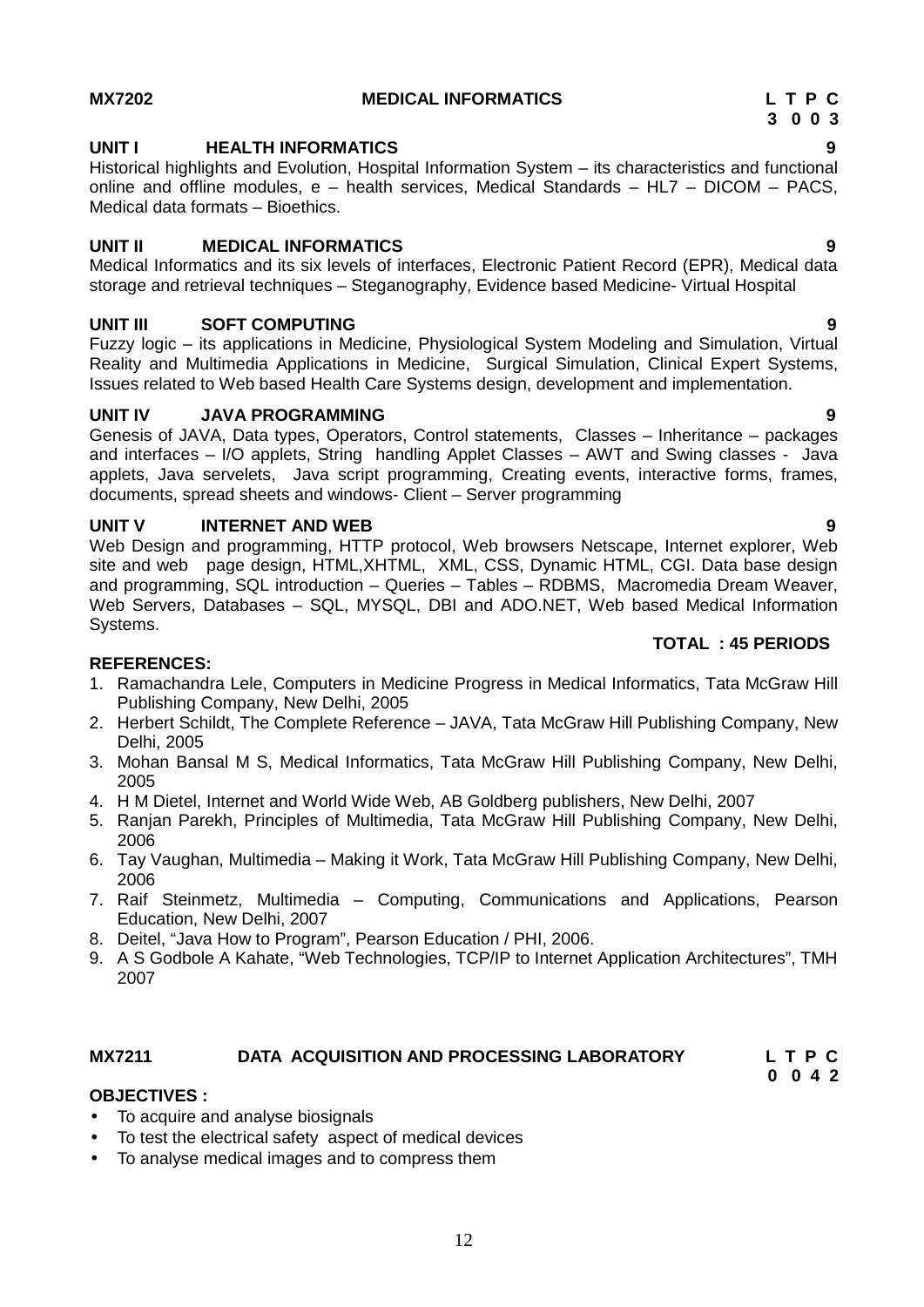#### **LIST OF EXPERIMENTS**

- 1. Acquisition and analysis of bio signals using workstation.
- 2. Study of auditory and visual evoked responses.
- 3. Electrical safety testing of medical equipment.
- 4. Development of software for basic telemedicine.
- 5. Development of neural network for signal classification.
- 6. Processing and analysis of medical images: Preprocessing, basic filtering techniques and basic segmentation techniques and computation of performance measures .
- 7. Development of software for medical image compression.
- 8. Development of algorithm for medical data security.
- 9. Study of DICOM standards.
- 10. Physiological modeling of cardiac output and analysis under various conditions of heart.
- 11. Mini project (Should include hardware and software).

#### **OUTCOMES:**

The student will be in a position to analyse any medical image and to compress them without affecting the quality. The mini project will help the students to apply various concepts of Medical Electronics to develop devices

#### **TOTAL:60 PERIODS**

#### **MX7301 HUMAN ASSIST DEVICES L T P C 3 0 0 3**

#### **OBJECTIVE;**

- To know the principle, design and application of various human assist devices which includes extracorporeal devices, artificial heart, cardiac assist devices, respiratory devices and hearing aids.
- A brief introduction to design aspects of prosthetic and orthodic devices for the disability will be given.

#### **UNIT I HEART LUNG MACHINE AND ARTIFICIAL HEART 9**

Condition to be satisfied by the H/L System. Different types of Oxygenators, Pumps, Pulsatile and Continuous Types, Monitoring Process, Shunting, The Indication for Cardiac Transplant, Driving Mechanism, Blood Handling System, Functioning and different types of Artificial Heart, Mock test setup for assessing its Functions

#### **UNIT II CARDIAC ASSIST DEVICES 9**

Synchronous Counter pulsation, Assisted through Respiration Right Ventricular Bypass Pump, Left Ventricular Bypass Pump, Open Chest and closed Chest type, Intra Aortic Balloon Pumping Veno Arterial Pumping, Prosthetic Cardio Valves, Principle and problem, Biomaterials for implantable purposes, its characteristics and testing.

#### **UNIT III ARTIFICIAL KIDNEY 9**

Indication and Principle of Haemodialysis, Membrane, Dialysate, Different types of heamodialysers, Monitoring Systems, Wearable Artificial Kidney, Implanting Type.

#### **UNIT IV PROSTHETIC AND ORTHODIC DEVICES 9**

Hand and Arm Replacement - Different Types of Models Externally Powered Limb Prosthesis Feedback in Orthodic System, Functional Electrical Stimulation, Sensory Assist Devices, Materials for Prosthetic and orthodic devices, Haptic Devices

#### **UNIT V RESPIRATORY AND HEARING AIDS. 9**

Intermittent positive pressure, Breathing Apparatus Operating Sequence, Electronic IPPB unit with monitoring for all respiratory parameters.Types of Deafness, Hearing Aids, Construction and Functional Characteristics.

#### **L = 45 TOTAL : 45 PERIODS**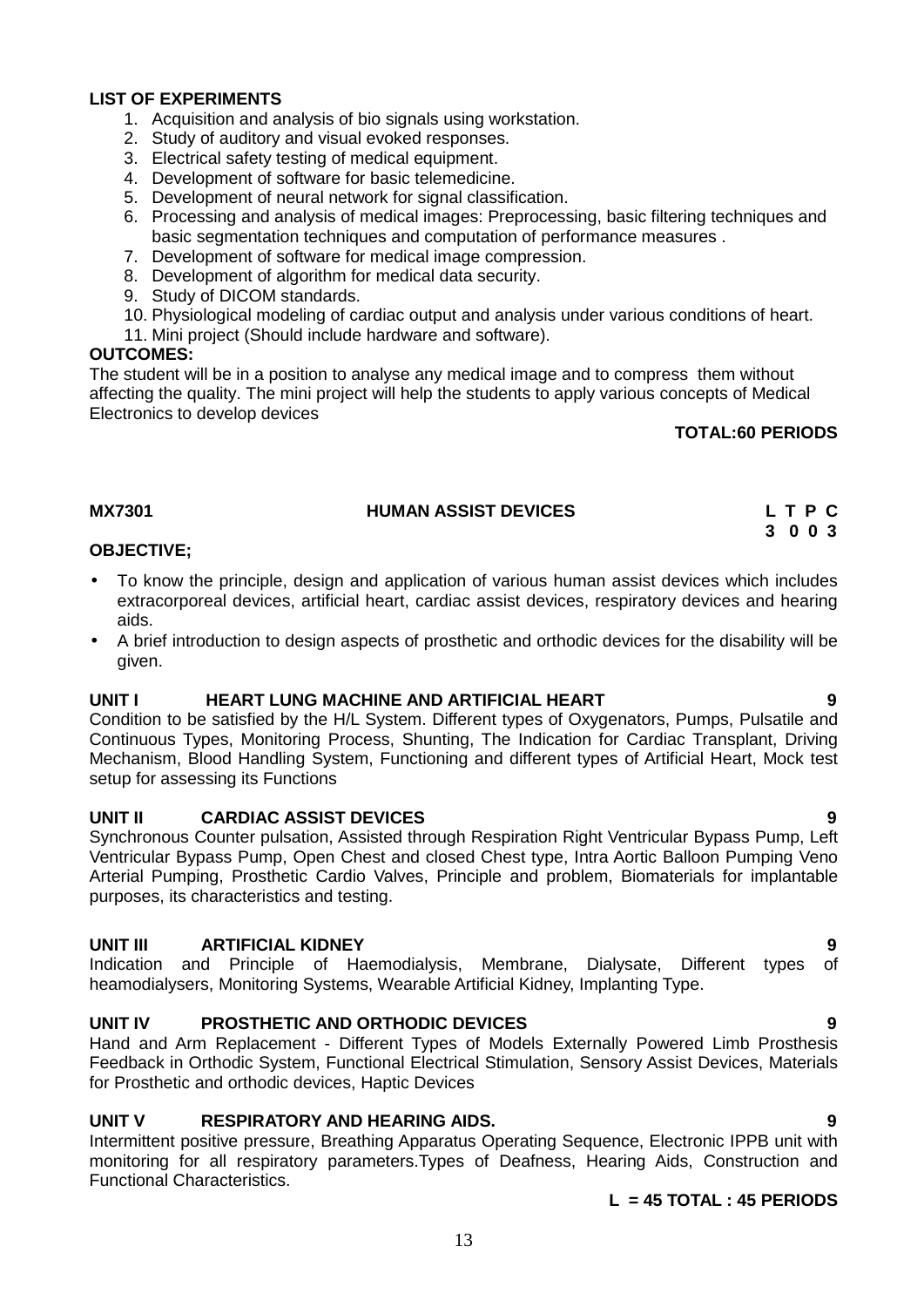#### **OUTCOMES:**

The student can understand various assist devices and will be in a position to understand various issues related to the use of these device

#### **REFERENCES:**

- 1. Kolff W.J., Artificial Organs, John Wiley and Sons, New York, 1979.
- 2. Andreas.F.Vonracum, Hand book of bio material evalution, Mc-Millan publishers, 1980.
- 3. Albert M.Cook and Webster J.G., Therapeutic Medical Devices, Prentice Hall Inc., New Jersey, 1982
- 4. Gray E Wnek, Gray L Browlin Encyclopedia of Biomaterials and Biomedical Engineering Marcel Dekker Inc New York 2004.
- 5. John. G . Webster Bioinstrumentation John Wiley & Sons (Asia) Pvt Ltd 2004.

#### **MX7001 TISSUE ENGINEERING L T P C**

#### **OBJECTIVES**

Tissue engineering is a new field of biomedical engineering, in which synthetic materials are used together with biological components such as tissue fragments, cells, proteins to encourage tissue regeneration, regrowth, and repair

#### **UNIT I FUNDAMENTAL OF TISSUE ENGINEERING 9**

Introduction: Basic definition, Structural and organization of tissues: Epithelial, connective; vascularity and angiogenesis, basic wound healing, cell migration, current scope of development and use in therapeutic and in-vitro testing.

#### **UNIT II CELLULAR STUDIES 9**

Cell culture: Different cell types, progenitor cells and cell differentiations, different kind of matrix, cell-cell interaction. Aspect of cell culture: cell expansion, cell transfer, cell storage and cell characterization, Bioreactors

#### **UNIT III MOLECULAR BIOLOGY ASPECTS 9**

Cell signaling molecules, growth factors, hormone and growth factor signaling, growth factor delivery in tissue engineering, cell attachment: differential cell adhesion, receptor-ligand binding, and Cell surface markers.

#### **UNIT IV SCAFFOLD AND TRANSPLANT 9**

Engineering biomaterials for tissue engineering, Degradable materials (collagen, silk and polylactic acid), porosity, mechanical strength, 3-D architecture and cell incorporation. Engineering tissues for replacing bone, cartilage, tendons, ligaments, skin and liver. Basic transplant immunology, stems cells: introduction, hepatopoiesis

#### **UNIT V CASE STUDY AND REGULATORY ISSUE 9**

Case study of multiple approaches: cell transplantation for liver, musculoskeletal, cardiovascular, neural, visceral tissue engineering. Ethical, FDA and regulatory issues of tissue engineering.

#### **REFERENCES**

- 1. W. Mark Saltzman Tissue Engineering Engineering principles for design of replacement organs and tissue –- Oxford University Press inc New York, 2004.
- 2. Robert. P.Lanza, Robert Langer & William L. Chick, Principles of tissue engineering Academic press.
- 3. Joseph D. Bronzino, The Biomedical Engineering –Handbook, CRC press.
- 4. Enderle, Blanchard & Bronzino Introduction to Biomedical Engg. , , Academic press.
- 5. B. Palsson, J.A. Hubbell, R.Plonsey & J.D. Bronzino Tissue Engineering, , CRC-Taylor & Francis

### **TOTAL : 45 PERIODS**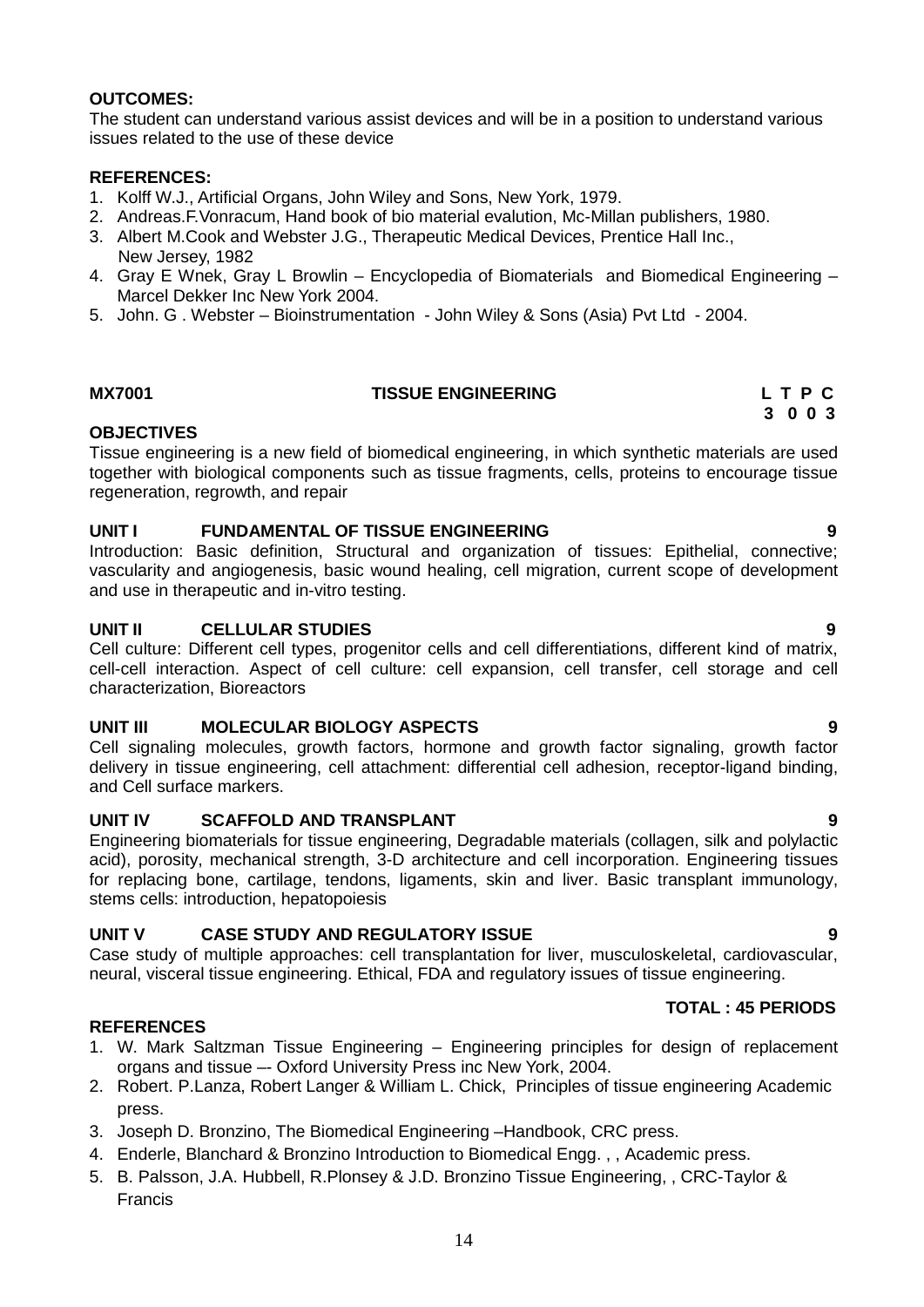#### **BM7001 PRINCIPLES OF GENETIC ANALYSIS L T P C**

#### **OBJECTIVES :**

- To describe methods both used in and resulting from the sciences of genetics and molecular biology, or to applications resulting from this research and may be done to identify genetic/inherited disorders
- To make a differential diagnosis in certain somatic diseases such as cancer. Genetic analyses of cancer include detection of mutations, fusion genes, and DNA copy number changes.

#### **UNIT I INHERITANCE - GENETIC ANALYSIS 9**

Basic principles of Heredity, Pattern of inheritance, Mendelian principles of Inheritance Chromosomal basis of inheritance, Chromosome mapping by recombination, Genetics of Bacteria and viruses.

#### **UNIT II DNA AND PHENOTYPE 9**

F DNA structure and replication- DNA sequencing, DNA Amplification, DNA Hybridisation and DNA Polymorphism, RNA transcription and processing, Protein synthesis and regulation of gene expression. Pedigree analysis & Applications, From Gene to Phenotype, molecular mechanism behind phenotypic expressions

#### **UNIT III GENOME STRUCTURE AND GENETIC ENGINEERING 9**

Gene isolation and manipulation, Genomics, mutations, Types of Mutations, molecular basis of Mutation, repair and recombination, site directed mutagenesis, large-scale chromosomal changes and genetic polymorphism.

#### **UNIT IV GENETIC PROCESSES 9**

Gene function, Genetic organization, Genetic regulation, Genetic morphology of normal and cancer cells, Genetic basis of development

#### **UNIT V IMPACT OF GENETIC VARIATION 9**

Population Genetics, Quantitative Genetics, Evolution Genetics and their impact in variation

#### **REFERENCES:**

- 1. Watson. J. etal, "Molecular Biology of the Gene ", 5<sup>th</sup> Edition, Pearson Publication, 2004.
- 2. Griffiths, Wesslers, Lewontin, Bart Gel, Suzuki, Miller "Introduction to Genetics Analysis", W.H Freeman & company, New York 8<sup>th</sup> Edition - 2005.
- 3. Glick, B.R and J.J Pasternak "Molecular Biotechnology", Principles and application of Recombinant DNA" 3rd Edition ASM Press, 2003
- 4. Karp, Gerald." Cell and Molecular Biology". Concepts and Experiments, 4<sup>th</sup> Edition, John Wiley Sons, 2005.
- 5. Weaver, R.F. " Molecular Biology " 3<sup>rd</sup> Edition, McGraw Hill, 2005.
- 6. Tom Strachan, Andrew P Read "Human molecular Genetics"  $3<sup>rd</sup>$  Edition, Garland Publishing  $-$ 2004.

#### **BM7003 BIOMATERIALS L T P C**

#### **OBJECTIVES:**

To gain a solid appreciation for the special significance of the word biomaterial as well as the rapid and exciting evolution and expansion of biomaterials science and its applications in medicine.

#### **UNIT I INTRODUCTION 9**

Introduction to biomaterials, uses of biomaterials, biomaterials in organs & body systems, materials for use in the body, performance of biomaterials

#### **TOTAL: 45 PERIODS**

# **3 0 0 3**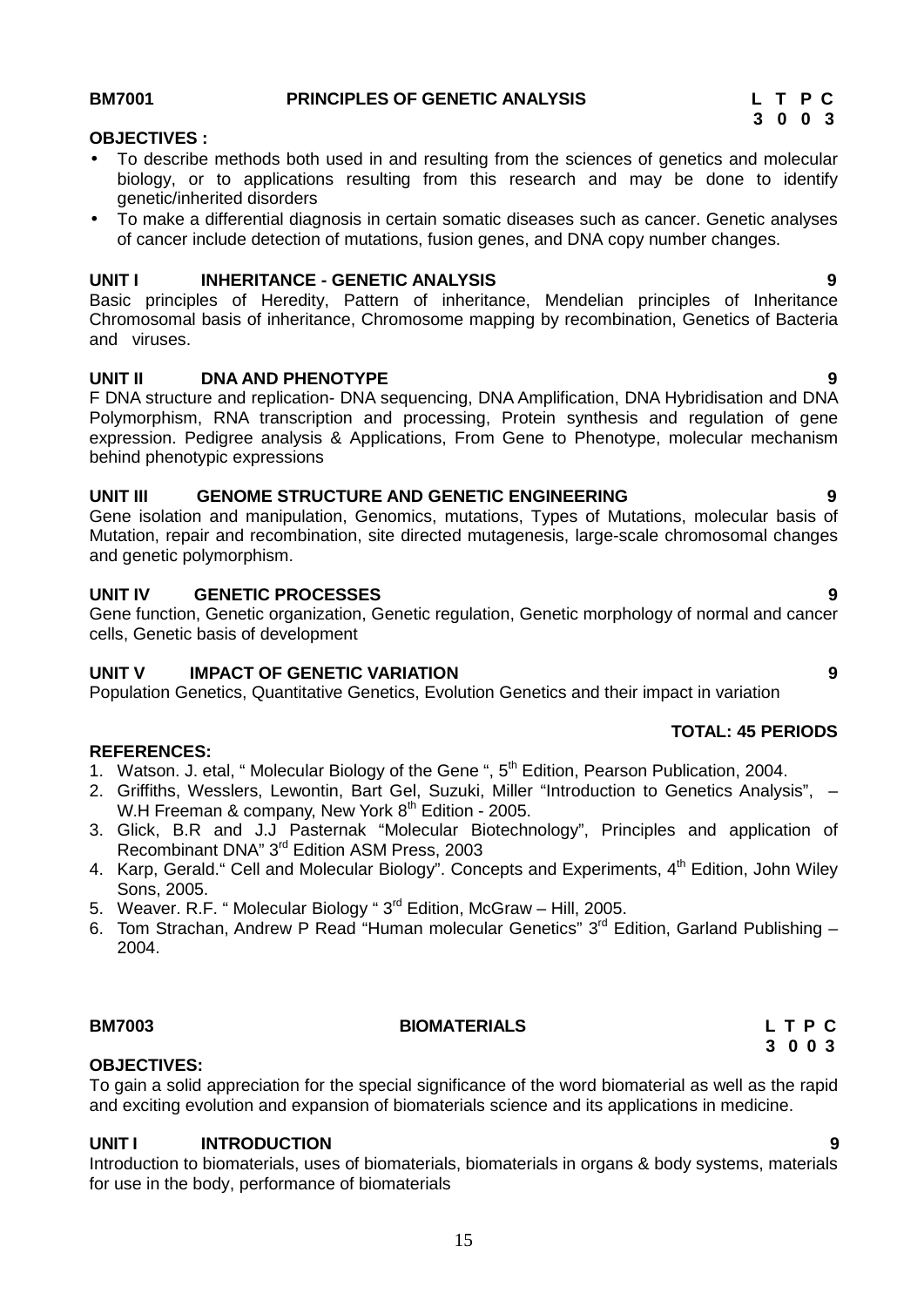#### **UNIT II METALLIC AND CERAMIC BIOMATERIALS 9**

Introduction, Stainless steel, Cobalt-Chromium alloy, Titanium alloys, Titanium-Nickel alloys, Dental metals, Corrosion of metallic implants, Manufacturing of implants, nonabsorbable/relatively bioinert bioceramics, biodegradable/resorbable ceramics, bioreactive ceramics, deterioration of ceramics, bioceramic manufacturing techniques

#### **UNIT II POLYMERIC AND COMPOSITE BIOMATERIALS 9**

Introduction, polymerization and basic structure, polymers used as biomaterials, sterilization, surface modifications to for improving biocompatibility. Structure, bounds on properties, anisotropy of composites, particulate composites, fibrous composites, porous materials, biocompatibility and synthetic biodegradable polymers, collagen .

#### **UNIT IV PRESERVATION TECHNIQUES FOR BIOMATERIALS 9**

#### Phase behavior, nonfreezing storage-hypothermic, freeze-thaw technology, freeze-drying, vitrification.

#### **UNIT V TESTING AND IMPLANTS OF MATERIALS 9**

Testing with Tissue Culture, Testing with Soft Tissues and Testing at non Thrombogenic surface and implants of Biomaterial in Cardiac, Orthopedics , Muscular and Ocular region.

#### **TOTAL: 45 PERIODS**

#### **REFERENCES:**

- 1. J.H.U.Brown (Ed), Advances in Bio Medical Engineering, Academic Press 1975.
- 2. Andrew F.Von Racum, Hand Book of Bio Medical Evaluation, Mc-Millan Publishers, 1980.
- 3. Jacob Cline, Hand Book of Bio Medical Engineering, Academic Press in Sandiego, 1988.
- 4. Jonathan Black, Biological Performance of Materials- Fundamentals of bio compatibility, 4th Edition, CRC Press 2005.
- 5. Larry L. Hench and Julian R.Jones, Biomaterials, Artificial organs and Tissue Engineering, 2005.
- 6. Buddy D.Ratner,Allan S .Hoffman, Frederick J. Schoen, Jack E. Lemons, Biomaterial Science; An Introduction to Materials in Medicine, 2<sup>nd</sup> Edition, Elsevier Academic Press, San Diego, 2004

#### **MX7002 MEDICAL ETHICS AND STANDARDS L T P C**

#### **OBJECTIVE:**

- To achieve familiarity with somebasic ethical framework & understand how these ethical frameworks can helpus think through contemporary questions in medical ethics.
- To know about the legal and ethical principles and application of these principles in health care settings & gain knowledge about the medical standards that to be followed in hospitals.

#### **UNIT I INTRODUCTION TO MEDICAL ETHICS 8**

Definition of Medical ethics, Scope of ethics in medicine, American medical Association code of ethics, CMA code of ethics- Fundamental Responsibilities ,The Doctor And The Patient, The Doctor And The Profession, Professional Independence, The Doctor And Society.

#### **UNIT II ETHICAL THEORIES & MORAL PRINCIPLES 9**

Theories-Deontology & Utilitarianism ,Casuist theory, Virtue theory, The Right Theory. Principles- Non-Maleficence, Beneficence, Autonomy, Veracity, Justice. Autonomy & Confidentiality issues in medical practice, Ethical Issues in biomedical research ,Bioethical issues in Human Genetics & Reproductive Medicine

#### **UNIT III HOSPITAL ACCREDITATION STANDRADS 9**

Accrediation- JCI Accreditation & its Policies. Patient centered standards, Healthcare Organization management standards.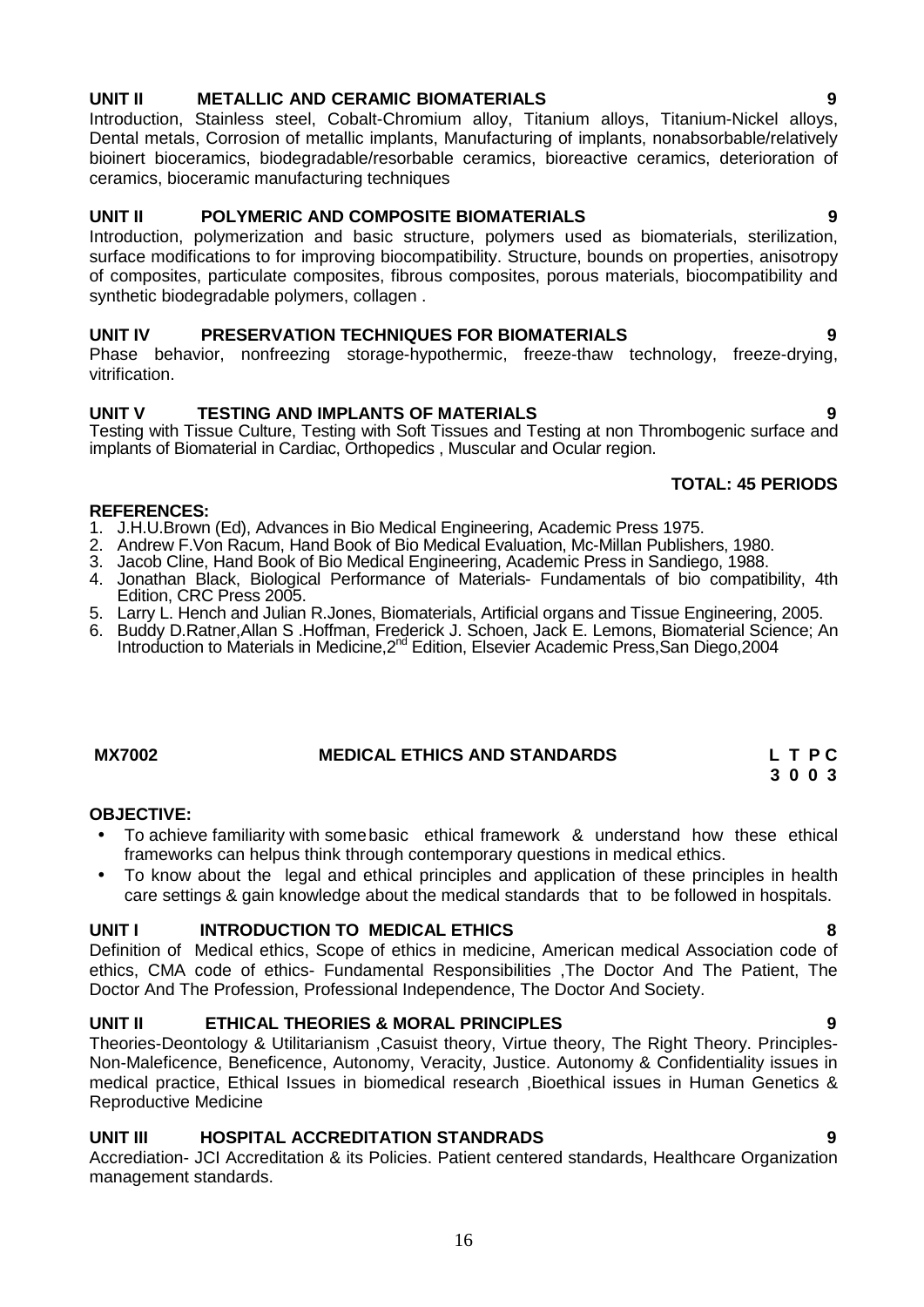### **UNIT IV HOSPITAL SAFETY STANDARDS 10**

Life Safety Standards- Protecting Occupants, Protecting the Hospital From Fire, Smoke, and Heat, Protecting Individuals From Fire and Smoke, Providing and Maintaining Fire Alarm Systems, Systems for Extinguishing Fires Environment of Care Standards-Minimizing EC Risks, Smoking Prohibitions, Managing Hazardous Material and Waste, Maintaining Fire Safety Equipment, Features, Testing, Maintaining, and Inspecting Medical Equipment.

#### **UNIT V MEDICAL EQUIPMENT SAFETY STANDARDS 9**

General requirements for basic safety & essential performance of medical equipments.IEC 60601 standards- Base Standard-general requirement of electrical medical devices, Collateral Standards- EMC radiation protection &programmable medical device system, Particular Standards-type of medical device **TOTAL :45 PERIODS**

#### **OUTCOMES:**

Upon completion of this course the student should be able to demonstrate a measurable increase in their knowledge, skills and abilities related to:

- Legal and professional guidelines for the health professions
- Public duties and consent
- Bioethical issues including genetic engineering, abortion, and life and death issues
- Guidelines to obtain medical standards in hospitals

#### **REFRENCES:**

1. Domiel A Vallero "Biomedical Ethics for Engineers", Elsevier Pub.1st edition, 2007

- 2. Biomedical Ethics: A Canadian Focus. Johnna Fisher (ed.), Oxford University Press Canada (2009)
- 3. Robert M Veatch" Basics of Bio Ethics", Second Edition. Prentice- Hall,Inc 2003
- 4. Physical Environment Online: A Guide to The Joint Commission's Safety Standards is published by HCPro, Inc.2010
- 5. Joint Commission Accreditation Standards for Hospitals ,2 nd edition 2003
- 6. Bioethics-"An Introduction for the biosciences", 2<sup>nd</sup> edition 2008, Ben Mepham, Oxford.

#### **OBJECTIVES:**

- To provide a possibility for the student to acquire knowledge about the physical properties of light and its impact and interaction with biological tissue in terms of optical properties, instrumentation in photonics, through the use and design of appropriate optical components;
- To understand the engineering and practical applications of optics related to diagnostics, sensing and therapeutics of the human body

#### **UNIT I OPTICAL PROPERTIES OF THE TISSUES 9**

Refraction, Scattering, absorption, light transport inside the tissue, tissue properties, Light interaction with tissues, opto-thermal interaction, fluorescence.

#### **UNIT II INSTRUMENTATION IN PHOTONICS 9**

Instrumentation for absorption, scattering and emission measurements, excitation light sources – high pressure arc lamp, solid state LEDs, Lasers, optical filters, solid state detectors - optical detectors - time resolved and phase resolved detectors.

#### **UNIT III SURGICAL APPLICATIONS OF LASERS 9**

Laser in tissue welding, lasers in dermatology, lasers in ophthalmology, otolaryngology, urology.

**BM7011 BIOMEDICAL OPTICS L T P C 3 0 0 3**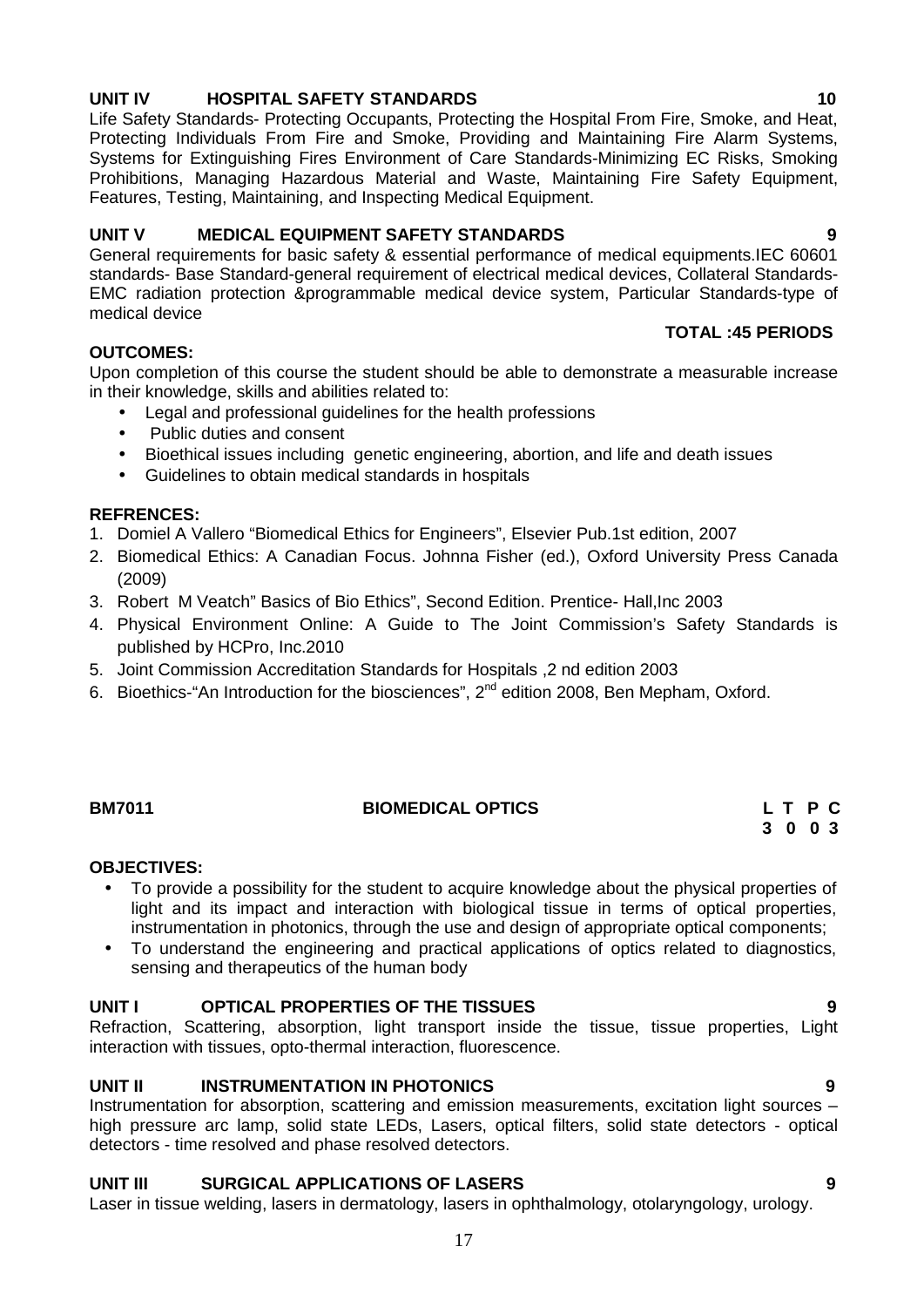### **UNIT IV DIAGNOSTIC APPLICATIONS 9**

Optical coherence tomography, Elastography, Fluorescence Imaging, Raman Imaging, FLIM.

#### **UNIT V THERAPEUTIC APLLICATIONS 9** Phototherapy, Photodynamic therapy (PDT) - Principle and mechanism - Oncological and non-

#### **TEXT BOOKS:**

- 1. Markolf H.Niemz, "Laser-Tissue Interaction Fundamentals and Applications", Springer, 2007.
- 2. Paras N. Prasad, "Introduction to Biophotonics", A. John Wiley and sons, Inc. Publications, 2003.

#### **REFERENCES:**

1. Tuan Vo Dinh, "Biomedical photonics – Handbook", CRC Press LLC, 2003.

oncological applications of PDT - Biostimulation effect – applications.

- 2. Mark E. Brezinski, "Optical Coherence Tomography: Principles and Applications", Academic Press, 2006.
- 3. R. Splinter and B.A. Hooper, "An Introduction to Biomedical Optics", Taylor and Francis, 2007.

#### **MX7003 BIO MEMS L T P C**

#### **(Only qualitative analysis)**

#### **OBJECTIVES:**

To understand

- Various MEMS fabrication techniques.
- Different types of sensors and actuators and their principles of operation at the micro scale level.
- Application of MEMS in different field of medicine.

#### **UNIT I MEMS AND MICROSYSTEMS 9**

Typical MEMs and Microsystems, materials for MEMS - active substrate materials- Silicon and its compounds, Silicon piezoresistors, Gallium Arsenide, quartz, polymers. Micromachining photolithography, thin film deposition, doping, etching, bulk machining, wafer bonding, LIGA

#### **UNIT II MECHANICAL AND THERMAL SENSORS AND ACTUATORS 9**

Mechanics for MEMs design- static bending of thin plates, mechanical vibration, thermomechanics, fracture and thin film mechanics. Mechanical sensors and actuators – beam and cantilever – microplates, strain, pressure and flow measurements, Thermal sensors and actuators- actuator based on thermal expansion, thermal couples, thermal resistor, Shape memory alloys- Inertia sensor, flow sensor

#### **UNIT III ELECTROSTATIC AND PIEZOELECTRIC SENSORS AND ACTUATORS 9**

Parallel plate capacitor, pull in effect, Electrostatic sensors and actuators- Inertia sensor, Pressure sensor, flow sensor, tactile sensor, comb drive. Properties of piezoelectric materials, Piezoelectric sensor and actuator – inchworm motor, inertia sensor, flow sensor.

#### **UNIT IV MICROFLUIDIC SYSTEMS 9**

Fluid dynamics, continuity equation, momentum equation, equation of motion, laminar flow in circular conduits, fluid flow in microconduits, in submicrometer and nanoscale. Microscale fluid, expression for liquid flow in a channel, fluid actuation methods, dielectrophoresis, microfluid dispenser, microneedle, micropumps-continuous flow system, micromixers ,

**3 0 0 3**

### **TOTAL : 45 PERIODS**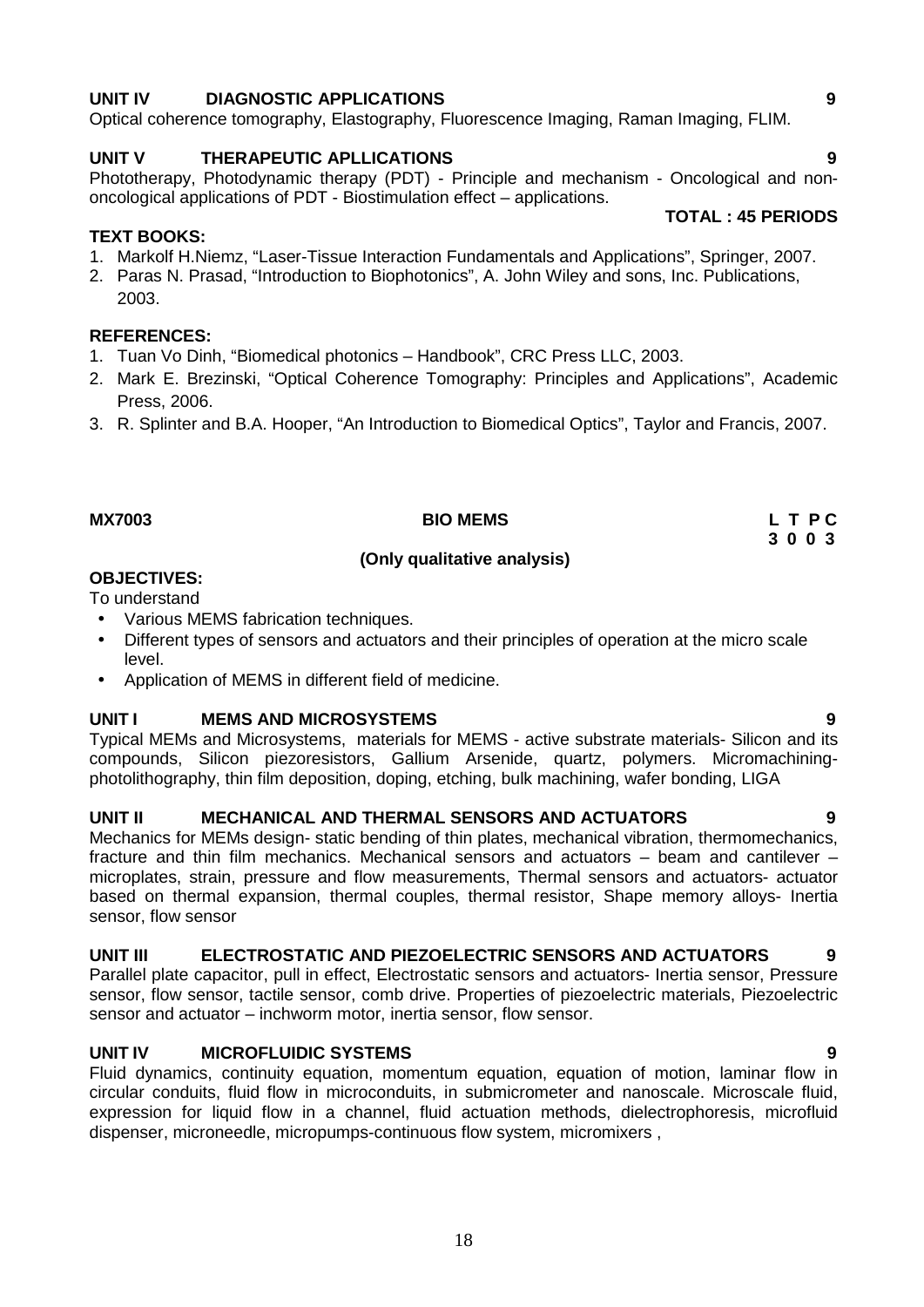### **UNIT V BIO MEMS 9**

Drug delivery, micro total analysis systems (MicroTAS) detection and measurement methods, microsystem approaches to polymerase chain reaction (PCR), DNA hybridization, Electronic nose, Bio chip.

#### **TOTAL: 45 PERIODS**

#### **OUTCOMES:**

Students will be able to

- 1. Understand the operation of different types of sensors and actuators at microscale level
- 2. Understand the design issues at microscale level
- 3. Choose the material for any application
- 3. Apply the concepts to the design of different types of micro systems
- 4. Apply the knowledge of CAD tools for MEMS design

#### **REFERENCES**

- 1. Tai Ran Hsu, "MEMS and Microsystems design and manufacture", Tata McGraw Hill Publishing Company, New Delhi, 2002
- 2. Nitaigour Premchand Mahalik, " MEMS", Tata McGraw Hill Publishing Company, New Delhi, 2007
- 3. Wanjun Wang, Steven A.Soper " BioMEMS- Technologies and applications", CRC Press,Boca Raton,2007
- 4. Chang Liu,' Foundations of MEMS', Pearson Education International, New Jersey, USA, 2006

### **BM7005 NANOTECHNOLOGY AND APPLICATIONS L T P C**

#### **UNIT I INTRODUCTION 6**

Definition of nanotechnology, Objective and goal of Nanotechnology, Importance of Nanoscale, revolution of Nanotechnology, Silicon based Technology.

#### **UNIT II NANOMATERIALS 12**

Different forms of Nanomaterials – nanocomposite, carbon nanotubes, nanowires, nanoplates and nanorods. Preparation of nanomaterials-Plasma arcing, Chemical Vapor Deposition, Sol-gels techniques, Electrodeposition, Ball milling and Laser method, Natural nanomaterials, Applications of nanomaterials-Insulation materials, Machine tools, Phosphors, Batteries, High power magnets Medical implants.

#### **UNITIII EXPERIMENTAL TECHNIQUES 10**

Fabrication – lithography, Characterisation – X- ray diffraction (XRD), Scanning electron, Microscopy, Atomic force microscopy ,Scanning Tunneling microscopy (STM), Scanning probe microscopy (SPM), Optical and Raman spectroscopy..

#### **UNIT IV NANOSCIENCE 10**

Nanomachine, nanorobots, nanodevice, nanomedicine – regenerative and replacement medicine, nano pharmacology,Nanotechnology in defense, environmental application

#### **UNIT V R & D IN NANOTECHNOLOGY 7**

Nanotechnology current and future perspectives, research areas in nanotechnology, development of nanotechnology in India, Ehical issues and socioeconomic challenges In nanotechnology

#### **L =45 TOTAL: 45 PERIODS**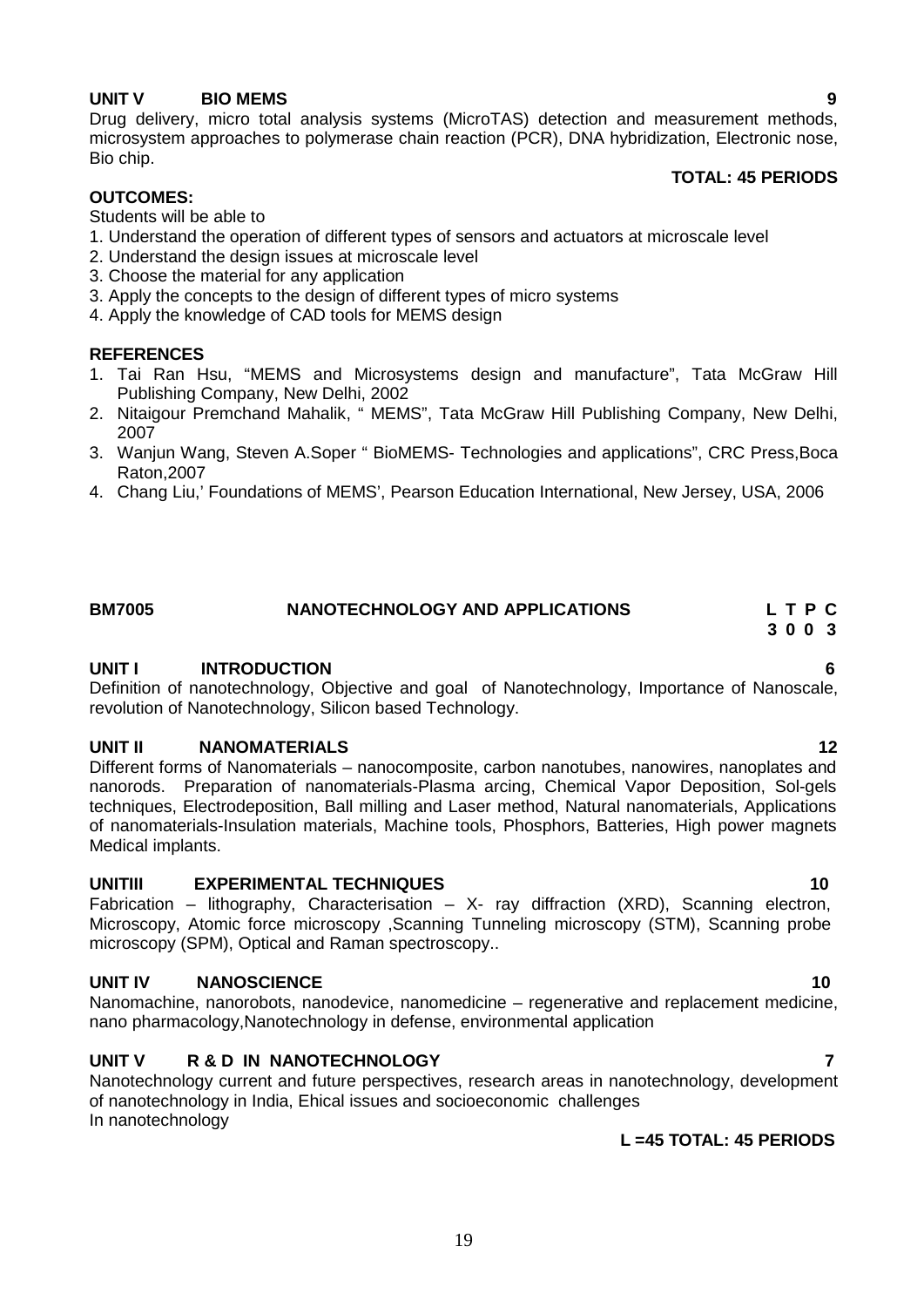#### **REFERENCES:**

- 1. Nanobiotechnology Concepts, Applications and Perspectives 2004. Edited by CM, Niemeyer, C.A. Mirkin. Wiley – VCH.
- 2. Nanoparticle Assemblies and Superstructures. By Nicholas A. Kotov.2006 -CRC.
- 3. Nano: The Essentials: T. Pradeep. McGraw Hill education 2007.
- 4. Nanofabrication Towards Biomedical Applications, Techniques, Tools, Applications and Impact. 2005 - By Challa, S.S.R. Kumar, Josef Hormes, Carola Leuschaer. Wiley – VCH.

#### **BM7010 FINITE ELEMENT METHODS FOR BIO MECHANICAL ANALYSIS L T P C 3 0 0 3**

#### **UNIT I GENERAL INTRODUCTION 10**

Historical Background – Mathematical Modeling of field problems in Engineering – Governing Equations – Discrete and continuous models – Boundary, Initial and Eigen Value problems – Variational Formulation of Boundary Value Problems – Ritz Technique –Natural and Essential Boundary conditions - Basic concepts of the Finite Element Method. One Dimensional Second Order Equations – Discretization – element types- Linear and Higher order Elements – Derivation of Shape functions and Stiffness matrices and force vectors - Assembly of Matrices - solution of problems from solid and bio mechanics- Structural, stress, and strain analysis of the human body and/or artifical implants. **EMPION FINITE ELEMENT METHODS FOR BIO MECHANICAL ANALYSIS LTP C**<br>
10 0 3 0 0 3<br>
Historical Background - Mathematical Modelling of field problems in Engineering - Governing<br>
Equations - Discrete and continuous models - Bou

#### **UNIT II BEAM ELEMENTS AND SCALAR PROBLEM IN 2D: 9**

Fourth Order Beam Equation –Transverse deflections - Natural frequencies of beams and Longitudinal vibration. Second Order 2D Equations involving Scalar Variable – Variational formulation –Finite Element formulation – Triangular elements – Shape functions and element matrices and vectors. Application to Field Problems in Bio mechanics - Quadrilateral elements

#### **UNIT III APPLICATIONS TO FIELD PROBLEMS 9**

Higher Order Elements. Natural co-ordinate systems – Isoparametric elements – Shape functions for isoparametric elements – One, two and three dimensions – Serendipity elements – Numerical integration and application to plane stress problems transformation in  $\langle$ , $\nabla$  and' – coordinatesfunctions in natural coordinates- rectangular elements- Lagrange family- Serendipity familyrectangular prisms- tetrahedral elements

#### **UNIT IV ISOPARAMETRIC FORMULATION AND MISCELLANEOUS TOPICS 8**

Introduction to elasticity equations – stress strain relations – plane problems of elasticity – element equations Plane stress, plane strain and axisymmetric problems – stress-strain-time or constitutive equations for soft connective tissue components Modelling and force analysis of musculoskeletal systems– Stress calculations - Plate and shell elements – Introduction to flow problems- solution of problems in fluid mechanics- numerical examples -plates and shells

#### **UNIT V NON-LINEAR ANALYSIS 9**

Introduction to Non-linear problems - some solution methods- computational procedure- simple material nonlinearity, stress stiffening, contact interfaces- problems of gaps and contact- geometric non-linearity- modeling considerations- Impact analysis. Mechanical properties of biological and commonly used biomedical engineering materials -. Critical reviews of finite element analysis in biomechanical research.

#### **L = 45 TOTAL : 45 PERIODS**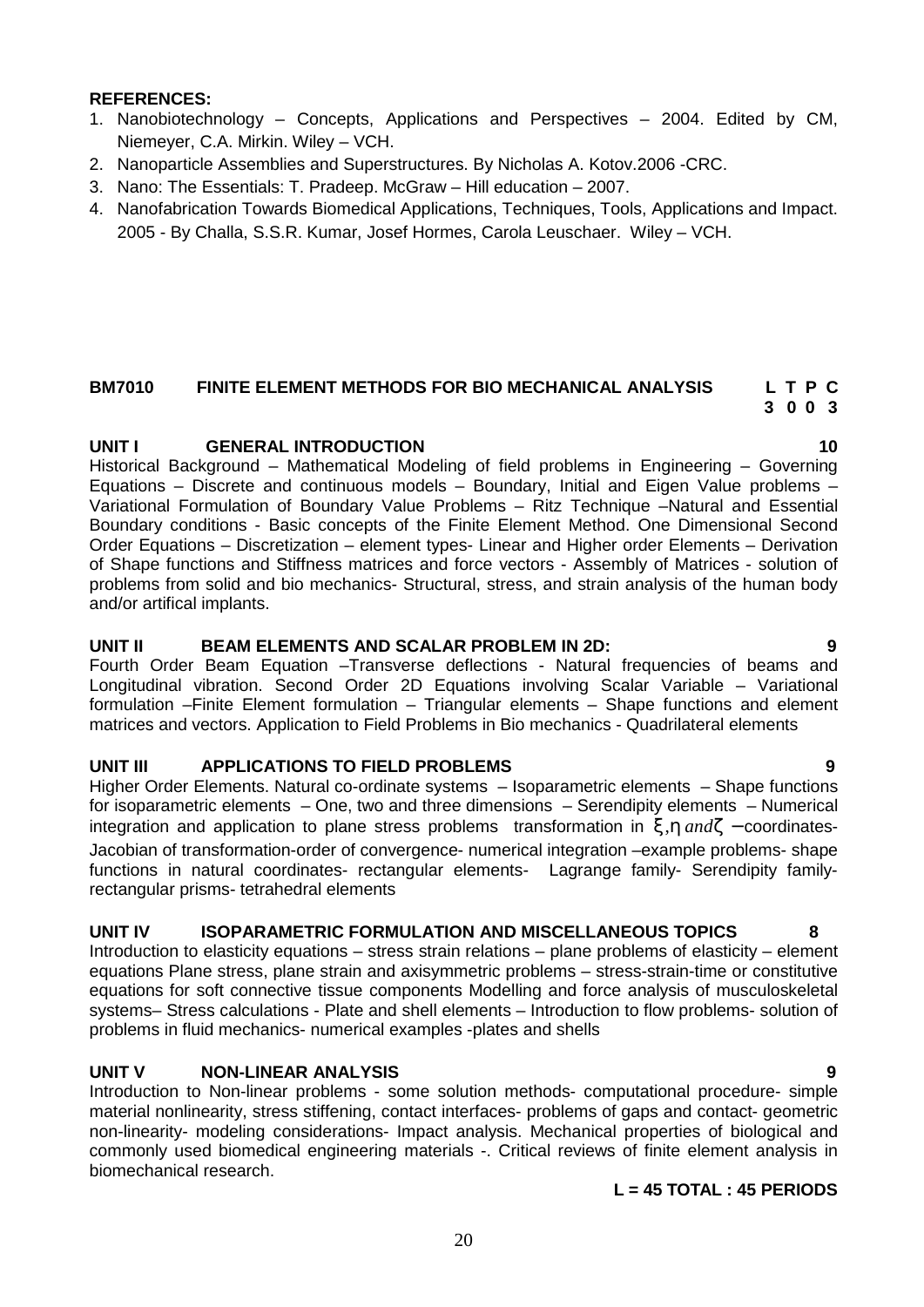#### **TEXT BOOKS:**

- 1. Seshu. P. "Textbook of Finite Element Analysis" Prentice Hall of India, 2003.
- 2. J.N. Reddy, " Finite Element Method" Tata McGraw Hill, 2003.
- 3. S.S. Rao, "The Finite Element Method in Engineering "Butter worth heinemann, 2001.

4. Reddy, J.N, "An Introduction to the Finite element Method", McGraw – Hill, 1985.

#### **VL7102 VLSI DESIGN TECHNIQUES L T P C**

#### **OBJECTIVES:**

- To understand the concepts of MOS transistors operations and their AC , DC characteristics.
- To know the fabrication process of cmos technology and its layout design rules
- To understand the latch up problem in cmos circuits.
- To study the concepts of cmos invertors and their sizing methods
- To know the concepts of power estimation and delay calculations in cmos circuits.

#### **UNIT I MOS TRANSISTOR THEORY 9**

NMOS and PMOS transistors, CMOS logic, MOS transistor theory – Introduction, Enhancement mode transistor action, Ideal I-V characteristics, DC transfer characteristics, Threshold voltage- Body effect- Design equations- Second order effects. MOS models and small signal AC characteristics, Simple MOS capacitance Models, Detailed MOS gate capacitance model, Detailed MOS Diffusion capacitance model

#### **UNIT II CMOS TECHNOLOGY AND DESIGN RULE 9**

CMOS fabrication and Layout, CMOS technologies, P -Well process, N -Well process, twin -tub process, MOS layers stick diagrams and Layout diagram, Layout design rules, Latch up in CMOS circuits, CMOS process enhancements, Technology – related CAD issues, Fabrication and packaging.

#### **UNIT III INVERTERS AND LOGIC GATES 9**

NMOS and CMOS Inverters, Inverter ratio, DC and transient characteristics , switching times, Super buffers, Driving large capacitance loads, CMOS logic structures , Transmission gates, Static CMOS design, dynamic CMOS design.

#### **UNIT IV CIRCUIT CHARACTERISATION AND PERFORMANCE ESTIMATION 9**

Resistance estimation, Capacitance estimation, Inductance, switching characteristics, transistor sizing, power dissipation and design margining. Charge sharing Scaling.

#### **UNIT V VLSI SYSTEM COMPONENTS CIRCUITS AND SYSTEM LEVEL PHYSICAL DESIGN 9**

Multiplexers, Decoders, comparators, priority encoders, Shift registers. Arithmetic circuits – Ripple carry adders, Carry look ahead adders, High-speed adders, Multipliers. Physical design – Delay modelling ,cross talk, floor planning, power distribution. Clock distribution. Basics of CMOS testing.

#### **TOTAL: 45 PERIODS**

#### **REFERENCES:**

- 1. Neil H.E. Weste and Kamran Eshraghian, Principles of CMOS VLSI Design, Pearson Education ASIA, 2<sup>nd</sup> edition, 2000.
- 2. John P.Uyemura "Introduction to VLSI Circuits and Systems", John Wiley & Sons, Inc., 2002.
- 3. Eugene D.Fabricius, Introduction to VLSI Design McGraw Hill International Editions, 1990.
- 4. Pucknell, "Basic VLSI Design", Prentice Hall of India Publication, 1995.
- 5. Wayne Wolf "Modern VLSI Design System on chip. Pearson Education. 2002.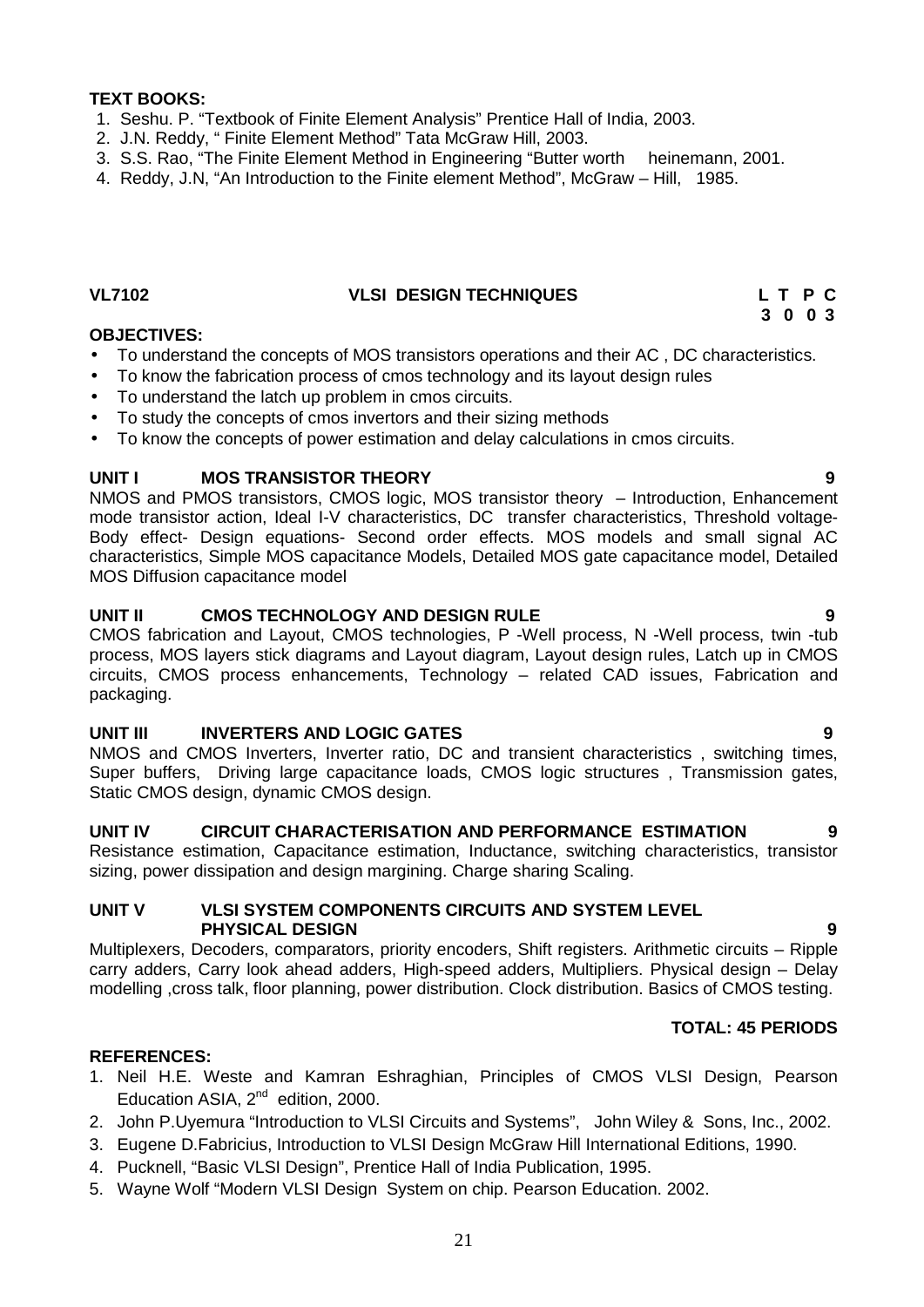### **MX7004 COMPUTER BASED MEDICAL INSTRUMENTATION L T P C**

#### **UNIT I PC HARDWARE AND OVERVIEW 9**

Hardware – BIOS – DOS interaction, POST, Functional and Architecture Block diagram of a PC, Mother Board – I / O slots – Mother Board logics- Memory and I/O map, Peripheral interfacing and controllers- Serial and Parallel interface – CRT Display Adapter – FDC – HDC – PC buses.

#### **UNIT II PENTIUM MICROPROCESSORS 9**

Pentium Microprocessor Architecture – Special Pentium Registers – Pentium Memory Management – New Pentium Instructions – Pentium Pro Microprocessor Architecture – Special features – Pentium II Microprocessor Architecture – Pentium III Microprocessor Architecture – Pentium III Architecture – Pentium IV Architecture – Comparison of Pentium Processors.

#### **UNIT III COMPUTER ASSISTED MEDICAL IMAGING AND DECISION MAKING 9**

Computers in Nuclear Medicine – Ultrasound Imaging: Ultrasonography – Computed X-ray Tomography – General Model of CMD – Various Approaches to Decision–making – Computer assisted Decision Support Systems – Algorithmic Methods – Multivariate Analysis – Database Comparisons and Case-based Reasoning (CBR) – Production Rule Systems – Cognitive Models – Semantic Networks – Decision Analysis in Clinical Medicine.

#### **UNIT IV COMPUTERISED DATA ACQUISITION AND PROGRAMMING 9**

Plug-in-data acquisition and Control Boards, Data acquisition using GPIB and Serial Interfaces and Programming in C, Virtual reality – Multimedia - Telemedicine – Computers in Critically Care Units and radiological centres

#### **UNIT V BIOMETRICS FOR NETWORK SECURITY 9**

Introduction to Biometrics and its characteristics, Finger print technology, feature extraction and classification, Face recognition and hand geometry - feature extraction and classification, Biometric authentication system

#### **REFERENCES:**

- 1. N.Mathivanan, PC Based Instrumentation: Concepts and Practice, Prentice Hall of India, New Delhi 2007.
- 2. Herbert Schildt, The Complete Reference JAVA, Tata McGraw Hill Publishing Company, New Delhi, 2005
- 3. John P Woodward, Biometrics The Ultimate Reference, Dreamtech Publishers, New Delhi, 2003
- 4. Ranjan Parekh, Principles of Multimedia, Tata McGraw Hill Publishing Company, New Delhi, 2006
- 5. Stephen J Bigelow, Trouble shooting, Maintaining and Repairing of PCs, Tata McGraw Hill Publishing Company, New Delhi, 2005
- 6. H M Dietel, Internet and World Wide Web, AB Goldberg publishers, New Delhi, 2007
- 7. Atul Khate, Cryptography and network security, Tata McGraw Hill Publishing Company, New Delhi, 2008

**OBJECTIVES**

#### **BM7203 BIO MECHANICS L T P C**

To Study the deformability, strength, and visco elasticity of hard and flexible tissues, modes of loading and failure and the mechanics of skeletal joints, concussion and head injuries, mechanics of orthopedic implants and joint replacement , mechanical properties of blood vessels and Alveoli mechanics

**L = 45 TOTAL :45 PERIODS**

**3 0 0 3**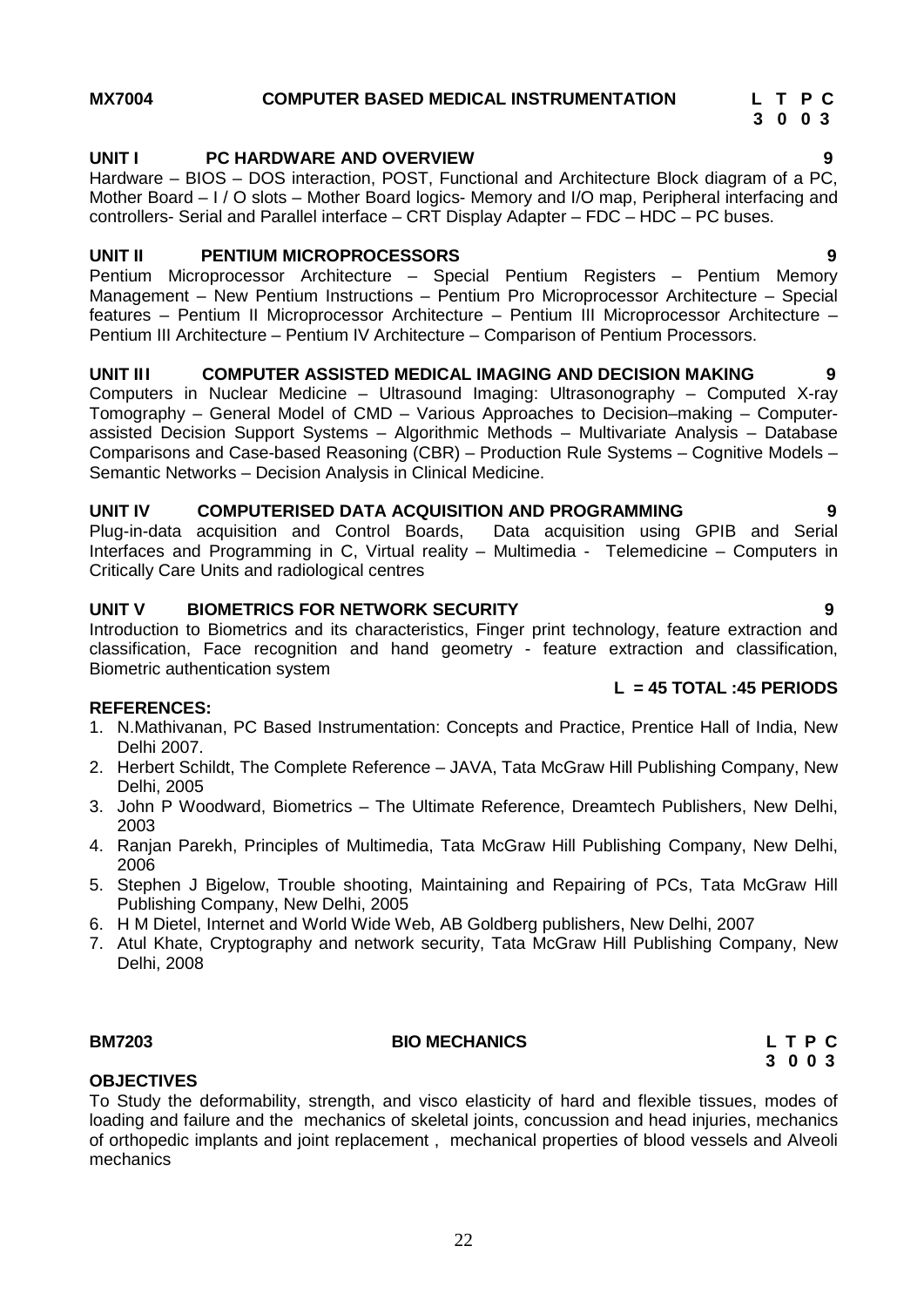#### **UNIT I INTRODUCTION 9**

Use of statics, kinetics – rigid and non rigid bodies – Forces and motion – Newtons laws – Moment of force – Static equillibrum – Centre of gravity – Stability of equilibrium - Steps in analyzing a biomechanical problem – Graphical methods – contact forces – resolution of forces.

#### **UNIT II MECHANICAL PROPERTIES OF BONES 9**

Bone structure & composition mechanical properties of bone, cortical and cancellous bones - Electrical properties of bone, fracture mechanism and crack propagation in bones, fracture fixators, repairing of bones. Pseudo elasticity, nonlinear stress-strain relationship, viscoelasticity, structure, function and mechanical properties of skin, ligaments and tendons. Head Injury tolerance, rotational injury, spine injury – Accident reconstruction, Analysis of impact, skid analysis – Damage analysis

#### **UNIT III MECHANICS OF THE MECHANICS OF THE ELBOW 9**

Skeletal joints, skeletal muscles, basic considerations, basic assumption and limitations, forces and stresses in human joints, mechanics of the elbow, shoulder, spinal column, hip, knee and ankle. Human locomotion, gait analysis and goniometry, Ergonomics, Foot Pressure measurements – Pedobarograph, Force platform, mechanics of foot. Total Hip Prosthesis: requirements, different types of components, Stress analysis & instrumentation, Knee Prosthesis.

#### **UNIT IV ALVEOLI MECHANICS 9**

Alveoli mechanics, interaction of blood and lung, P-V curve of lung, breathing mechanism, airway resistance, physics of lung diseases.

#### **UNIT V MECHANICAL PROPERTIES OF BLOOD VESSELS 9**

Mechanical properties of blood vessels – arteries, arterioles, capillaries, veins, physics of cardio vascular diseases, prosthetic heart valves and replacement. Fluids – density – pressure – blood pressure and gravity – buoyancy – moments of force and stability – movement in water - Rheological properties of blood, laminar flow, Couette flow and Hagen-poiseuille equation, turbulent flow.

#### **L = 45 TOTAL = 45 PERIODS**

#### **OUTCOMES:**

The student will have clear understanding of

- of application of mechanics in medicine.
- the properties of blood, bone and soft tissues like articular cartilage tendons and ligaments

#### **TEXT BOOKS:**

- 1. Frank Bell, Principles of Mechanics and Biomechanics, Stanley Thorne (Publishers) Ltd., 1998 (UNIT I, V)
- 2. Donald R. Peterson and Joseph D. Bronzino, Biomechanics Principles and applications, CRC press, Taylor & Francis Group, LLC, 2008 (UNIT II, III)
- 3. Duane Knudson, Fundamentals of Biomechanics, Second Edition, Springer publication , 2007 (UNIT IV)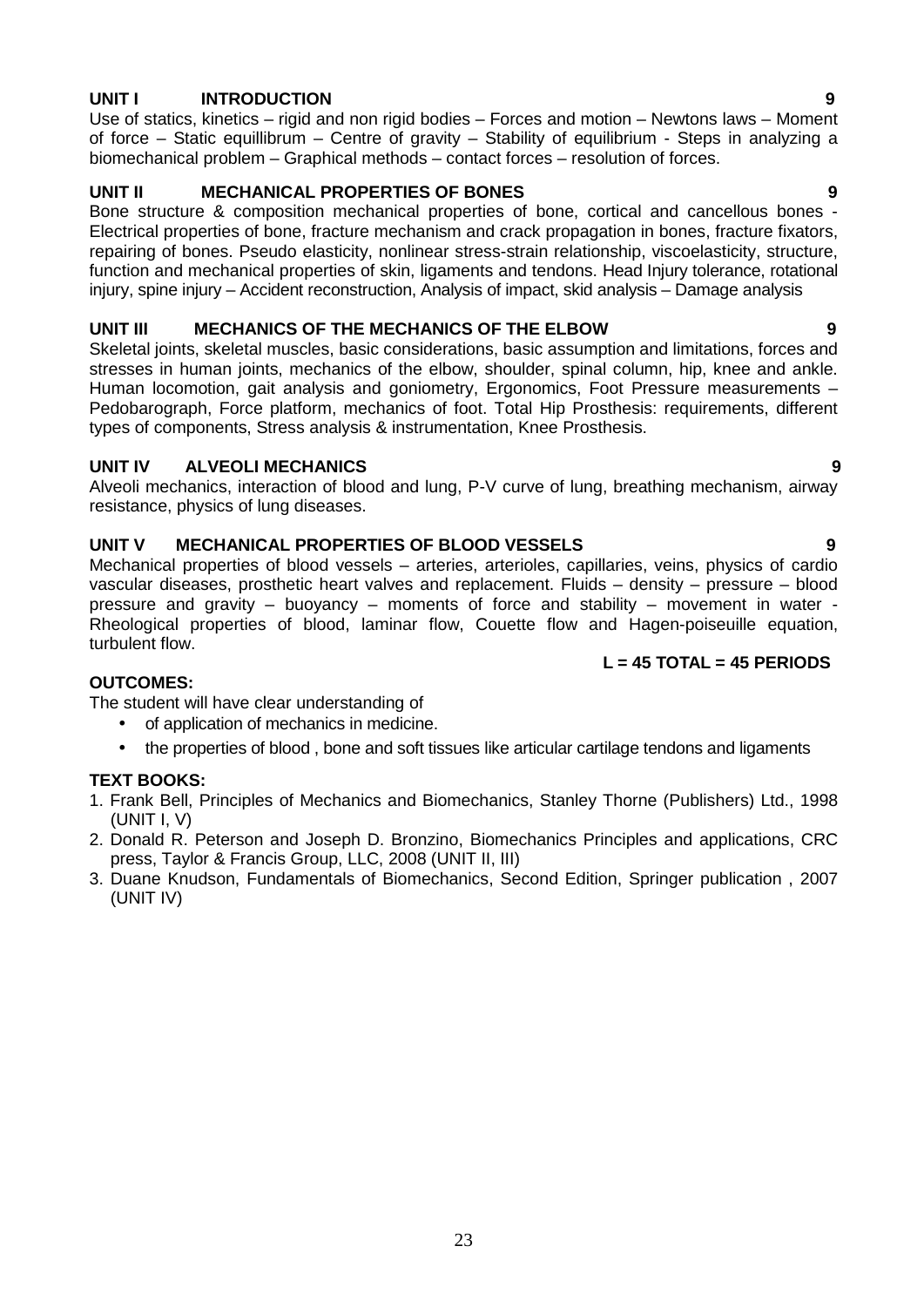#### **CU7001 REAL TIME EMBEDDED SYSTEM L T P C**

### **UNIT I INTRODUCTION TO EMBEDDED COMPUTING 9**

Complex systems and microprocessors – Design example: Model train controller – Embedded system design process – Formalism for system design – Instruction sets Preliminaries – ARM Processor – CPU: Programming input and output – Supervisor mode, exception and traps – Coprocessor – Memory system mechanism – CPU performance – CPU power consumption.

### **UNIT II COMPUTING PLATFORM AND DESIGN ANALYSIS 9**

CPU buses – Memory devices – I/O devices – Component interfacing – Design with microprocessors – Development and Debugging – Program design – Model of programs – Assembly and Linking – Basic compilation techniques – Analysis and optimization of execution time, power, energy, program size – Program validation and testing.

### **UNIT III PROCESS AND OPERATING SYSTEMS 9**

Multiple tasks and multi processes – Processes – Context Switching – Operating Systems – Scheduling policies - Multiprocessor – Inter Process Communication mechanisms – Evaluating operating system performance – Power optimization strategies for processes.

### **UNIT IV HARDWARE ACCELERATES & NETWORKS 9**

Accelerators – Accelerated system design – Distributed Embedded Architecture – Networks for Embedded Systems – Network based design – Internet enabled systems.

### **UNIT V CASE STUDY 9**

Hardware and software co-design - Data Compressor - Software Modem – Personal Digital Assistants – Set–Top–Box. – System-on-Silicon – FOSS Tools for embedded system development. **TOTAL: 45 PERIODS**

#### **REFERENCES:**

- 1. Wayne Wolf, "Computers as Components Principles of Embedded Computer System Design", Morgan Kaufmann Publisher, 2006.
- 2. David E-Simon, "An Embedded Software Primer", Pearson Education, 2007.
- 3. K.V.K.K.Prasad, "Embedded Real-Time Systems: Concepts, Design & Programming", dreamtech press, 2005.
- 4. Tim Wilmshurst, "An Introduction to the Design of Small Scale Embedded Systems", Pal grave Publisher, 2004.
- 5. Sriram V Iyer, Pankaj Gupta, "Embedded Real Time Systems Programming", Tata Mc-Graw Hill, 2004.
- 6. Tammy Noergaard, "Embedded Systems Architecture", Elsevier, 2006.

#### **OBJECTIVES:**

To develop an understanding of the various rehabilitation aids so as to enable the student to design and apply them with confidence, to help the challenged people.

#### **UNIT I INTRODUCTION TO REHABILITATION 9**

Definition, Concept of Rehabilitation: Types of Physical Impairments, Principles of Assistive Technology Assessment, Principles of Rehabilitation Engineering- Key Engineering Principles, Key Ergonomic Principles**,** Engineering Concepts in Sensory & Motor rehabilitation.

**3 0 0 3**

**BM7301 REHABILITATION ENGINEERING L T P C 3 0 0 3**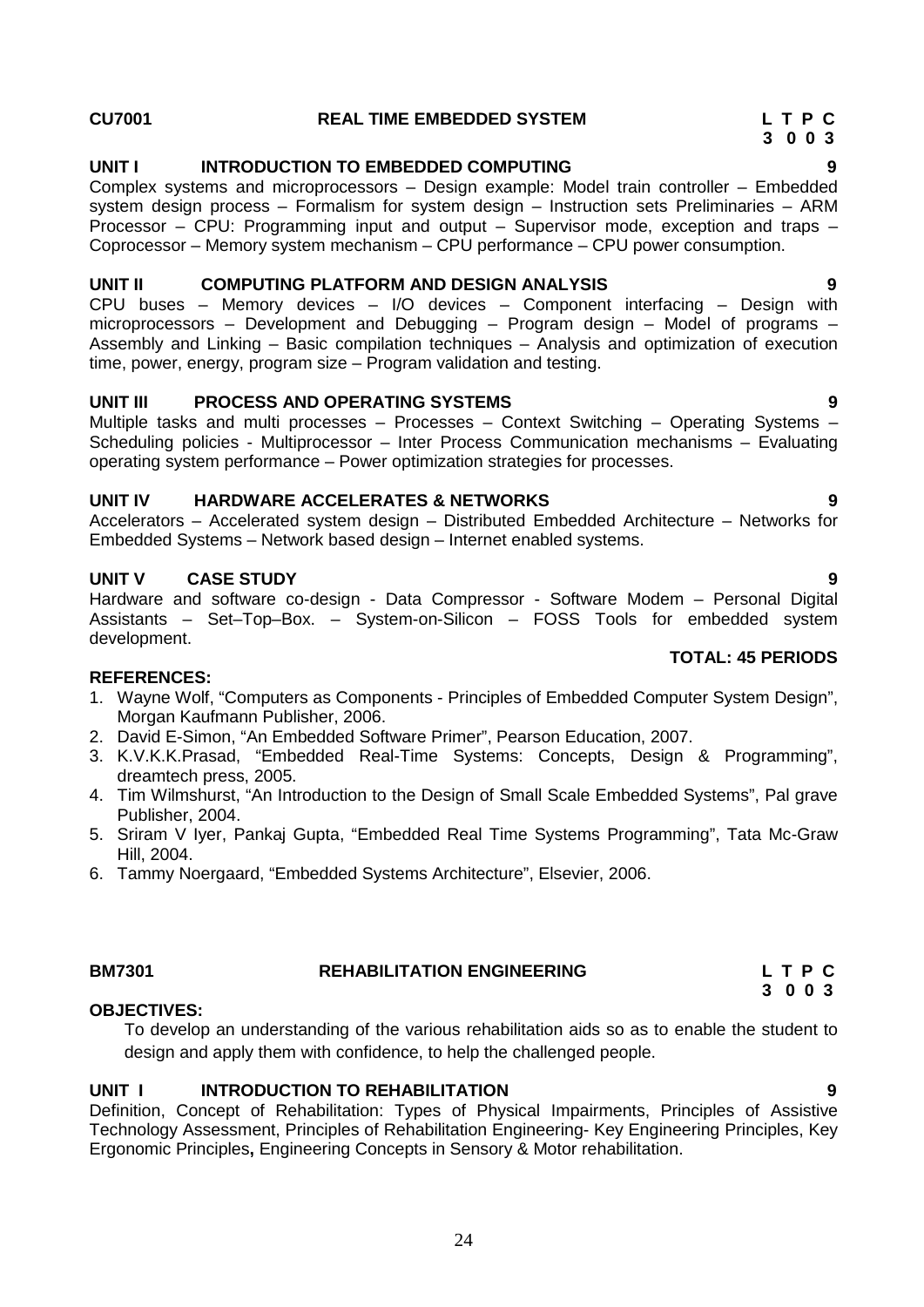#### **UNIT II ORTHOTICS & PROSTHETICS IN REHABILITATION: 9**

Types of orthosis-FO,AFO,KAFO,HKAFO and prosthesis ,Partial Foot Prostheses- Foot-ankle assembly, Trans femoral Prostheses, Prosthetic Hand, Advance and automated prosthetics and orthosis, Externally powered and Controlled orthotics & prosthetics, -FES system, Restoration of Hand function, Restoration of standing and walking.

### **UNIT III MOBILITY AIDS: 9**

Electronic Travel Appliances (ETA) : Path Sounder, Laser Cane, Ultrasonic Torch, Sonic Guide, Light Probes, Nottingham Obstacle Sensors, Electro cortical Prosthesis, Polarized Ultrasonic Travel aids, Materials used for wheel chairs, Type of Wheel Chairs, design of wheel Chair, Walking frames, Parallel bars, Rollators, Quadripods, Tripods & walking sticks, Crutches.

### **UNIT IV AUDITORY AND SPEECH ASSIST DEVICES: 9**

Types of deafness, hearing aids, application of DSP in hearing aids, Cochlear implants, Voice synthesizer, speech trainer

### **UNIT V SENSORY AUGMENTATION AND SUBSTITUTIONS: 9**

Classification of Visual Impairments, Prevention and cure of visual impairments, Visual Augmentation, Tactile vision substitution, auditory substitution and augmentation, tactile auditory substitution, Assistive devices for the visual impaired

### **TOTAL:45 PERIODS**

#### **OUTCOME**

The student will have the knowledge about various rehabilitation aids available and the issues associated with the use of these aids

#### **REFERENCES:**

- 1. Rory A Cooper, An Introduction to Rehabilitation Engineering, Taylor & Francics ,CRC press,2006
- 2. Joseph D.Bronzino,The Biomedical Engineering Handbook,Third Edition: Three Volume Set,CRC Press,2006
- 3. MacLachlan M. and Gallagher P. Enabling Technologies Body Image and Body Function, Churchill Livingstone, 2004.
- 4. Mann W.C. (ed). Smart Technology for Aging, Disability, and Independence The State of The Science*,* Wiley, New Jersey, 2005.
- 5. Muzumdar A. Powered Upper Limb Prostheses Control, Implementation and Clinical Application*.* Springer, 2004.

#### **MX7005 ADVANCED NEURAL COMPUTING L T P C**

**3 0 0 3**

#### **OBJECTIVES**

- To learn the theory and implementation of neural networks
- To introduce neural computing as an alternative knowledge acquisition/representation paradigm,
- To explain its basic principles and their relationship to neurobiological models,
- To describe a range of neural computing techniques and their application areas.

#### **UNIT I BASIC CONCEPTS OF NEURAL COMPUTING 9**

Biological Neurons and their Artificial models, Models of artificial Neural Networks, Learning and Adaptation, Neural Network Learning Rules, Single Layer Perceptron Classifiers.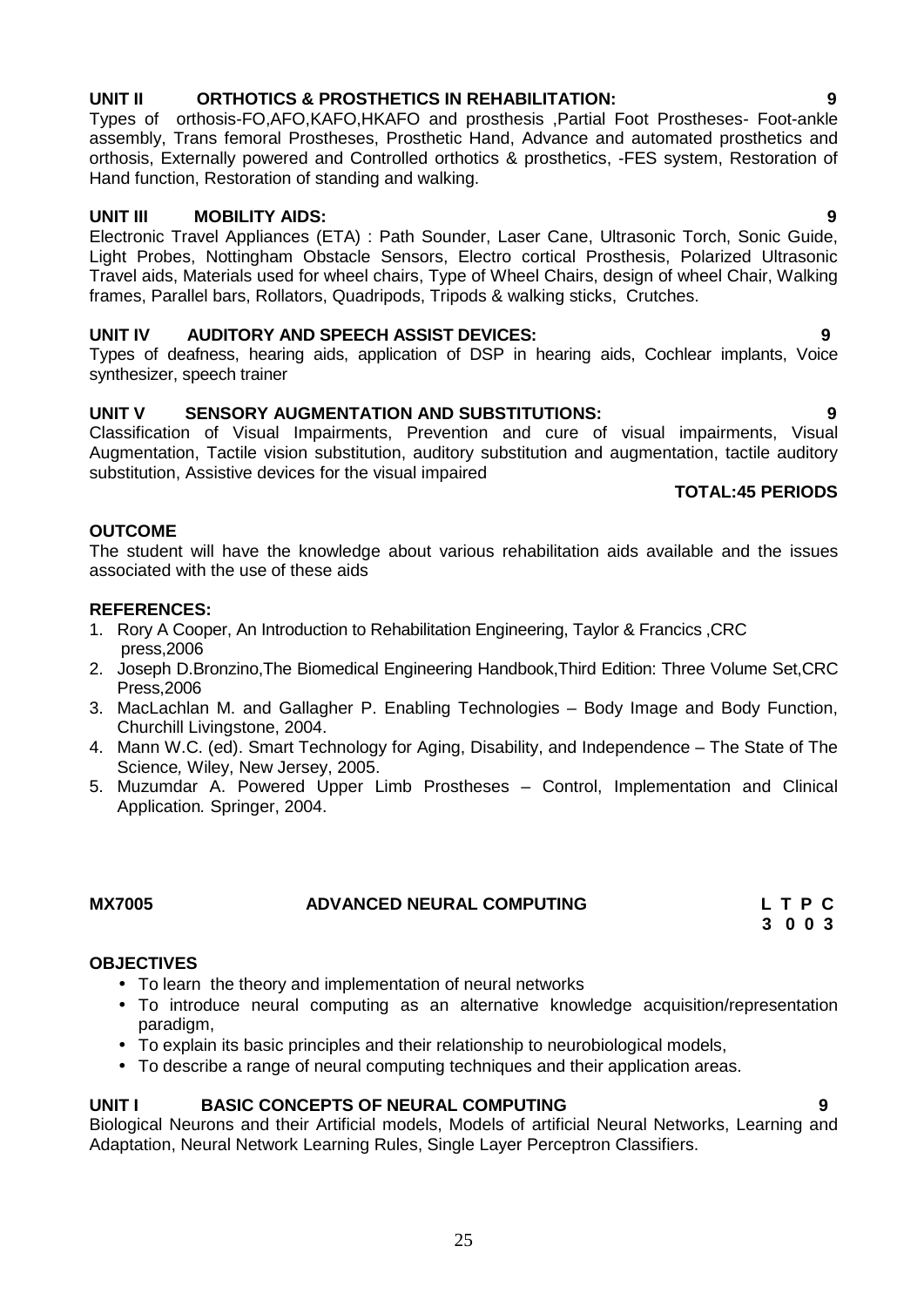#### **UNIT II BPN AND BAM 9**

Back Propagation Network, Generalised Delta Rule, BPN Application, Associative Memory definition, BAM, Hopfield Memory, Simulated Annealing – Boltzmann Machine.

#### **UNIT III OTHER NEURAL NETWORKS 9**

Counter Propagation Network, Feature Mapping, Self Organising Feature Maps, Adaptive Resonance Theory(ART) Network Descriptions.

#### **UNIT IV GENETIC ALGORITHMS & IMPLEMENTATION TECHNIQUES 9**

**Genetic Algorithm:** Fundamentals of genetic algorithm-Mathematical foundations-Genetic modeling-Survival of the fittest - crossover- Inversion and Deletion-mutation-reproduction Generational cycle-rank method-rank space method- Other derivative free optimization simulated annealing- Random search- Downhill simplex search- Applications.

#### **UNIT V ADVANCES AND APPLICATIONS 9**

Support Vector Machines, R B F Network, Neocognitron Evolving neural networks using GA, Applications of ANN in biomedical signal analysis and Medical image analysis.

#### **OUTCOMES:**

- Able to demonstrate an understanding of the principles of Neural Networks and a knowledge of their main areas of application;
- Ability to design, implement and analyse the behaviour of simple neural networks.
- Ability to use a neural network to solve real-world problems,

#### **TEXT BOOKS:**

- 1. Philip D.Wasermann, Advanced Methods in neural Computing, Van Nostrand Reinhold, Newyork 1993.
- 2. Jang J.S.R., Sun C.T and Mizutani E, "Neuro Fuzzy and Soft Computing: A Computational Approach to Learning Machine Intelligence", Prentice Hall, 1997.

#### **REFERENCES:**

- 1. David Goldberg, Genetic Algorithms in Search, Optimization and Machine Learning, Addison Wesley USA, 1997.
- 2. Melanie Mitchell, An Introduction to Genetic Algorithms: Prentice Hall of India, New Delhi 1998.
- 3. Simon Haykins, Neural Networks, Prentice HallinternationalInc, 1999.
- 4. James A Freeman and David M.Skapra, Neural Networks, Addison Wesley, India 1999.

#### **CU7006 WAVELET TRANSFORMS AND APPLICATIONS L T P C**

**3 0 0 3**

#### **OBJECTIVES:**

- To study the basics of signal representation and Fourier theory
- To understand Multi Resolution Analysis and Wavelet concepts
- To study the wavelet transform in both continuous and discrete domain
- To understand the design of wavelets using Lifting scheme
- To understand the applications of Wavelet transform

**UNIT I FUNDAMENTALS 9** – Properties– Dot Product and Orthonormality – Relationship Between Vectors and Signals – Signal Spaces – Concept of Convergence – Hilbert Spaces for Energy Signals- Fourier Theory: Fourier series expansion, Fourier transform, Short time Fourier transform, Time-frequency analysis.

### **TOTAL: 45 PERIODS**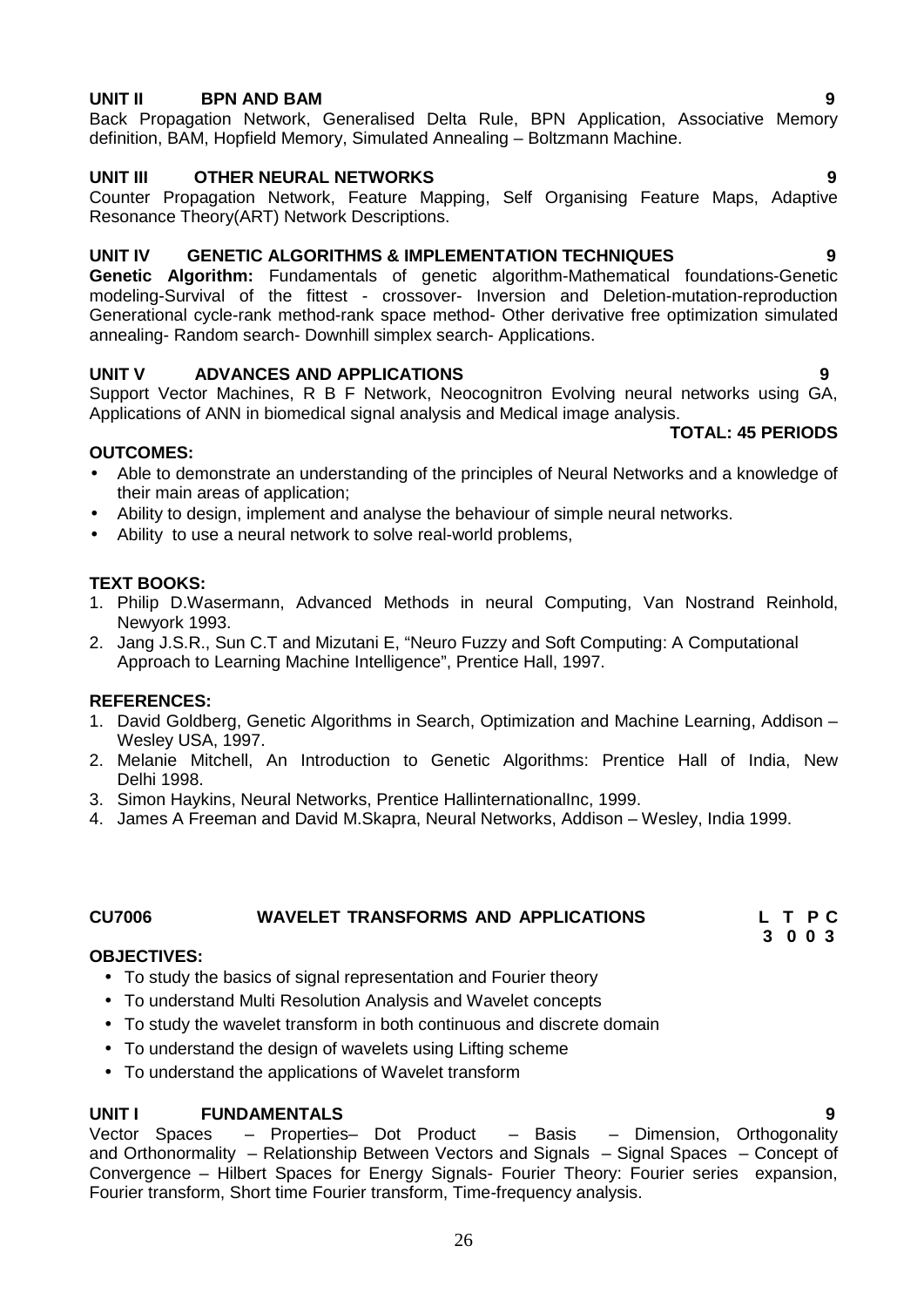#### **UNIT II MULTI RESOLUTION ANALYSIS 9**

Definition of Multi Resolution Analysis (MRA) – Haar Basis – Construction of General Orthonormal MRA – Wavelet Basis for MRA – Continuous Time MRA Interpretation for the DTWT – Discrete Time MRA – Basis Functions for the DTWT – PRQMF Filter Banks.

#### **UNIT III CONTINUOUS WAVELET TRANSFORMS 9**

Wavelet Transform – Definition and Properties – Concept of Scale and its Relation with Frequency – Continuous Wavelet Transform (CWT) – Scaling Function and Wavelet Functions (Daubechies Coiflet, Mexican Hat, Sinc, Gaussian, Bi Orthogonal)– Tiling of Time – Scale Plane for CWT.

**UNIT IV DISCRETE WAVELET TRANSFORM 9** Principles – Wavelet Filters – Inverse Computation by Filter Banks – Basic Properties of Filter Coefficients – Choice of Wavelet Function Coefficients – Derivations of Daubechies Wavelets – Mallat's Algorithm for DWT – Multi Band Wavelet Transforms Lifting Scheme- Wavelet Transform Using Polyphase Matrix Factorization – Geometrical Foundations of Lifting Scheme – Lifting Scheme in Z –Domain.

#### **UNIT V APPLICATIONS 9**

Wavelet methods for signal processing- Image Compression Techniques: EZW-SPHIT Coding -Image Denoising Techniques: Noise Estimation – Shrinkage Rules – Shrinkage Functions – Edge Detection and Object Isolation, Image Fusion, and Object Detection.

#### **TOTAL: 45 PERIODS**

#### **OUTCOMES**

Upon Completion of the course. the students will be able to

- Use Fourier tools to analyse signals
- Gain knowledge about MRA and representation using wavelet bases
- Acquire knowledge about various wavelet transforms and design wavelet transform
- Apply wavelet transform for various signal & image processing applications

#### **TEXT BOOKS:**

- 1. Rao R M and A S Bopardikar, Wavelet Transforms Introduction to theory and Applications, Pearson Education, Asia, 2000.
- 2. L.Prasad & S.S.Iyengar, Wavelet Analysis with Applications to Image Processing, CRC Press, 1997.

#### **REFERENCES**

- 1. J. C. Goswami and A. K. Chan, "Fundamentals of wavelets: Theory, Algorithms and Applications" WileyInterscience Publication,John Wiley & Sons Inc., 1999.
- 2. M. Vetterli, J. Kovacevic, "Wavelets and subband coding" Prentice Hall Inc, 1995.
- 3. Stephen G. Mallat, "A wavelet tour of signal processing" 2 nd Edition Academic Press, 2000.
- 4. Soman K P and Ramachandran K I, Insight into Wavelets From Theory to practice, Prentice Hall, 2004.

#### **MX7006 PHYSIOLOGICAL MODELING**

| LTPC    |  |  |
|---------|--|--|
| 3 0 0 3 |  |  |

#### **OBJECTIVE:**

To understand and appreciate the value and application of

1. Physiological models, 2.vital organs .3. Modeling dynamically varying physiological system 4. Methods and techniques to analyze and synthesis dynamic models 5. Develop differential equations to describe the dynamic models, simulate and visualize dynamic responses of physiological models using software.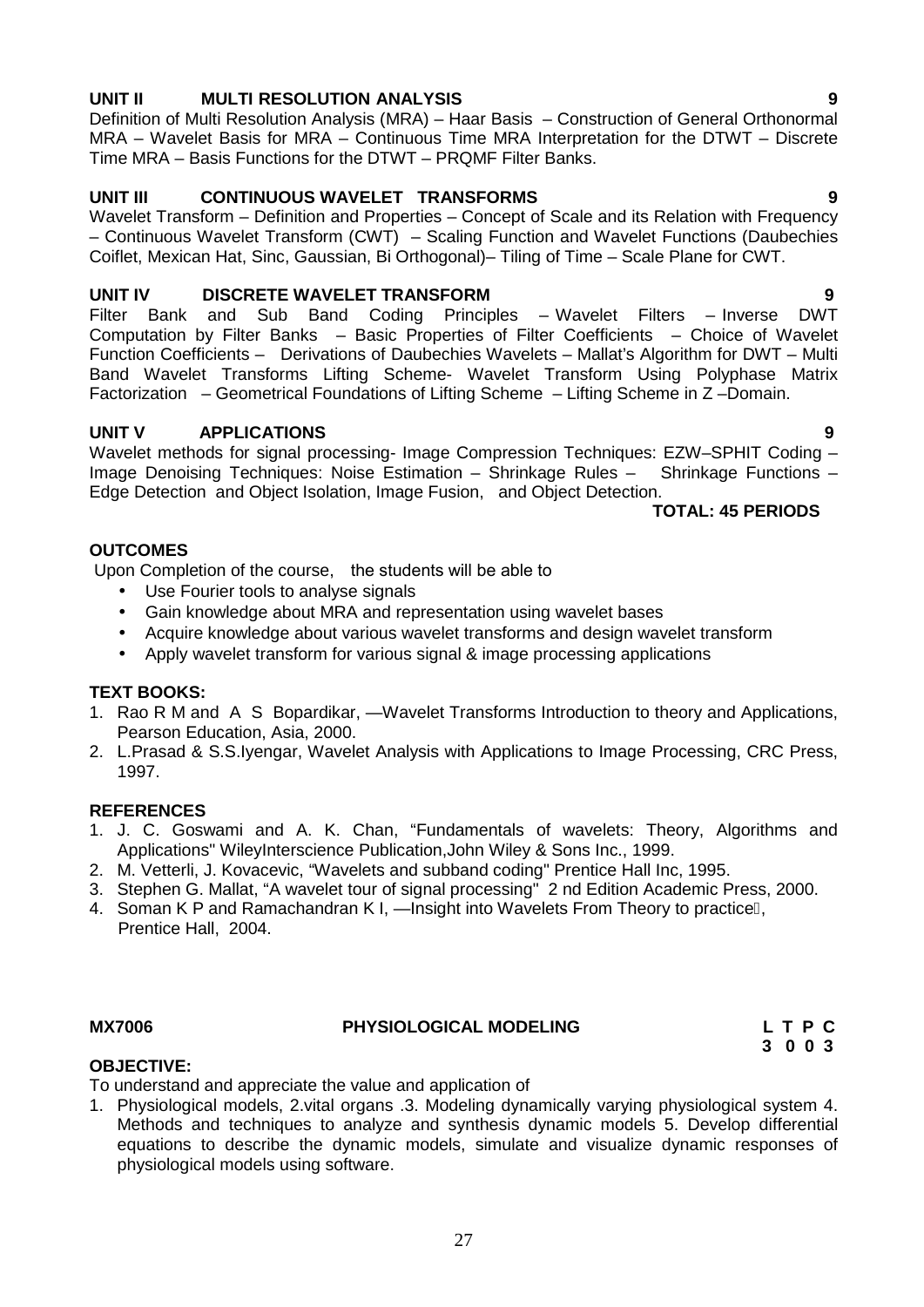### **UNIT I INTRODUCTION 9**

System Concept, System Properties, Piece-Wise Linear Approximation, Electrical Analog for Compliance, Thermal Storage, Mechanical Systems, Step response of a Resistance/Compliant Systems, Pulse Response of First Order System.

#### **UNIT II TRANSFER FUNCTION 9**

System as an Operator use of Transfer Function, Bio Engineering of a Coupled System, Example of Transformed Signals and Circuits for the Transfer Function with Impedance Concept, Prediction of Performance.

#### **UNIT III PERIODIC SIGNALS 9**

Sinusoidal Functions, Sinusoidal Analysis of Instrumentation System, Evaluation of Transfer Function s from Frequency Response, Relationship between Phase Lag and Time Delay Transient Response of an Undamped Second Order system, General Description of Natural Frequency Damping, Physical Significance of Under Damped Responses.

#### **UNIT IV FEEDBACK 9**

Characterization of Physiological Feedback. Systems, Uses and Testing of System Stability.

#### **UNIT V SIMULATION OF BIOLOGICAL SYSTEMS 9**

Simulation of Skeletal muscle servomechanism, thermo Regulation, cardiovascular control System, Respiration controls, Occulo Motor System, Endocrine control system and Modeling of receptors.

#### **L = 45 TOTAL :45 PERIODS**

#### **OUTCOME:**

The student will have knowledge in the analysis of any physiological systems through the models

#### **REFERENCES:**

- 1. William B. Blesser, A System Approach to Biomedicine, McGraw Hill Book Co, New York, 1969.
- 2. Manfreo Clynes and John H. Milsum, Biomedical Engineering System, McGraw Hill and Co, New York, 1970.
- 3. Douglas S. Rigg, Control Theory and Physiological Feedback Mechanism, The William and Wilkins Co, Baltimore, 1970
- 4. Richard Skalak and Shu Chien, Hand Book of Biomedical Engineering, McGraw Hill and Co, New York, 1987.
- 5. Michael C.K. Khoo, "Physiological Control System" Analysis, Simulation and Estimation"- Prentice Hall of India, New Delhi, 2001

### **BM7004 BIO STATISTICS L T P C**

# **3 0 0 3**

#### **OBJECTIVES**:

The objective of **Biostatistics** is to advance statistical science and its application to problems of human health and disease, with the ultimate goal of advancing the public's health.

#### **UNIT I INTRODUCTION 9**

Introduction, Some basic concepts, Measurement and Measurement Scales, Simple random sample, Computers and biostatistical analysis, Introduction to probability, likelihood & odds, distribution variability.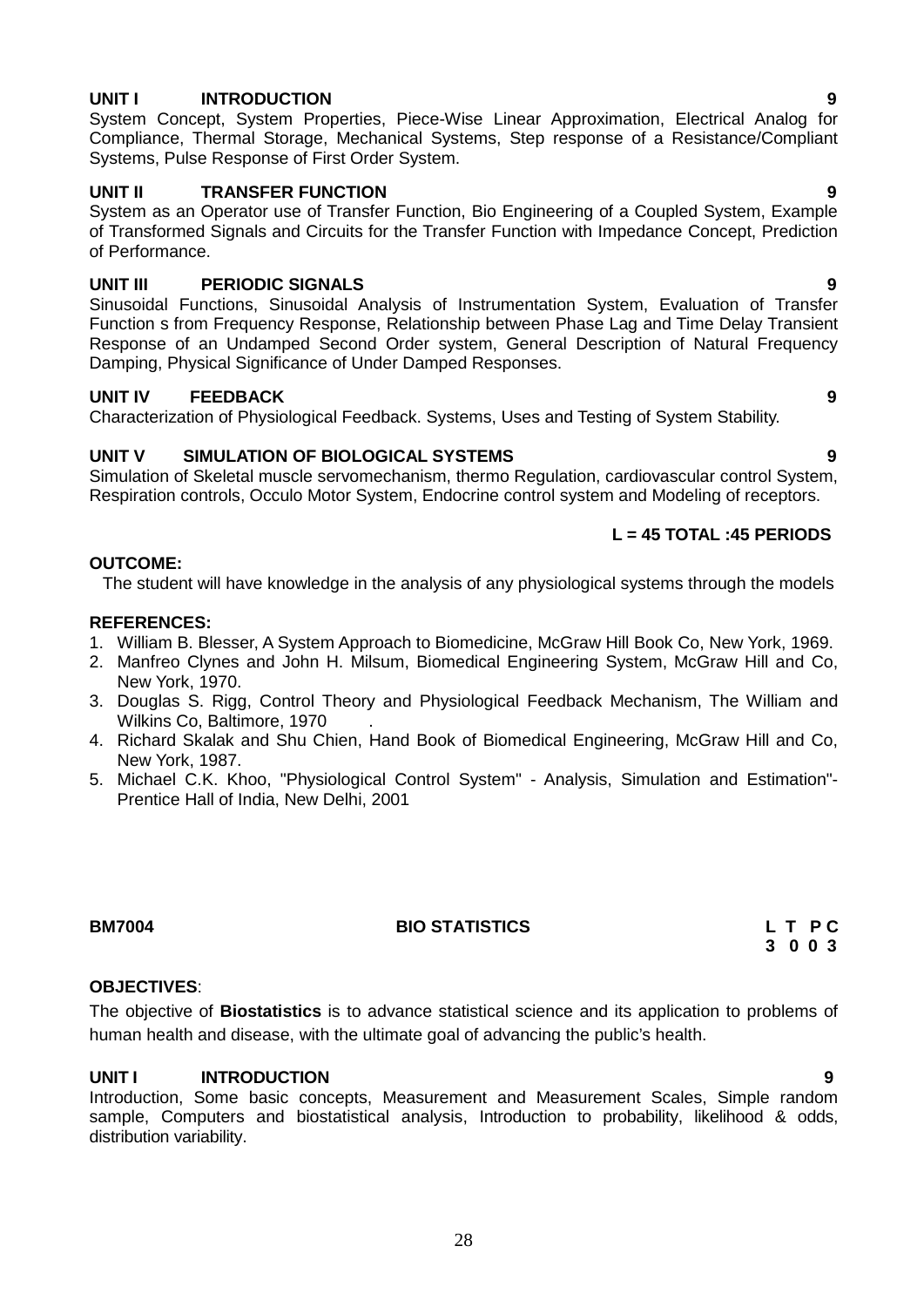#### **UNIT II STATISTICAL PARAMETERS 9**

Statistical parameters p-values, computation, level chi square test and distribution and hypothesis testing -single population proportion, difference between two population proportions, single population variance, ratio of two population variances and tests of goodness of fit, tests of independence, tests of homogeneity

#### **UNIT III REGRESSION AND CORRELATION ANALYSIS 9**

Introduction, regression model, sample regression equation, evaluating the regression equation, using the regression equation, correlation model, correlation coefficient

#### **UNIT IV INTERPRETING DATA 9**

Interpreting life tables clinical trails, epidemical reading and interpreting of epidemical studies, application in community health.

#### **UNIT V META ANALYSIS AND ANALYSIS OF VARIANCE 9**

META analysis for research activities, purpose and reading of META analysis, kind of data used for META analysis, completely randomized design, randomized complete block design, repeated measures design, factorial experiment.

#### **REFERENCES:**

- 1. Wayne W. Daniel, "Biostatistics-A Foundation for Analysis in the Health Sciences" John Wiley & Sons Publication, 6th Edition.
- 2. Marcello Pagano and Kimberlee Gauvreu "Principles of Biostatistics", Thomson Learning Publication, 2006.
- 3. Ronald N Forthofer and Eun Sul Lee "Introduction to Biostatistics", Academic Press
- 4. Animesh K. Dutta "Basic Biostatistics and its Applications" (2006)

#### **MX7007 BRAIN CONTROL INTERFACES L T P C 3 0 0 3**

#### **OBJECTIVE :**

- To introduce the basic concepts of brain computer interface
- To study the various signal acquisition methods
- To study the signal processing methods used in BCI

#### **UNIT I INTRODUCTION TO BCI 9**

Concept of BCI – Invasive and Non-invasive Types – EEG Standards – Signal Features – Spectral Components – EEG Data Acquisition – Pre-processing – Hardware and Software – Artifacts – Methods to Remove – Near Infrared BCI.

#### **UNIT II BCI APPROACHES 9**

Mu Rhythm – Movement Related EEG Potentials – Mental States – Visual Evoked Potential Based – P300 component.

#### **UNIT III EEG FEATURE EXTRACTION METHODS 9**

Time/Space Methods – Fourier Transform – Wavelets – AR models – Band pass filtering – PCA – Laplacian Filters – Linear and Non-linear Features.

#### **UNIT IV EEG FEATURE TRANSLATION METHODS 9**

LDA – Regression – Memory Based – Vector Quantization – Gaussian Mixture Modeling – Hidden Markov Modeling.

#### **TOTAL : 45 PERIODS**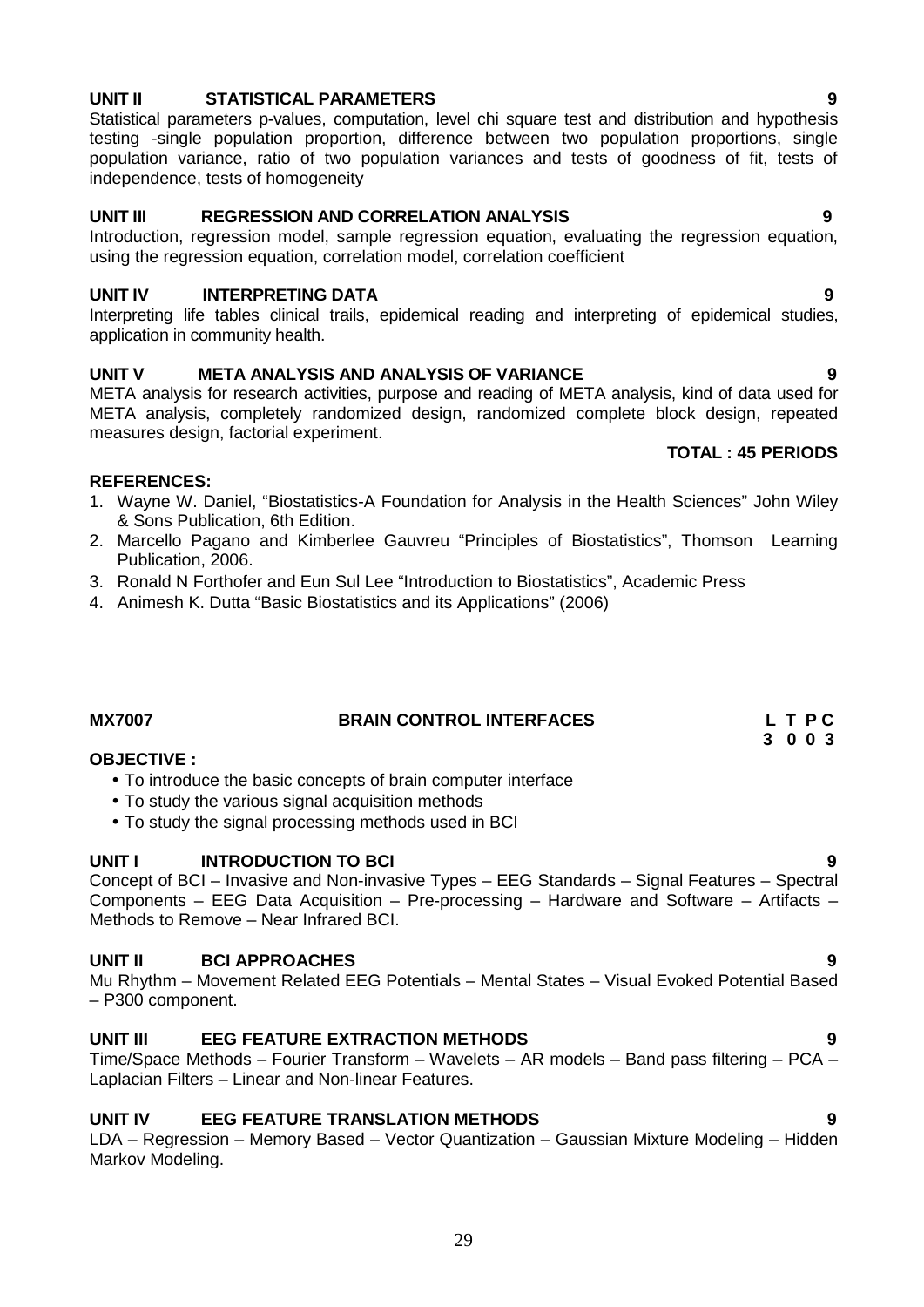### **UNIT V CASE STUDY 9**

Case Study of Problems in BCI Competition III(2005) – Dataset I, II, III, IV and V – Solutions. Case Study of Brain Actuated Control of Khepera Mobile Robot.

### **L = 45 TOTAL : 45 PERIODS**

**OUTCOMES:** At the end of the course, the student will be able to

- 1. Acquire the brain signal in the format required for the specific application
- 2. Preprocess the signal for signal enhancement
- 3. Extract the dominant and required features
- 4. Classify the signal for applications

#### **REFERENCES:**

- 1. Special Issue on Brain Control Interfaces, IEEE Transactions on Neural Systems and Rehabilitation Engineering, Vol 14, June 2006.
- 2. Andrew Webb, "Statistical Pattern Recognition", Wiley International, Second Edition, 2002.
- 3. R.Spehlmann, "EEG Primer", Elsevier Biomedical Press, 1981. ArnonKohen, "Biomedical Signal Processing", Vol I and II, CRC Press Inc, ocaRato, Florida.
- 4. Bishop C.M, "Neural Networks for Pattern Recognition", Oxford, Clarendon Press, 1995.
- 5. TorstenFelzer, "On the possibility of Developing a Brain Computer Interface", Technical Report, Technical University of Darmstadt, Germany, 2001.
- 6. Wolpaw J.R, N.Birbaumer et al, "Brain control interface for Communication and control", Clinical Neurophysiology, 113, 2002.
- 7. Jose del R.Millan et al, "Non-invasive brain actuated control of a mobile robot by human EEG", IEEE Transactions on biomedical Engineering, Vol 51, No.6, 2004 June.
- 8. S.Coyle, T.Ward et al, "On the suitability of near infra red systems for next generation Brain Computer interfaces", Physiological Measurement, 25, 2004.
- 9. Carlo Tomasi, "Estimating Gaussian Mixture Densities with EM A Tutorial", Duke University, 2000.
- 10. R.Dugad, U.B Desai, " A Tutorial on Hidden Markov Modeling", Signal Processing and Artificial Neural Networks Laboratory, IIT Bombay, 1996.
- 11. http:://ida.first.fhg.de/projects/bci/competition\_iii

#### **AP7013 PATTERN RECOGNITION L T P C**

# **3 0 0 3**

#### **OBJECTIVES:**

- To know about Supervised and unsupervised Learning.
- To study about feature extraction and structural pattern recognition.
- To explore different classification models.
- To understand Fuzzy Pattern Classifiers and Perception.

**UNIT I PATTERN CLASSIFIER 9** Discriminant functions – Supervised learning Parametric estimation – Maximum Likelihood Estimation – Bayesian parameter Estimation – Problems with Bayes approach– Pattern classification by distance functions – Minimum distance pattern classifier.

#### **UNIT II CLUSTERING 9**

Clustering for unsupervised learning and classification – Clustering concept – C Means algorithm – Hierarchical clustering – Graph theoretic approach to pattern Clustering – Validity of Clusters.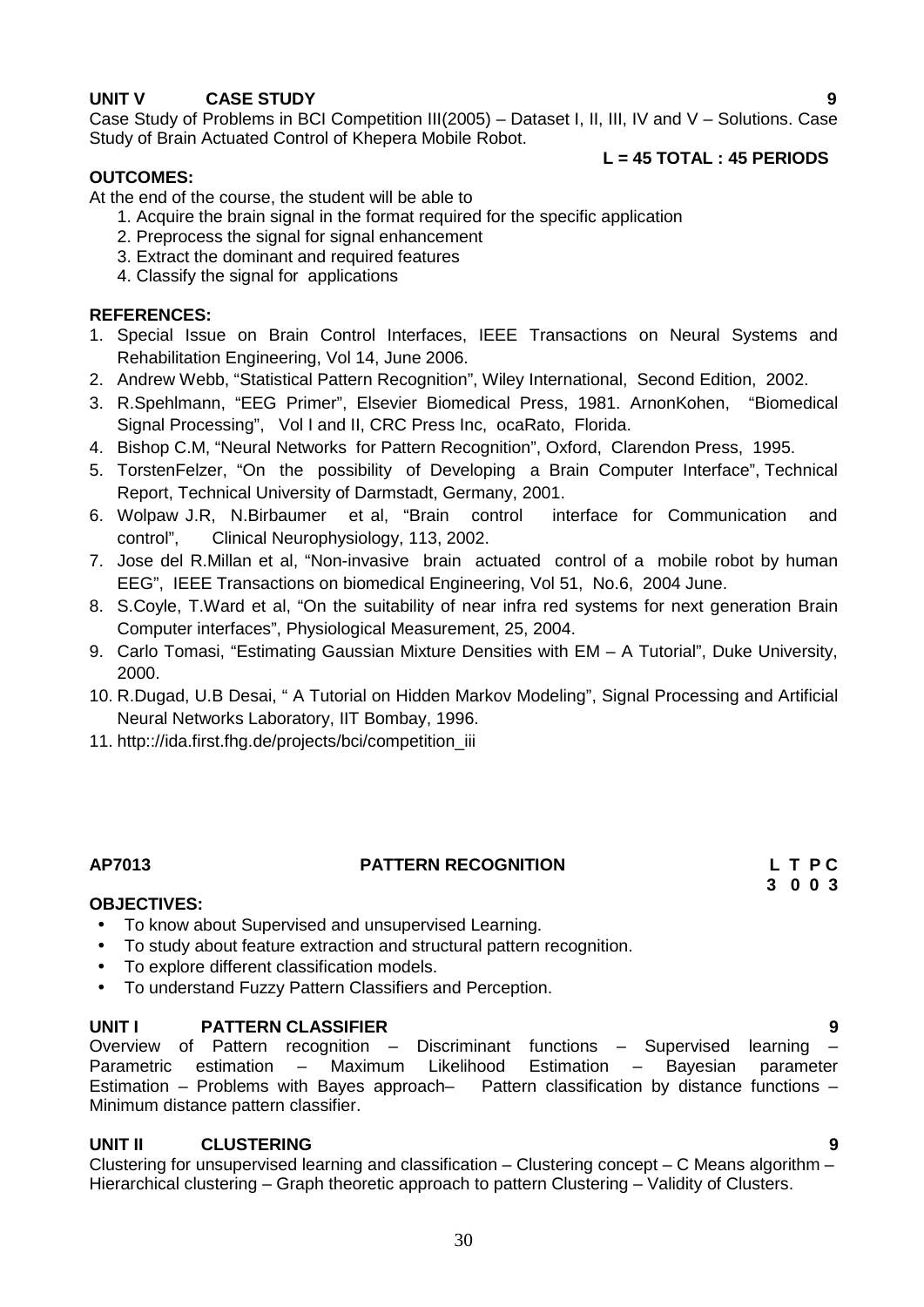#### **UINT III FEATURE EXTRACTION AND STRUCTURAL PATTERN RECOGNITION 9**

KL Transforms – Feature selection through functional approximation – Binary selection -Elements of formal grammars - Syntactic description - Stochastic grammars - Structural representation. .

#### **UNIT IV HIDDEN MARKOV MODELS AND SUPPORT VECTOR MACHINE 9**

State Machines – Hidden Markov Models – Training – Classification – Support vector Machine – Feature Selection.

### **UNIT V RECENT ADVANCES 9**

Fuzzy logic – Fuzzy Pattern Classifiers – Pattern Classification using Genetic Algorithms – Case Study Using Fuzzy Pattern Classifiers and Perception. **TOTAL: 45 PERIODS**

#### **OUTCOMES:**

Upon Completion of the course, the students will be able to

- Classify the data and identify the patterns.
- Extract feature set and select the features from given data set.

#### **REFERENCES:**

- 1. M. Narasimha Murthy and V. Susheela Devi, "Pattern Recognition", Springer 2011.
- 2. S.Theodoridis and K.Koutroumbas, "Pattern Recognition", 4th Ed., Academic Press, 2009.
- 3. Robert J.Schalkoff, "Pattern Recognition Statistical, Structural and Neural Approaches", John Wiley & Sons Inc., New York, 1992.
- 4. C.M.Bishop, "Pattern Recognition and Machine Learning", Springer, 2006.
- 5. R.O.Duda, P.E.Hart and D.G.Stork, "Pattern Classification", John Wiley, 2001.
- 6. Andrew Webb, "Stastical Pattern Recognition", Arnold publishers, London, 1999.

#### **MX7008 TELE HEALTH TECHNOLOGY L T P C**

#### **OBJECTIVES:**

- To teach the key principles for telemedicine and health.
- To make student understand telemedical technology.
- To enable the students with the knowledge of telemedical standards, mobile telemedicine and its applications.

#### **UNIT I TELEMEDICINE AND HEALTH 9**

History and Evolution of telemedicine, Functional diagram of telemedicine system, Telemedicine, Tele health, Tele care, Organs of telemedicine, Global and Indian scenario, Ethical and legal aspects of Telemedicine - Confidentiality, Social and legal issues, Safety and regulatory issues, Advances in Telemedicine.

#### **UNIT II TELEMEDICAL TECHNOLOGY 9**

Principles of Multimedia - Text, Audio, Video, data, Data communications and networks, PSTN, POTS, ANT, ISDN, Internet, Air/ wireless communications: GSM satellite, and Micro wave, Modulation techniques, Types of Antenna, Integration and operational issues, Communication infrastructure for telemedicine – LAN and WAN technology. Satellite communication. Mobile hand held devices and mobile communication. Internet technology and telemedicine using world wide web (www). Video and audio conferencing. Clinical data –local and centralized.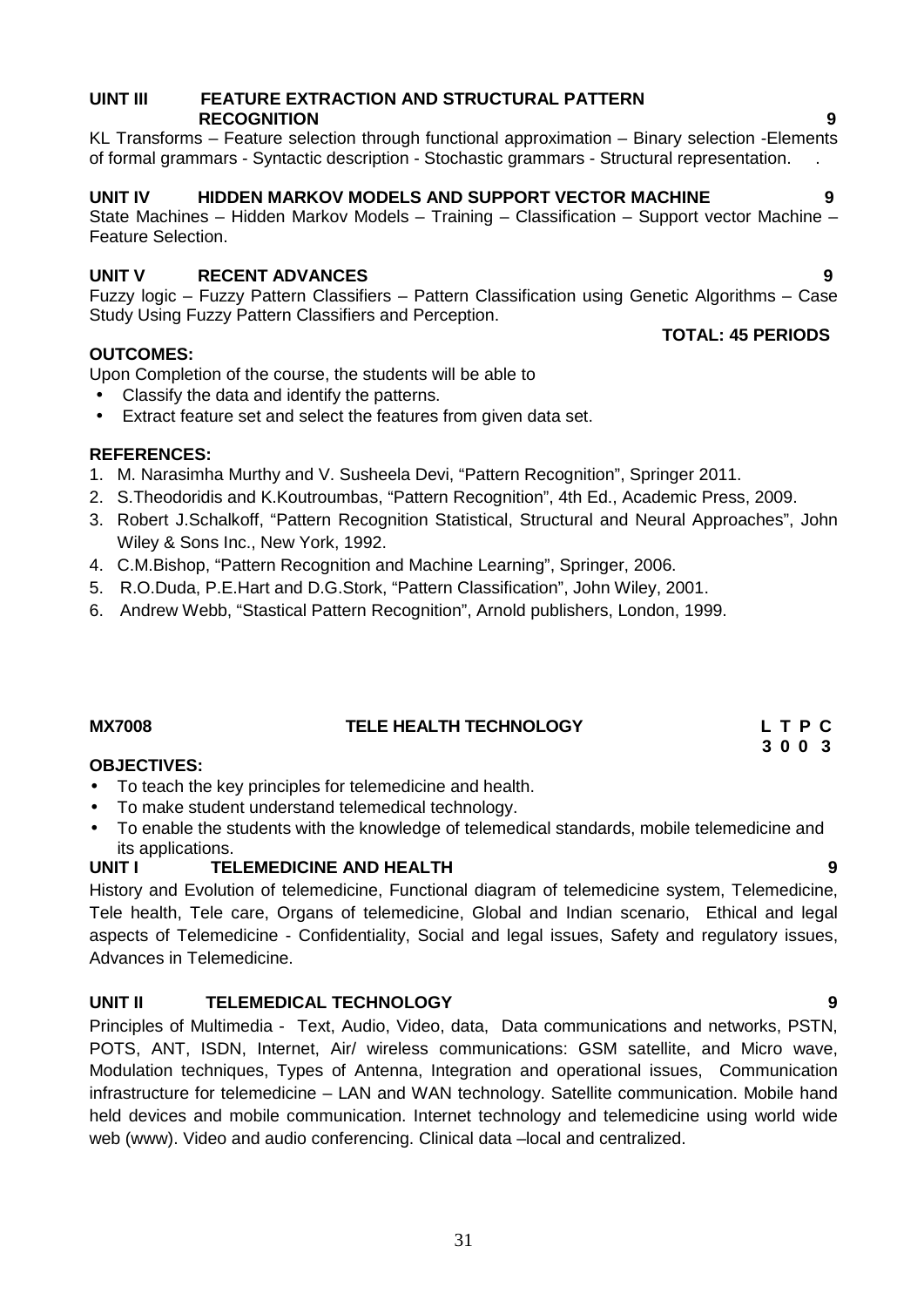#### **UNIT III TELEMEDICAL STANDARDS 9**

Data Security and Standards: Encryption, Cryptography, Mechanisms of encryption, phases of Encryption. Protocols: TCP/IP, ISO-OSI, Standards to followed DICOM, HL7, H. 320 series (Video phone based ISBN) T. 120, H.324 (Video phone based PSTN), Video Conferencing, Real-time Telemedicine integrating doctors / Hospitals, Clinical laboratory data, Radiological data, and other clinically significant biomedical data, Administration of centralized medical data, security and confidentially of medical records and access control, Cyber laws related to telemedicine.

#### **UNIT IV MOBILE TELEMEDICINE 9**

Tele radiology: Definition, Basic parts of teleradiology system: Image Acquisition system Display system, Tele pathology, multimedia databases, color images of sufficient resolution, Dynamic range, spatial resolution, compression methods, Interactive control of color, Medical information storage and management for telemedicine- patient information medical history, test reports, medical images diagnosis and treatment. Hospital information system - Doctors, paramedics, facilities available. Pharmaceutical information system.

#### **UNIT V TELEMEDICAL APPLICATIONS 9**

Telemedicine access to health care services – health education and self care. · Introduction to robotics surgery, telesurgery. Telecardiology, Teleoncology, Telemedicine in neurosciences, Electronic Documentation, e-health services security and interoperability., Telemedicine access to health care services – health education and self care, Business aspects - Project planning and costing, Usage of telemedicine.

#### **L =45 TOTAL : 45 PERIODS**

#### **REFERENCES:**

- 1. Norris, A.C. Essentials of Telemedicine and Telecare. Wiley (ISBN 0-471-53151-0), 2002
- 2. Wootton R. Craig, J., Patterson, V. (Eds.), Introduction to Telemedicine. Royal Society of Medicine Press Ltd (ISBN 1853156779), 2006
- 3. O'Carroll, P.W, Yasnoff W.A., Ward E.Ripp, L.H., Martin, E.L. (Eds), Public Health Informatics and Information Systems. Springer (ISBN 0-387-95474-0), 2003
- 4. Ferrer-Roca, O., Sosa-Iudicissa, M. (editors), Handbook of Telemedicine. IOS Press (Studies in Health Technology and Informatics, Volume 54). (ISBN 90-5199-413-3), 2002.
- 5. Simpson, W. 2006. Video over IP. A practical guide to technology and applications. Focal Press (Elsevier). ISBN-10: 0-240-80557-7
- 6. Bemmel, J.H. van, Musen, M.A. (Eds.) (1997). Handbook of Medical Informatics. Heidelberg, Germany: Springer. (ISBN 3-540-63351-0)

#### **AP7008 DSP INTEGRATED CIRCUITS L T P C**

**3 0 0 3**

#### **OBJECTIVES:**

- To study the procedural flow of system design in DSP and Integrated circuit.
- To analyse the frequency response and transfer function of DSP systems.
- To compare and study the performance of various transforms for signal processing.
- To design FIR and IIR filters for the given specifications.
- To study the architectures for DSP system.
- To study the design layout for VLSI circuits.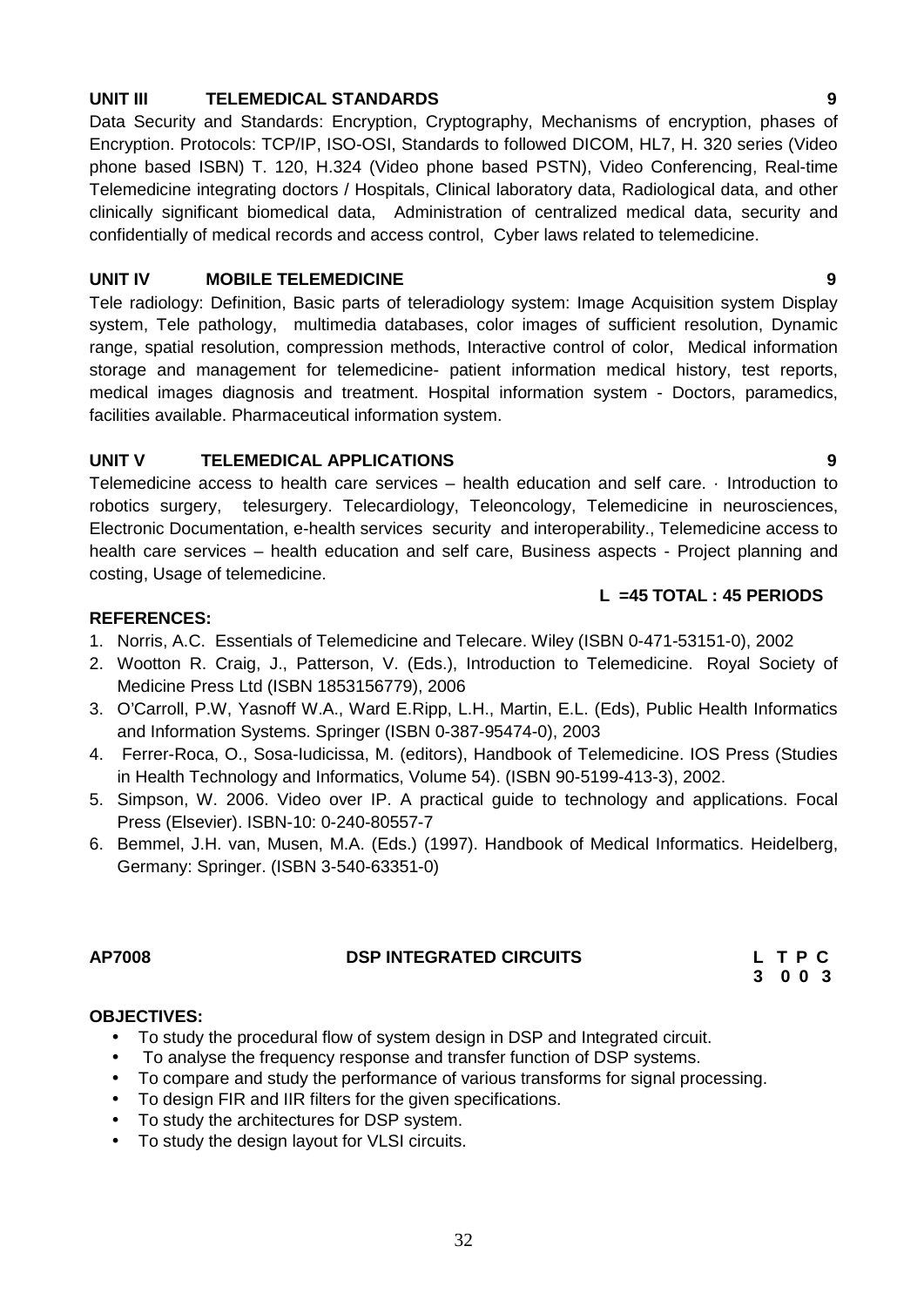#### **UNIT I DSP INTEGARTED CIRCUITS AND VLSI CIRCUIT TECHNOLOGIES 9**

Standard digital signal processors, Application specific IC's for DSP, DSP systems, DSP system design, Integrated circuit design. MOS transistors, MOS logic, VLSI process technologies, Trends in CMOS technologies.

#### **UNIT II DIGITAL SIGNAL PROCESSING 9**

Digital signal processing, Sampling of analog signals, Selection of sample frequency, Signal processing systems, Frequency response, Transfer functions, Signal flow graphs, Filter structures, Adaptive DSP algorithms, DFT-The Discrete Fourier Transform, FFT-The Fast Fourier Transform Algorithm, Image coding, Discrete cosine transforms.

#### **UNIT III DIGITAL FILTERS AND FINITE WORD LENGTH EFFECTS 9**

FIR filters, FIR filter structures, FIR chips, IIR filters, Specifications of IIR filters, Mapping of analog transfer functions, Mapping of analog filter structures, Multirate systems, Interpolation with an integer factor L, Sampling rate change with a ratio L/M, Multirate filters. Finite word length effects - Parasitic oscillations, Scaling of signal levels, Round-off noise, Measuring round-off noise, Coefficient sensitivity, Sensitivity and noise.

#### **UNIT IV DSP ARCHITECTURES AND SYNTHESIS OF DSP ARCHITECTURES 9**

DSP system architectures, Standard DSP architecture, Ideal DSP architectures, Multiprocessors and multicomputers, Systolic and Wave front arrays, Shared memory architectures. Mapping of DSP algorithms onto hardware, Implementation based on complex PEs, Shared memory architecture with Bit – serial PEs.

#### **UNIT V ARITHMETIC UNITS AND INTEGRATED CIRCUIT DESIGN 9**

Conventional number system, Redundant Number system, Residue Number System, Bit-parallel and Bit-Serial arithmetic, Basic shift accumulator, Reducing the memory size, Complex multipliers, Improved shift-accumulator. Layout of VLSI circuits, FFT processor, DCT processor and Interpolator as case studies. Cordic algorithm.

#### **TOTAL: 45 PERIODS**

#### **REFERENCES:**

- 1. Lars Wanhammer, "DSP Integrated Circuits", 1999 Academic press, New York
- 2. A.V.Oppenheim et.al, "Discrete-time Signal Processing", Pearson Education, 2000.
- 3. Emmanuel C. Ifeachor, Barrie W. Jervis, " Digital signal processing A practical approach", Second Edition, Pearson Education, Asia.
- 4. Keshab K.Parhi, "VLSI Digital Signal Processing Systems design and Implementation", John Wiley & Sons, 1999.

#### **MX7009 ADVANCES IN ELECTRONICS APPLIED TO HOSPITAL ENGINEERING L T P C 3 0 0 3**

### **OBJECTIVES:**

- To study about the aspects of clinical engineering
- To study about the various aspects of electronics used in hospitals

#### **UNIT I CLINICAL ENGINEERING 9**

Need for Standardization, Medical standards and recalibration ,Hospital design, Hospital safety Regulations, hospital Management and Legal aspects.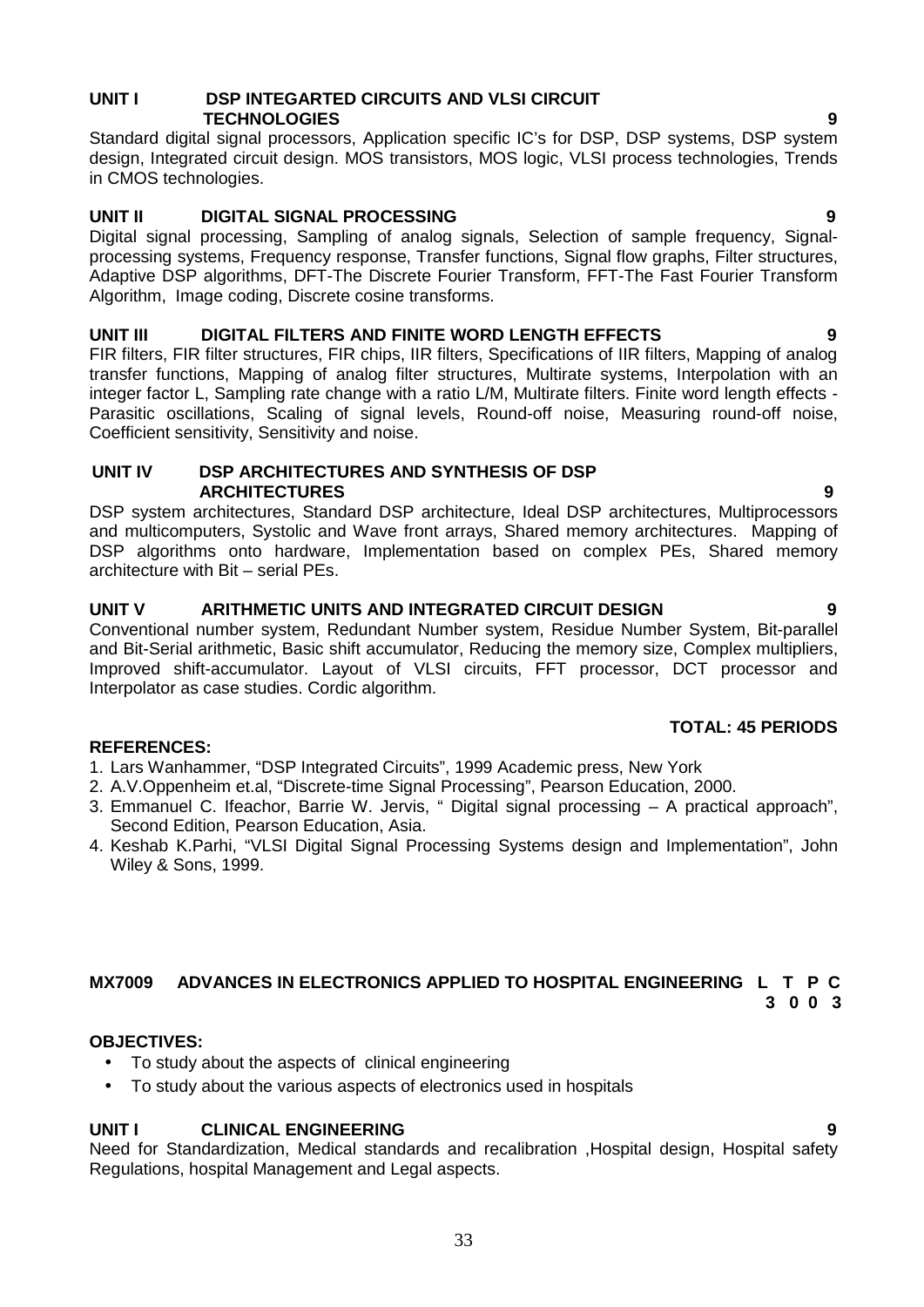### **UNIT II NETWORKING 9**

Importance of networking, types of networking, LAN features, network topologies, LAN components, network operating system, basic data communication concept, application, LAN and multi-user system, planning and installing LAN in hospital set up.

#### **UNITIII FIBRE OPTIC SENSORS FOR MEASURING PHYSIOLOGICAL PARAMETERS 9**

Different optical sources, optical detectors, principle of fiber optic cables, single mode, multi mode, step index and graded index type, sensors based on polarisation, interferometer principle, magnetic sensors, application of the sensors in measuring pressure, temperature, flow, rotation and chemical activities, principles of smart sensors.

#### **UNIT IV EMI AND EMC APPLIED TO HOSPITAL EQUIPMENTS 9**

Principles of EMI, computation Of EMI, measuring techniques to quantify the level of interference, method of suppressing and isolating this unit from interference

#### **UNIT VI VIRTUAL REALITY APPLICATION 9**

Basic concepts of Virtual Environment , Human Factors and Human Perception, Computer graphics principles used in VR, Modeling of a Virtual Environment ,Existing tools, Avadars, Sensors for Perception, Tracking, Camera, Head mount display used in VR, Applications of Virtual Reality in Medicine

#### **OUTCOMES:**

- At the end of the course, the student will know about the role and importance of clinical engineer in the management of the hospital, need for calibration of medical devices and will be able to specify the type of networking facility to be provided in the hospital
- The student will have knowledge about the electromagnetic effects and the methods of making the devices electromagnetically compatible
- The student will be able to specify the type of optic sensor for physiological measurement

#### **REFERENCES:**

- 1. Syed Amin Tabish "Hospital and Health services Administration Principles and Practices Oxford Press New Delhi 2001
- 2. Jacob Kline Handbook of Biomedical Engineering Academe press INC Sandiego 1981.
- 3. Bernhard Keiser, Principles of Electromagnetic Compatibility, Artech House 3rd Edition, 1986.
- 4. Eric Udd, Fibre Optic Sensors and introduction for engineers and scientists,WileyInterscience Publication, New Delhi, 1991.
- 5. SK Basandra, Local Area Network,Golgotia Publishing Pvt. Ltd., New Delhi, 1995

#### **MX7010 HEALTH, HOSPITAL AND EQUIPMENT MANAGEMENT L T P C 3 0 0 3**

#### **OBJECTIVES:**

 To develop an understanding of the various setups of hospital, health care codes, equipment management so as to enable the student to work in the hospital environment.

#### **UNIT I HEALTH SYSTEM 9**

Health organisation of the country, the State, the Cities and the Region, Health Financing System, Health services, Functions of Hospitals, Types of Hospitals, Primary Health Care –An Introduction.

**L = 45TOTAL : 45 PERIODS**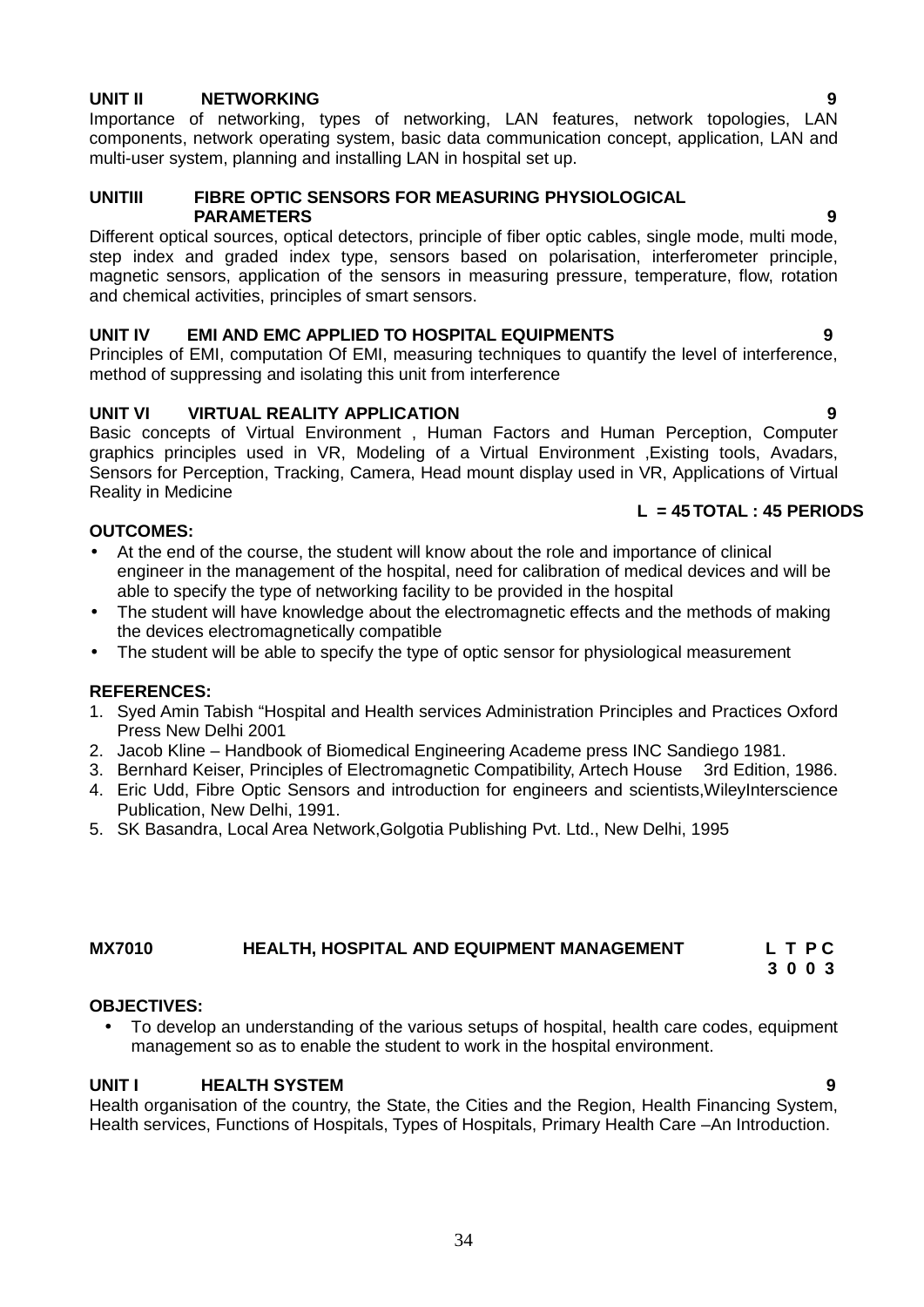### **UNIT II HOSPITAL ORGANISATION AND MANAGEMENT 9**

Management of Hospital Organisation, Nursing Sector, Medical Sector, Central Services, Technical Department, Definition and Practice of Management by Objective, Transactional Analysis Human Relation in Hospital, Importance of Team Work, Legal aspect in Hospital Management.

#### **UNIT III REGULATORY REQUIREMENT AND HEALTH CARE CODES 9**

FDA Regulation, Joint Commission of Accreditation for Hospitals, National Fire Protection Association Standard, IRPQ.

#### **UNIT IV TRAINED TECHNICAL PERSONNEL 9**

Function of Clinical Engineer, Role to be performed in Hospital, Manpower requirement for different types of hospitals, Professional Registration, Structure in Hospital.

#### **UNIT V EQUIPMENT MAINTENANCE MANAGEMENT 9**

Organising Maintenance Operations, Paper Work Control, Maintenance Job Planning, Maintenance Work Measurement and Standards, Preventive Maintenance, Maintenance Budgeting and Forecasting, Maintenance Training, Contract Maintenance.

### **TOTAL: 45 PERIODS**

#### **OUTCOME:**

The student will know the need for regulatory bodies and their functions and the role of engineer in the hospital in the management of essential medical device for proper healthcare delivery in the hospital

#### **REFERENCES:**

- 1. Cesar A.Caceres and Albert Zara,The Practice of Clinical Engineering, Academic Press, New York,1977.
- 2. Webster.J.G. and Albert M.Cook,Clinical Engineering Principles and Practices Prentice Hall Inc. ,Englewood Cliffs, New Jersey, 1979.
- 3. Hans Pfeiff,Vera Dammann (Ed.),Hospital Engineering in Developing Countries, Z Report, Eschbom,1986
- 4. Jacob Kline, Handbook of Bio Medical Engineering, Academic Press Inc. SanDeigo 1988
- 5. R.C.Goyal, Human Resource Management in Hospital, Prentice Hall of India, 3<sup>rd</sup> edition, 2000.
- 6. Syed Amin Tabish "Hospital and Health services Administration Principles and Practices Oxford Press New Delhi 2001

#### **BM7014 QUALITY ASSURANCE & SAFETY IN HOSPITALS L T P C 3 0 0 3**

#### **OBJECTIVES:**

- To gain information about regulatory requirements in a hospital
- To understand the safety aspects in health care and in hospitals

#### **UNIT I STANDARDIZATION OF QUALITY MEDICAL CARE IN HOSPITALS 9**

Define Quality- Need for Standarization & Quality Management**,** TQM in Health care organization- Quality assurance methods ,QA in (Medical Imaging & Nuclear medicine) Diagnostic services – Classification of equipments

#### **UNIT II REGULATORY REQUIREMENT FOR HEALTH CARE 9**

FDA regulations, Accreditation for hospitals - JCI, NABH and NABL, Other regulatory Codes.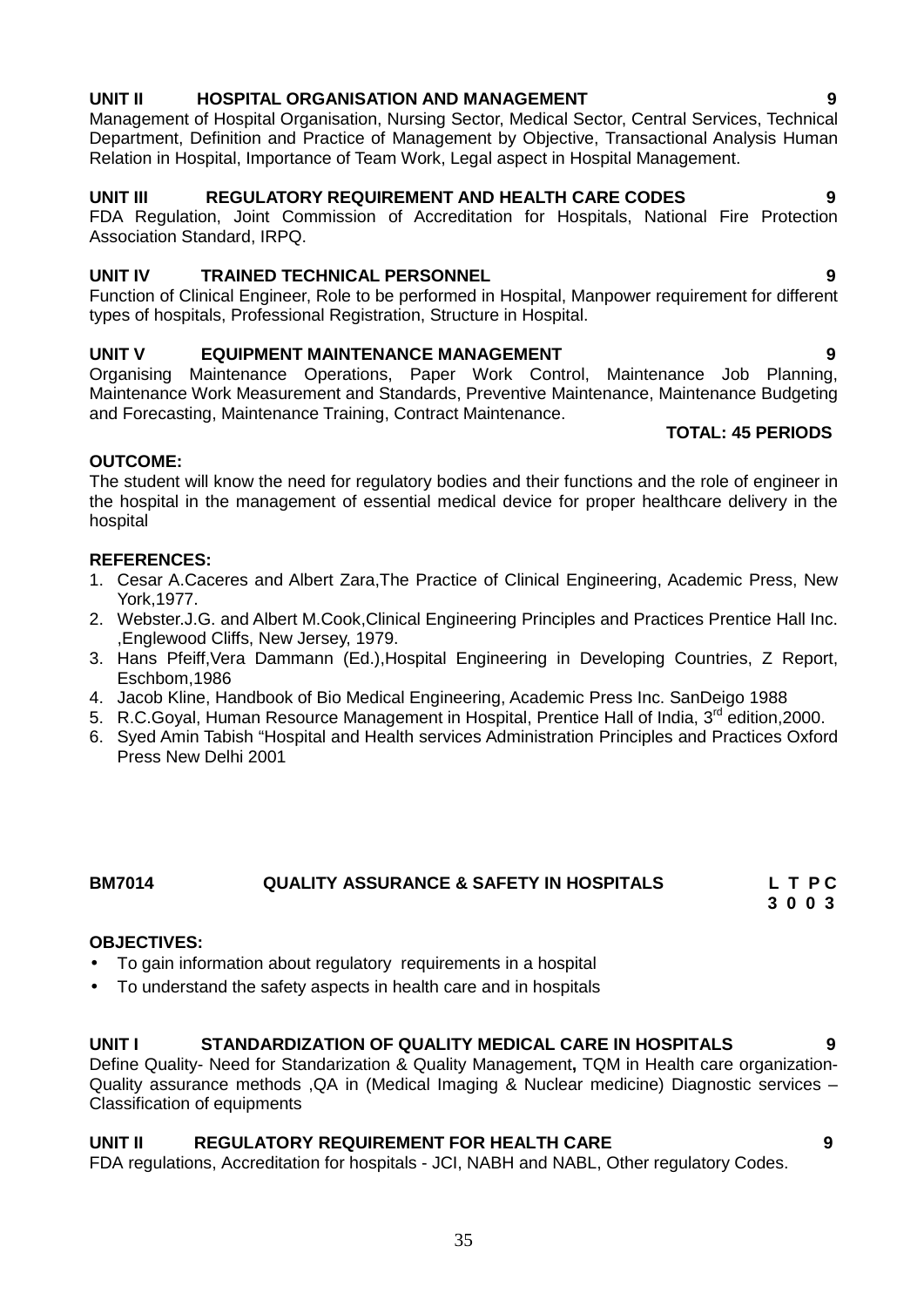#### **UNIT III HOSPITAL SAFETY 9**

Security & Safety of Hospital -Property, Staff & Patients**,** Radiation safety, Safety precautions, hazardous effects of radiation, allowed levels of radiation, ICRP regulations for radiation safety, Disposal of Biological waste.

#### **UNIT IV ELECTRICAL & FIRE SAFETY 9**

Sources of shocks, macro & micro shocks -Hazards, monitoring and interrupting the Operation from leakage current- Elements of fire, causes of fire , Action to be taken in case of fire in a Hospital.

#### **UNIT V ASSESSING QUALITY HEALTH CARE 9**

Patient Safety Organization- Governmental & Independent, Measuring Quality care – Evaluation of hospital services – six sigma way, Quality Assurance in Hospitals Sop's – Patient Orientation for Total Patient Satisfaction. 5S techniques

#### **TOTAL :45 PERIODS**

#### **OUTCOME**

The student will know the need for regulatory bodies and their functions for proper and safe healthcare delivery in the hospital

#### **REFERENCES:**

- 1. Cesar A. Cacere & Albert Zana, The Practice of Clinical Engg. Academic press, New York, 1977.
- 2. Webster J.G and Albert M.Cook, Clinical Engg, Principles & Practices, Prentic Hall Inc.,Engle wood Cliffs, New Jersy, 1979.
- 3. B.M.Sakharkar, Principles of Hospital administration and Planning, JAYPEE Brothers, Medical Publishers (P) Ltd.
- 4. K.Shridhara Bhat, Quality Management, Himalaya Publishing House.
- 5. Karen Parsley, Karen Parsley Philomena Corrigan "Quality improvement in Healthcare, 2 nd edition, Nelson Thrones Pub, 2002
- 6. Sharon Myers "Patient Safety & Hospital Accreditation A Model for Ensuring Success" Springer Publishers 2012
- 7. Joseph F Dyro "Clinical Engineering Handbook " Elsevier Publishers, 2004

#### **AP7301 ELECTROMAGNETIC INTERFERENCE AND COMPATIBILITY L T P C**

#### **3 0 0 3**

#### **OBJECTIVES:**

- To understand the basics of EMI
- To study EMI Sources
- To understand EMI problems
- To understand Solution methods in PCB
- To understand Measurement technique for emission
- To understand Measurement technique for immunity

#### **OUTCOMES:**

Upon Completion of the course, the students will be able to

- To design a EMI free system
- To reduce system level crosstalk
- To design high speed Printed Circuit board with minimum interference
- To make our world free from unwanted electromagnetic environment